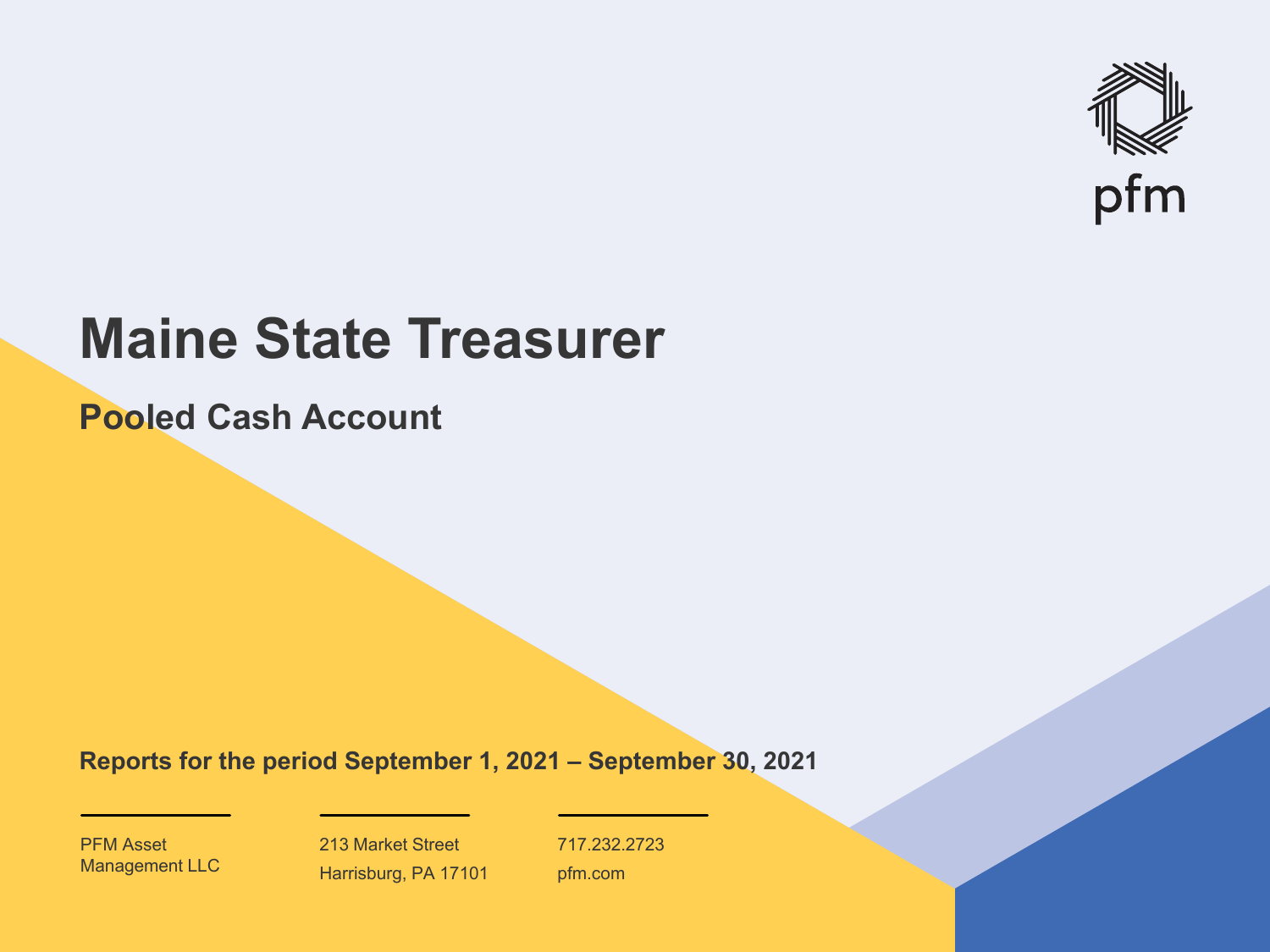#### **Maine State Treasurer Activity and Performance Summary For the Month Ending September 30, 2021**

| <b>Amortized Cost Basis Activity Summary</b> |  |
|----------------------------------------------|--|
|                                              |  |

| <b>Beginning Amortized Cost Value</b>   |                   | 3,693,304,569.97 | <b>Interest Earned</b>                      |
|-----------------------------------------|-------------------|------------------|---------------------------------------------|
| Additions                               |                   |                  |                                             |
| Contributions                           | 177, 115, 851. 95 |                  | <b>Current Holdings</b>                     |
| Interest Received                       | 2,527,568.94      |                  | Cash and Equivalents<br>45,276.15           |
| <b>Accrued Interest Sold</b>            | 0.00              |                  | 0.00<br>Repurchase Agreement                |
| Gain on Sales                           | 0.00              |                  | <b>Certificates of Deposit</b><br>81,250.00 |
| <b>Total Additions</b>                  |                   | 179,643,420.89   | 0.00<br><b>Commercial Paper</b>             |
| Deductions                              |                   |                  | 1,528,721.19<br>U.S. Treasuries             |
| Withdrawals                             | 0.00              |                  | Federal Agency<br>445,624.81                |
| <b>Accrued Interest Purchased</b>       | 8,459.95          |                  | 51,674.37<br>Corporate                      |
| Loss on Sales                           | 0.00              |                  |                                             |
|                                         |                   |                  | <b>Sales and Maturities</b>                 |
| <b>Total Deductions</b>                 |                   | (8,459.95)       | 0.00<br>Repurchase Agreement                |
| Accretion (Amortization) for the Period |                   | (693, 396.77)    | 0.00<br><b>Commercial Paper</b>             |
| <b>Ending Amortized Cost Value</b>      |                   | 3,872,246,134.14 | 0.00<br><b>Certificates of Deposit</b>      |
| <b>Ending Fair Value</b>                |                   | 3,878,312,848.47 | 0.00<br>U.S. Treasuries                     |
| Unrealized Gain (Loss)                  |                   | 6,066,714.33     | Federal Agency<br>21,388.89                 |
|                                         |                   |                  | $\sim$ $\sim$ $\sim$                        |

| <b>Amortized Cost Basis Activity Summary</b> |                   |                  |                                |                        | <b>Detail of Amortized Cost Basis Return</b> |                            |                     |
|----------------------------------------------|-------------------|------------------|--------------------------------|------------------------|----------------------------------------------|----------------------------|---------------------|
| <b>Beginning Amortized Cost Value</b>        |                   | 3,693,304,569.97 |                                | <b>Interest Earned</b> | <b>Accretion</b><br>(Amortization)           | <b>Realized Gain(Loss)</b> | <b>Total Income</b> |
| Additions                                    |                   |                  |                                |                        |                                              |                            |                     |
| Contributions                                | 177, 115, 851. 95 |                  | <b>Current Holdings</b>        |                        |                                              |                            |                     |
| <b>Interest Received</b>                     | 2,527,568.94      |                  | Cash and Equivalents           | 45,276.15              | 0.00                                         | 0.00                       | 45,276.15           |
| <b>Accrued Interest Sold</b>                 | 0.00              |                  | Repurchase Agreement           | 0.00                   | 0.00                                         | 0.00                       | 0.00                |
| Gain on Sales                                | 0.00              |                  | <b>Certificates of Deposit</b> | 81,250.00              | 0.00                                         | 0.00                       | 81,250.00           |
| <b>Total Additions</b>                       |                   | 179,643,420.89   | <b>Commercial Paper</b>        | 0.00                   | 54,114.97                                    | 0.00                       | 54,114.97           |
| Deductions                                   |                   |                  | U.S. Treasuries                | 1,528,721.19           | (733, 887.13)                                | 0.00                       | 794,834.06          |
| Withdrawals                                  | 0.00              |                  | <b>Federal Agency</b>          | 445,624.81             | (22, 744.55)                                 | 0.00                       | 422,880.26          |
| <b>Accrued Interest Purchased</b>            | 8,459.95          |                  | Corporate                      | 51,674.37              | (881.71)                                     | 0.00                       | 50,792.66           |
| Loss on Sales                                | 0.00              |                  |                                |                        |                                              |                            |                     |
|                                              |                   |                  | <b>Sales and Maturities</b>    |                        |                                              |                            |                     |
| <b>Total Deductions</b>                      |                   | (8,459.95)       | Repurchase Agreement           | 0.00                   | 0.00                                         | 0.00                       | 0.00                |
| Accretion (Amortization) for the Period      |                   | (693, 396.77)    | <b>Commercial Paper</b>        | 0.00                   | 2,736.11                                     | 0.00                       | 2,736.11            |
| <b>Ending Amortized Cost Value</b>           |                   | 3,872,246,134.14 | <b>Certificates of Deposit</b> | 0.00                   | 0.00                                         | 0.00                       | 0.00                |
| Ending Fair Value                            |                   | 3,878,312,848.47 | U.S. Treasuries                | 0.00                   | 0.00                                         | 0.00                       | 0.00                |
| Unrealized Gain (Loss)                       |                   | 6,066,714.33     | Federal Agency                 | 21,388.89              | 7,265.54                                     | 0.00                       | 28,654.43           |
|                                              |                   |                  | Corporate                      | 0.00                   | 0.00                                         | 0.00                       | 0.00                |
|                                              |                   |                  | <b>Total</b>                   | 2,173,935.41           | (693, 396.77)                                | 0.00                       | 1,480,538.64        |

## **Annualized Comparative Rates of Return Summary of Amortized Cost Basis Return for the Period**

| <b>Twelve</b>  |                       | Six                   |               |
|----------------|-----------------------|-----------------------|---------------|
|                | <b>Month Trailing</b> | <b>Month Trailing</b> | For the Month |
| Fed Funds      | 0.25%                 | 0.25%                 | 0.25%         |
| Overnight Repo | 0.07%                 | 0.06%                 | 0.10%         |
| 3 Month T-Bill | 0.05%                 | 0.03%                 | 0.04%         |
| 6 Month T-Bill | 0.06%                 | 0.04%                 | 0.05%         |
| 1 Year T-Note  | 0.11%                 | 0.10%                 | 0.10%         |
| 2 Year T-Note  | 0.17%                 | 0.20%                 | 0.23%         |
| 5 Year T-Note  | 0.65%                 | 0.82%                 | 0.85%         |
|                |                       |                       |               |
|                |                       |                       |               |

|                | <b>Twelve</b>         | Six                   |               |                                             | <b>Total Portfolio</b> | <b>Excluding Cash</b><br><b>Equivalents</b> |
|----------------|-----------------------|-----------------------|---------------|---------------------------------------------|------------------------|---------------------------------------------|
|                | <b>Month Trailing</b> | <b>Month Trailing</b> | For the Month | <b>Interest Earned</b>                      | 2,173,935.41           | 2,128,659.26                                |
| Fed Funds      | 0.25%                 | 0.25%                 | 0.25%         | Accretion (Amortization)                    | (693, 396.77)          | (693, 396.77)                               |
| Overnight Repo | 0.07%                 | 0.06%                 | 0.10%         | Realized Gain (Loss) on Sales               | 0.00                   |                                             |
| 3 Month T-Bill | 0.05%                 | 0.03%                 | 0.04%         | Total Income on Portfolio                   | 1,480,538.64           | 1,435,262.49                                |
| 6 Month T-Bill | 0.06%                 | 0.04%                 | 0.05%         | Average Daily Historical Cost               | 3,832,244,856.91       | 2,552,211,523.58                            |
| 1 Year T-Note  | 0.11%                 | 0.10%                 | 0.10%         | Annualized Return                           | 0.47%                  |                                             |
| 2 Year T-Note  | 0.17%                 | 0.20%                 | 0.23%         | Annualized Return Fiscal Year to Date       | 0.47%                  |                                             |
| 5 Year T-Note  | 0.65%                 | 0.82%                 | 0.85%         | <b>Investment Advisory Fees</b>             | 14,583.34              |                                             |
|                |                       |                       |               | Annualized Return (net of fees)             | 0.47%                  |                                             |
|                |                       |                       |               | Weighted Average Effective Duration in Days | 317                    |                                             |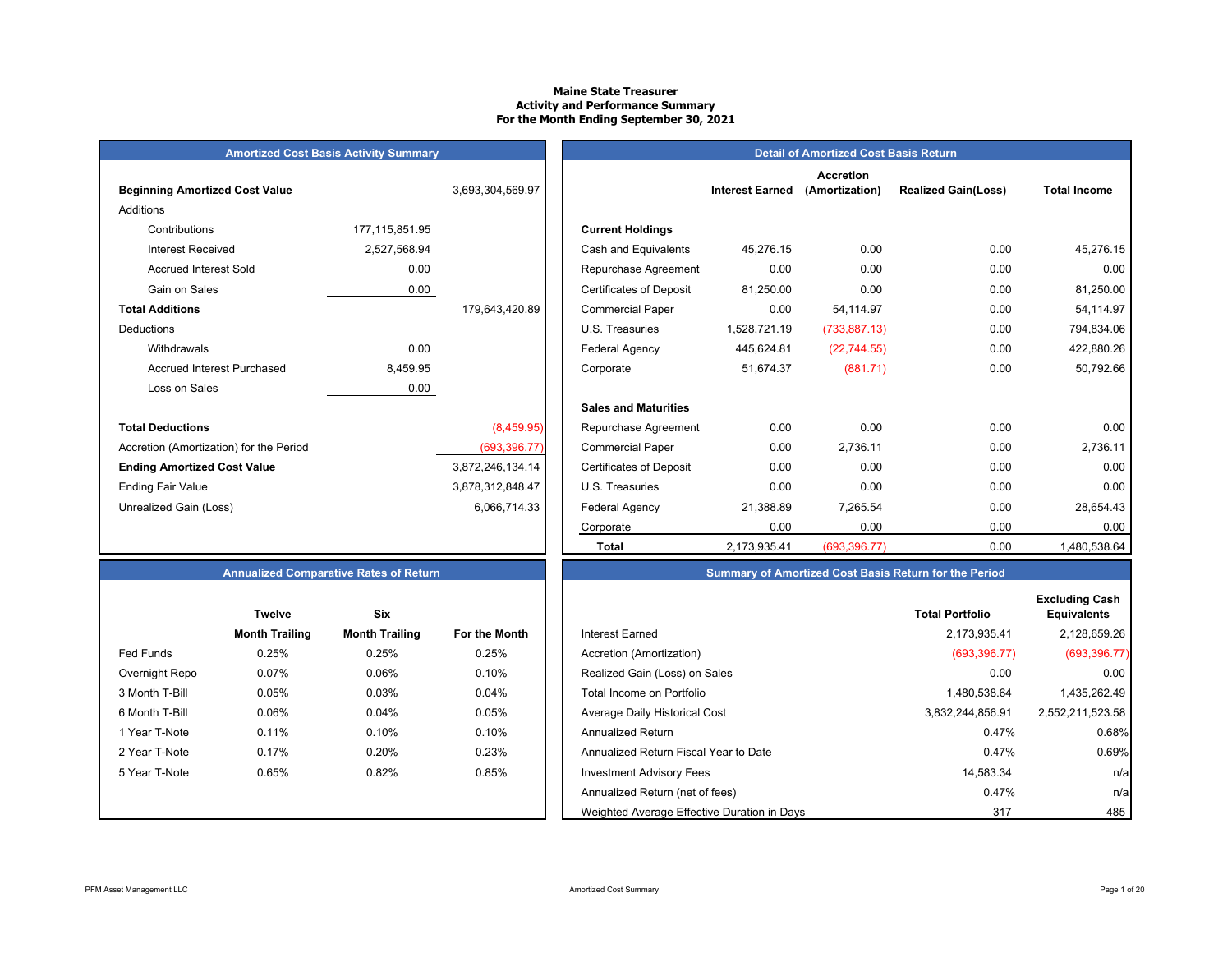#### **Maine State Treasurer Activity and Performance Summary For the Month Ending September 30, 2021**

| <b>Beginning Fair Value</b>         |                | 3,702,305,006.68 |                                |
|-------------------------------------|----------------|------------------|--------------------------------|
| Additions                           |                |                  |                                |
| Contributions                       | 177,115,851.95 |                  | <b>Current Holdings</b>        |
| <b>Interest Received</b>            | 2,527,568.94   |                  | Cash and Equivalents           |
| <b>Accrued Interest Sold</b>        | 0.00           |                  | Repurchase Agreeme             |
| <b>Total Additions</b>              |                | 179,643,420.89   | <b>Certificates of Deposit</b> |
|                                     |                |                  | <b>Commercial Paper</b>        |
| Deductions                          |                |                  | U.S. Treasuries                |
| Withdrawals                         | 0.00           |                  | <b>Federal Agency</b>          |
| Accrued Interest Purchased          | 8,459.95       |                  | Corporate                      |
|                                     |                |                  |                                |
| <b>Total Deductions</b>             |                | (8,459.95)       | <b>Sales and Maturities</b>    |
|                                     |                |                  | Repurchase Agreeme             |
| Change in Fair Value for the Period |                | (3,627,119.15)   | <b>Commercial Paper</b>        |
| <b>Ending Fair Value</b>            |                | 3,878,312,848.47 | <b>Certificates of Deposit</b> |
|                                     |                |                  |                                |

**Fair Value Basis Activity Summary**

|  |  | <b>Detail of Fair Value Basis Return</b> |
|--|--|------------------------------------------|
|  |  |                                          |

| Beginning Fair Value                |                   | 3,702,305,006.68 |                                | <b>Interest Earned</b> | <b>Change in Fair Value</b> | <b>Total Income</b> |
|-------------------------------------|-------------------|------------------|--------------------------------|------------------------|-----------------------------|---------------------|
| Additions                           |                   |                  |                                |                        |                             |                     |
| Contributions                       | 177, 115, 851. 95 |                  | <b>Current Holdings</b>        |                        |                             |                     |
| <b>Interest Received</b>            | 2,527,568.94      |                  | Cash and Equivalents           | 45,276.15              | 0.00                        | 45,276.15           |
|                                     |                   |                  |                                |                        |                             |                     |
| <b>Accrued Interest Sold</b>        | 0.00              |                  | Repurchase Agreement           | 0.00                   | 0.00                        | 0.00                |
| <b>Total Additions</b>              |                   | 179,643,420.89   | <b>Certificates of Deposit</b> | 81,250.00              | 0.00                        | 81,250.00           |
|                                     |                   |                  | <b>Commercial Paper</b>        | 0.00                   | 45,247.20                   | 45,247.20           |
| Deductions                          |                   |                  | U.S. Treasuries                | 1,528,721.19           | (2,857,153.54)              | (1,328,432.35)      |
| Withdrawals                         | 0.00              |                  | <b>Federal Agency</b>          | 445,624.81             | (750, 821.24)               | (305, 196.43)       |
| <b>Accrued Interest Purchased</b>   | 8,459.95          |                  | Corporate                      | 51,674.37              | (56, 166.57)                | (4,492.20)          |
| <b>Total Deductions</b>             |                   | (8,459.95)       | <b>Sales and Maturities</b>    |                        |                             |                     |
|                                     |                   |                  | Repurchase Agreements          | 0.00                   | 0.00                        | 0.00                |
| Change in Fair Value for the Period |                   | (3,627,119.15)   | <b>Commercial Paper</b>        | 0.00                   | 2,450.00                    | 2,450.00            |
| <b>Ending Fair Value</b>            |                   | 3,878,312,848.47 | <b>Certificates of Deposit</b> | 0.00                   | 0.00                        | 0.00                |
|                                     |                   |                  | U.S. Treasuries                | 0.00                   | 0.00                        | 0.00                |
|                                     |                   |                  | <b>Federal Agency</b>          | 21,388.89              | (10,675.00)                 | 10,713.89           |
|                                     |                   |                  | Corporate                      | 0.00                   | 0.00                        | 0.00                |
|                                     |                   |                  | <b>Total</b>                   | 2,173,935.41           | (3,627,119.15)              | (1,453,183.74)      |

## **Annualized Comparative Rates of Return**

|                | Twelve                | <b>Six</b>            |                      |
|----------------|-----------------------|-----------------------|----------------------|
|                | <b>Month Trailing</b> | <b>Month Trailing</b> | <b>For the Month</b> |
| Fed Funds      | 0.25%                 | 0.25%                 | 0.25%                |
| Overnight Repo | 0.07%                 | 0.06%                 | 0.10%                |
| 3 Month T-Bill | 0.07%                 | 0.03%                 | 0.07%                |
| 6 Month T-Bill | 0.13%                 | 0.07%                 | 0.10%                |
| 1 Year T-Note  | 0.17%                 | 0.09%                 | $-0.16%$             |
| 2 Year T-Note  | 0.05%                 | 0.03%                 | $-1.20%$             |
| 5 Year T-Note  | $-2.16%$              | 0.96%                 | $-11.01%$            |
|                |                       |                       |                      |
|                |                       |                       |                      |

|                | <b>Twelve</b>         | <b>Six</b>            |               |                                             | <b>Total Portfolio</b> | <b>Excluding Cash</b><br><b>Equivalents</b> |
|----------------|-----------------------|-----------------------|---------------|---------------------------------------------|------------------------|---------------------------------------------|
|                | <b>Month Trailing</b> | <b>Month Trailing</b> | For the Month | Interest Earned                             | 2,173,935.41           | 2,128,659.26                                |
| Fed Funds      | 0.25%                 | 0.25%                 | 0.25%         | Change in Fair Value                        | (3,627,119.15)         | (3,627,119.15)                              |
| Overnight Repo | 0.07%                 | 0.06%                 | 0.10%         | Total Income on Portfolio                   | (1,453,183.74)         | (1,498,459.89)                              |
| 3 Month T-Bill | 0.07%                 | 0.03%                 | 0.07%         | Average Daily Historical Cost               | 3,832,244,856.91       | 2,552,211,523.58                            |
| 6 Month T-Bill | 0.13%                 | 0.07%                 | 0.10%         | Annualized Return                           | $-0.46%$               | -0.71%                                      |
| 1 Year T-Note  | 0.17%                 | 0.09%                 | $-0.16%$      | Annualized Return Fiscal Year to Date       | 0.15%                  | 0.23%                                       |
| 2 Year T-Note  | 0.05%                 | 0.03%                 | $-1.20%$      | Weighted Average Effective Duration in Days | 317                    | 485                                         |
| 5 Year T-Note  | $-2.16%$              | 0.96%                 | $-11.01\%$    |                                             |                        |                                             |
|                |                       |                       |               |                                             |                        |                                             |

**Summary of Fair Value Basis Return for the Period**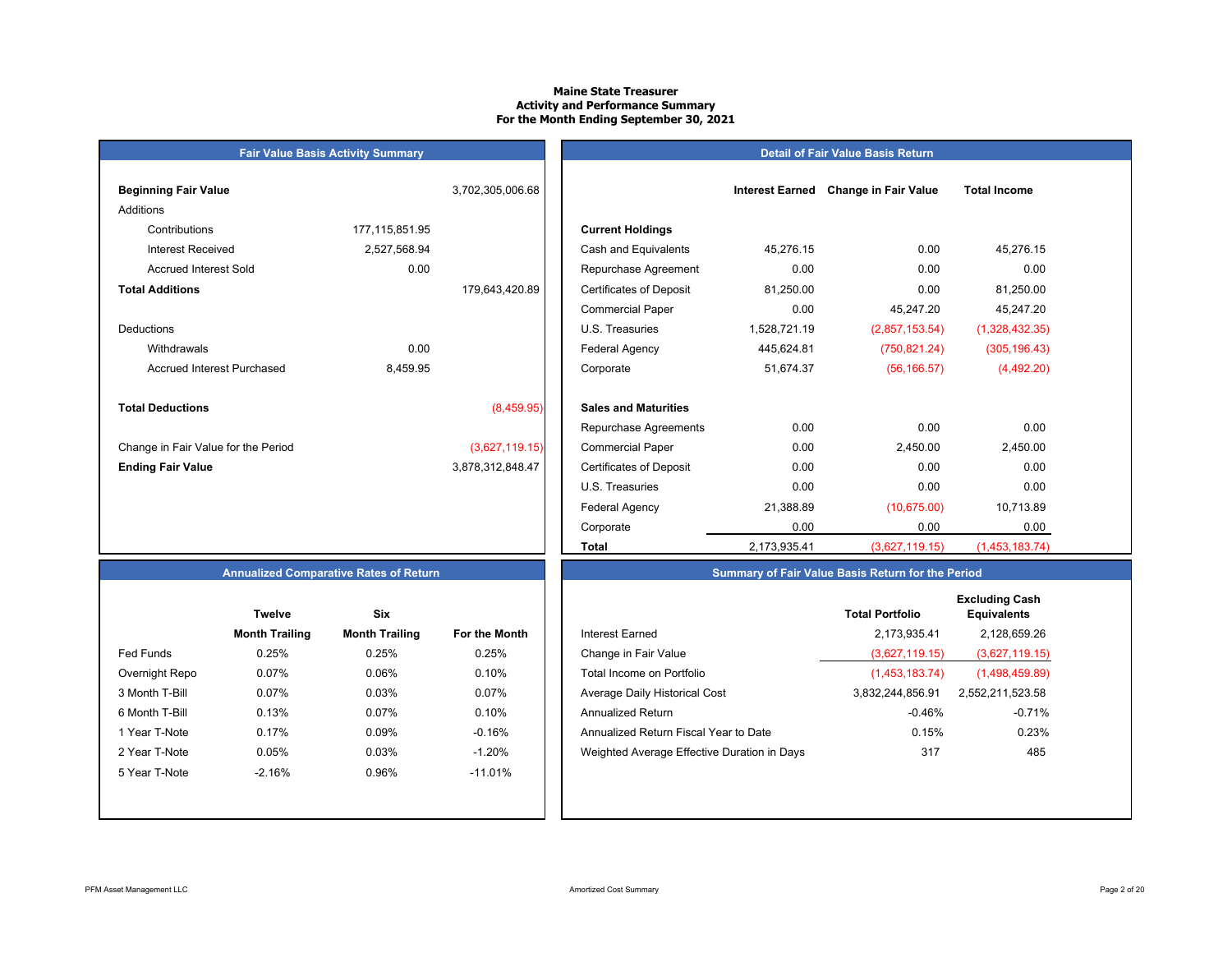#### **Maine State Treasurer Investments - By Security Type As of September 30, 2021**

| <b>Security Type</b>           | Original<br>Cost | <b>Amortized</b><br>Cost | Fair<br>Value    | Accrued<br>Interest | <b>Unrealized</b><br>Gain (Loss) | Weighted<br>Average<br><b>Final Maturity</b><br>(Days) | Weighted<br>Average<br>Effective<br><b>Duration</b><br>(Years) | Asset<br>Allocation | Weighted<br>Average<br>Yield |
|--------------------------------|------------------|--------------------------|------------------|---------------------|----------------------------------|--------------------------------------------------------|----------------------------------------------------------------|---------------------|------------------------------|
|                                |                  |                          |                  |                     |                                  |                                                        |                                                                |                     |                              |
| Cash and Cash Equivalents      | 1,347,000,000.00 | 1,347,000,000.00         | 1,347,000,000.00 | 45,272.33           | 0.00                             |                                                        | 0.00                                                           | 34.7%               | 0.04%                        |
| Repurchase Agreements          | 0.00             | 0.00                     | 0.00             | 0.00                | 0.00                             |                                                        |                                                                | $0.0\%$             |                              |
| <b>Commercial Paper</b>        | 372,406,885.51   | 372.682.540.61           | 372,728,966.00   | 0.00                | 46,425.39                        | 67                                                     | 0.19                                                           | 9.6%                | 0.17%                        |
| <b>Certificates of Deposit</b> | 165,000,000.00   | 165.000.000.00           | 165,000,000.00   | 1,319,152.79        | 0.00                             | 423                                                    | 1.17                                                           | 4.3%                | 0.59%                        |
| U.S. Treasuries                | 1,407,278,398.50 | 1,402,591,741.51         | 1,406,573,430.40 | 3,976,088.19        | 3,981,688.89                     | 683                                                    | 1.85                                                           | 36.3%               | 0.73%                        |
| U.S. Instrumentality           | 558,361,786.25   | 558,086,883.26           | 559,947,203.06   | 1,679,855.29        | 1,860,319.80                     | 528                                                    | 0.87                                                           | 14.4%               | 0.91%                        |
| Corporate                      | 26,837,592.85    | 26,884,968.76            | 27.063.249.01    | 66,229.42           | 178,280.25                       | 145                                                    | 0.37                                                           | 0.7%                | 2.29%                        |
| Total                          | 3,876,884,663.11 | 3,872,246,134.14         | 3,878,312,848.47 | 7,086,598.02        | 6,066,714.33                     | 350                                                    | 0.87                                                           | 100.0%              | 0.47%                        |

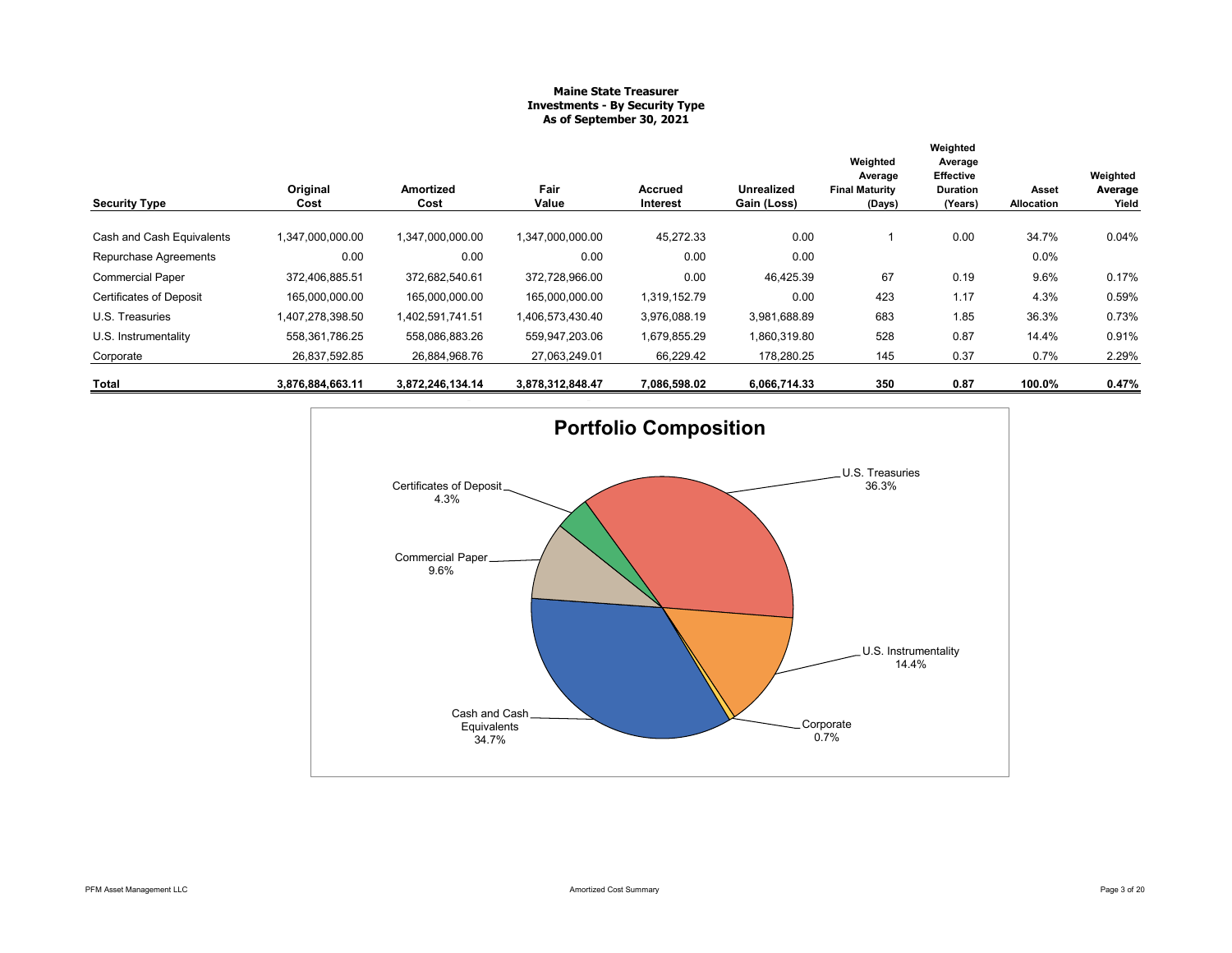### **Maine State Treasurer Investments - By Maturity As of September 30, 2021**

|                                                                                                                                                     | <b>Maturity Distribution</b> | <b>Original Cost</b><br>September 30, 2021 | Percentage                         |              | <b>Original Cost</b><br>August 31, 2021 |
|-----------------------------------------------------------------------------------------------------------------------------------------------------|------------------------------|--------------------------------------------|------------------------------------|--------------|-----------------------------------------|
|                                                                                                                                                     | Overnight                    | 1,347,000,000.00                           | 34.7%                              |              | 1,067,000,000.00                        |
|                                                                                                                                                     | Under 90 Days                | 282,634,777.17                             | 7.3%                               |              | 257,924,772.50                          |
|                                                                                                                                                     | 90 to 180 Days               | 272,861,402.75                             | 7.0%                               |              | 340,436,838.18                          |
|                                                                                                                                                     | 180 Days to 1 Year           | 407,586,628.13                             | 10.5%                              |              | 429,942,758.48                          |
|                                                                                                                                                     | 1 to 2 Years                 | 610,280,432.83                             | 15.7%                              |              | 592, 190, 256. 27                       |
|                                                                                                                                                     | 2 to 3 Years                 | 956,521,422.23                             | 24.7%                              |              | 1,009,695,687.85                        |
|                                                                                                                                                     | Over 3 Years                 | $\blacksquare$                             | 0.0%                               |              | $\sim$                                  |
|                                                                                                                                                     | Totals <sub>\$</sub>         | 3,876,884,663.11                           | 100.0%                             | \$           | 3,697,190,313.28                        |
| \$1,600,000,000<br>\$1,400,000,000<br>\$1,200,000,000<br>\$1,000,000,000<br>\$800,000,000<br>\$600,000,000<br>\$400,000,000<br>\$200,000,000<br>\$- |                              |                                            |                                    |              | September 30, 2021<br>August 31, 2021   |
|                                                                                                                                                     | Overnight<br>Under 90 Days   | 90 to 180 Days                             | 180 Days to 1 Year<br>1 to 2 Years | 2 to 3 Years | Over 3 Years                            |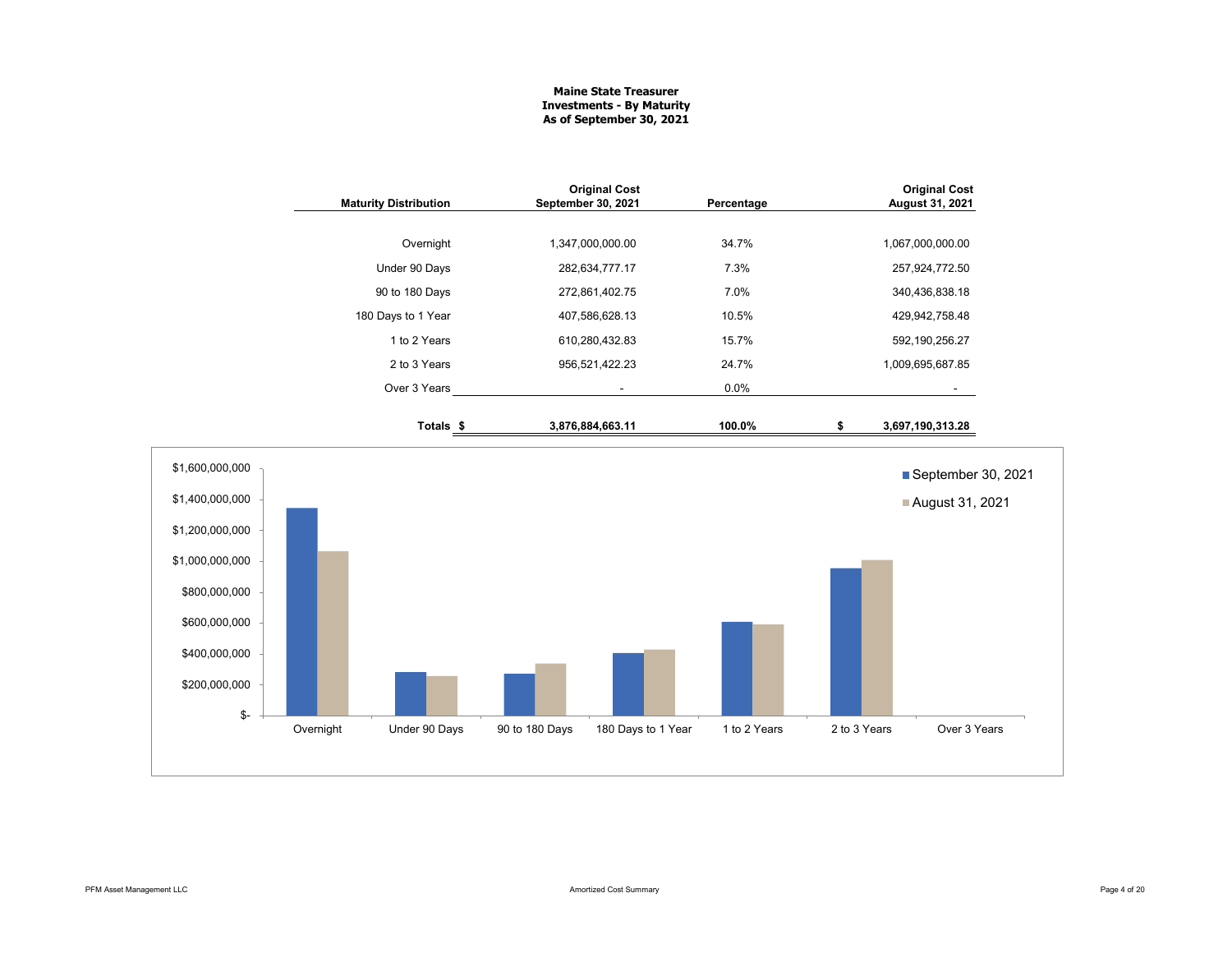|                                                   | PURCHASE COUPON DATE / CALL |             | <b>MATURITY</b> |                  | <b>ORIGINAL</b><br><b>COST/ACCRUED</b> | AMORTIZED COST/           | ACCRETION FAIR VALUE/CHANGE UNREALIZED GAIN |          |              | <b>INTEREST</b> | <b>INTEREST</b> | <b>TOTAL</b>    | $\%$<br>ACCRUED ALLOCATIO |       |
|---------------------------------------------------|-----------------------------|-------------|-----------------|------------------|----------------------------------------|---------------------------|---------------------------------------------|----------|--------------|-----------------|-----------------|-----------------|---------------------------|-------|
| <b>DESCRIPTION</b><br><b>CASH AND EQUIVALENTS</b> | <b>DATE</b>                 | <b>RATE</b> | <b>DATE</b>     |                  | PAR VALUE INTEREST PURCHASE            | (AMORTIZATION)            | IN FAIR VALUE                               | (LOSS)   | AI PURCHASED | <b>RECEIVED</b> | EARNED          | <b>INTEREST</b> | N.                        | YIELD |
| <b>BAR HARBOR BANK &amp; TRUST</b>                | 09/30/21                    | 0.100V      |                 | 49,000,000.00    | 49.000.000.00<br>0.00                  | 49.000.000.00<br>0.00     | 49,000,000.00<br>0.00                       | 0.00     | 0.00         | 4,161.65        | 4,027.41        | 4,027.41        | 1.26%                     | 0.100 |
| <b>CITIZENS BANK</b>                              | 09/30/21                    | 0.060V      |                 | 100,000,000.00   | 100,000,000.00<br>0.00                 | 100,000,000.00<br>0.00    | 100,000,000.00<br>0.00                      | 0.00     | 0.00         | 5,095.79        | 4,931.40        | 4,931.40        | 2.58%                     | 0.060 |
| <b>TD BANK</b>                                    | 09/30/21                    | 0.060V      |                 | 250,000,000.00   | 250,000,000.00<br>0.00                 | 250,000,000.00<br>0.00    | 250,000,000.00<br>0.00                      | 0.00     | 0.00         | 12,739.75       | 12,328.77       | 12,328.77       | 6.45%                     | 0.060 |
| <b>BATH SAVINGS</b>                               | 09/30/21                    | 0.060V      |                 | 14,000,000.00    | 14,000,000.00<br>0.00                  | 14,000,000.00<br>0.00     | 14,000,000.00<br>0.00                       | 0.00     | 0.00         | 736.44          | 690.41          | 690.41          | 0.36%                     | 0.060 |
| <b>BIDDEFORD SAVINGS BANK</b>                     | 09/30/21                    | 0.080V      |                 | 5,000,000.00     | 5,000,000.00<br>0.00                   | 5.000.000.00<br>0.00      | 5,000,000.00<br>0.00                        | 0.00     | 0.00         | 350.70          | 328.78          | 328.78          | 0.13%                     | 0.080 |
| <b>MACHIAS SAVINGS BANK</b>                       | 09/30/21                    | 0.050V      |                 | 25,000,000.00    | 25,000,000.00<br>0.00                  | 25,000,000.00<br>0.00     | 25,000,000.00<br>0.00                       | 0.00     | 0.00         | 1,095.92        | 1,027.42        | 1,027.42        | 0.64%                     | 0.050 |
| NORTHEAST BANK                                    | 09/30/21                    | 0.100V      |                 | 57,000,000.00    | 57,000,000.00<br>0.00                  | 57,000,000.00<br>0.00     | 57,000,000.00<br>0.00                       | 0.00     | 0.00         | 4,841.12        | 4,684.95        | 4,684.95        | 1.47%                     | 0.100 |
| FIDELITY GOVERNMENT PORTFOLIO                     | 09/30/21                    | 0.010V      |                 | 2,000,000.00     | 2,000,000.00<br>0.00                   | 2,000,000.00<br>0.00      | 2,000,000.00<br>0.00                        | 0.00     | 0.00         | 16.99           | 16.44           | 16.44           | 0.05%                     | 0.010 |
| <b>FIRST NATIONAL</b>                             | 09/30/21                    | 0.050V      |                 | 50,000,000.00    | 50,000,000.00<br>0.00                  | 50,000,000.00<br>0.00     | 50,000,000.00<br>0.00                       | 0.00     | 0.00         | 2,123.29        | 2,054.80        | 2,054.80        | 1.29%                     | 0.050 |
| PFM FUNDS - GOVT SELECT SERIES INST CL            | 09/30/21                    | 0.020V      |                 | 1,000,000.00     | 1,000,000.00<br>0.00                   | 1,000,000.00<br>0.00      | 1,000,000.00<br>0.00                        | 0.00     | 0.00         | 17.83           | 17.25           | 17.25           | 0.03%                     | 0.020 |
| U.S. BANK MONEY MARKET FUND                       | 09/30/21                    | 0.030 V     |                 | 544,000,000.00   | 544,000,000.00<br>0.00                 | 544,000,000.00<br>0.00    | 544,000,000.00<br>0.00                      | 0.00     | 0.00         | 9,548.03        | 9,802.10        | 9,802.10        | 14.03%                    | 0.030 |
| TD GOLDMAN SACHS MMF                              | 09/30/21                    | 0.020V      |                 | 250,000,000.00   | 250,000,000.00<br>0.00                 | 250,000,000.00<br>0.00    | 250,000,000.00<br>0.00                      | 0.00     | 0.00         | 5,541.36        | 5,362.60        | 5,362.60        | 6.45%                     | 0.020 |
| MISCELLAENOUS INCOME                              | 09/30/21                    | 0.000V      |                 | 0.00             | 0.00<br>0.00                           | 0.00<br>0.00              | 0.00<br>0.00                                | 0.00     | 0.00         | 3.82            | 3.82            | 0.00            | 0.00%                     | 0.000 |
| <b>TOTAL</b>                                      |                             |             |                 | 1,347,000,000.00 | 1,347,000,000.00<br>0.00               | 1,347,000,000.00<br>0.00  | 1,347,000,000.00<br>0.00                    | 0.00     | 0.00         | 46,272.69       | 45,276.15       | 45,272.33       | 34.73%                    | 0.043 |
| <b>COMMERCIAL PAPER</b>                           |                             |             |                 |                  |                                        |                           |                                             |          |              |                 |                 |                 |                           |       |
| MANHATTAN ASSET FDG CO COMM PAPER<br>56274LXM1    | 04/26/21                    | 0.000       | 10/21/21        | 25,000,000.00    | 24,977,750.00<br>0.00                  | 24,997,500.00<br>3,750.00 | 24,998,425.00<br>3,075.00                   | 925.00   | 0.00         | 0.00            | 0.00            | 0.00            | 0.64%                     | 0.180 |
| MANHATTAN ASSET FDG CO COMM PAPER<br>56274LXM1.   | 04/27/21                    | 0.000       | 10/21/21        | 25,000,000.00    | 24,977,875.00<br>0.00                  | 24,997,500.00<br>3,750.00 | 24,998,425.00<br>3,075.00                   | 925.00   | 0.00         | 0.00            | 0.00            | 0.00            | 0.64%                     | 0.180 |
| MIZUHO BANK LTD/NY COMM PAPER<br>60689FXT0        | 05/05/21                    | 0.000       | 10/27/21        | 50,000,000.00    | 49,957,465.28<br>0.00                  | 49,993,680.56<br>7,291.67 | 49,997,450.00<br>4,150.00                   | 3,769.44 | 0.00         | 0.00            | 0.00            | 0.00            | 1.29%                     | 0.175 |
| NATIXIS NY BRANCH COMM PAPER<br>63873JY12         | 04/26/21                    | 0.000       | 11/01/21        | 25,000,000.00    | 24,973,750.00<br>0.00                  | 24,995,694.44<br>4,166.66 | 24,998,950.00<br>1,850.00                   | 3,255.56 | 0.00         | 0.00            | 0.00            | 0.00            | 0.64%                     | 0.200 |
| OLD LINE FUNDING LLC COMM PAPER<br>67983TYF7      | 05/17/21                    |             | 0.000 11/15/21  | 23,000,000.00    | 22,983,721.11<br>0.00                  | 22,995,975.00<br>2.683.33 | 22,996,504.00<br>3.082.00                   | 529.00   | 0.00         | 0.00            | 0.00            | 0.00            | 0.59%                     | 0.140 |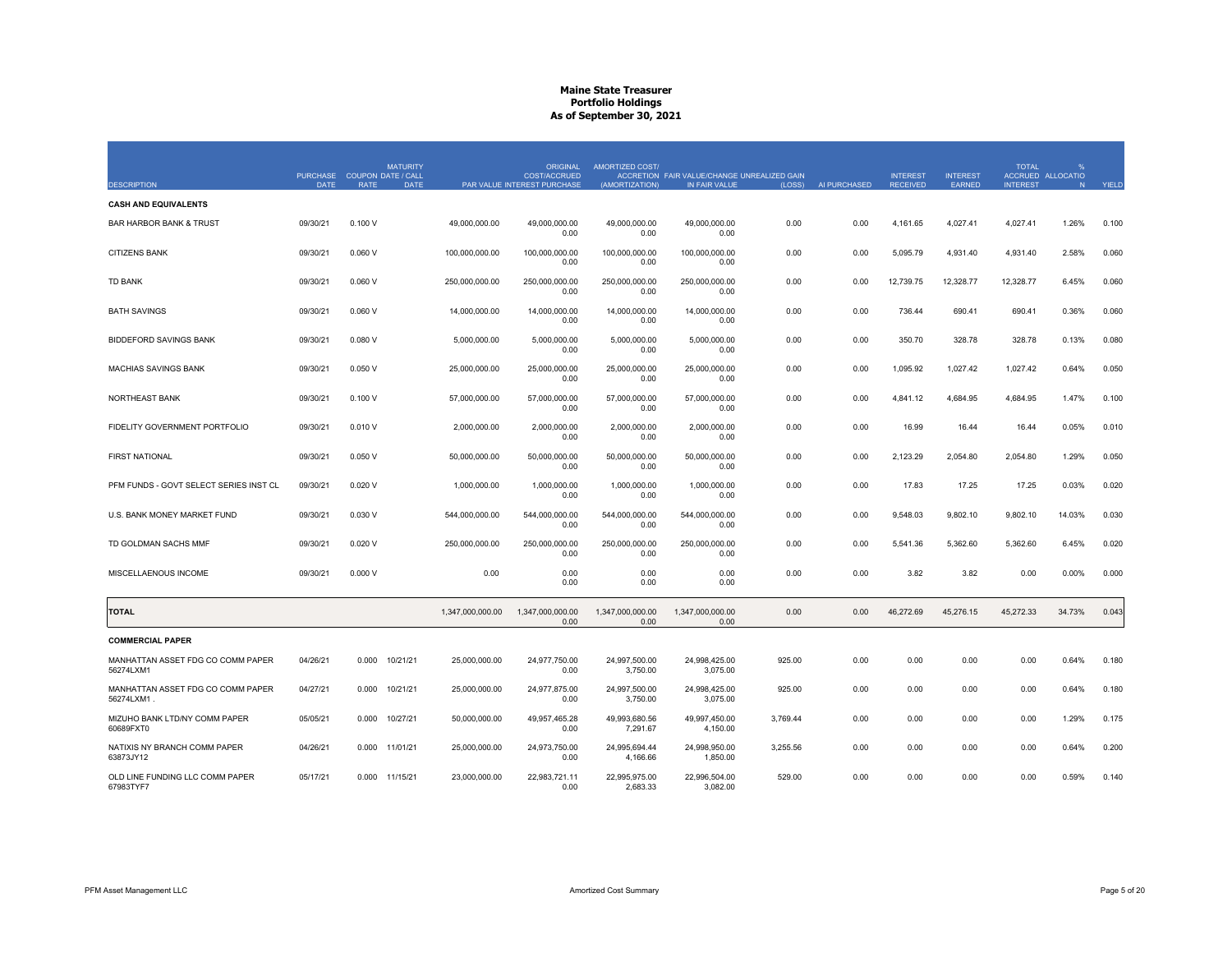| <b>DESCRIPTION</b>                               | DATE     | <b>MATURITY</b><br>PURCHASE COUPON DATE / CALL<br><b>RATE</b><br><b>DATE</b> |                | <b>ORIGINAL</b><br><b>COST/ACCRUED</b><br>PAR VALUE INTEREST PURCHASE | <b>AMORTIZED COST/</b><br>(AMORTIZATION) | ACCRETION FAIR VALUE/CHANGE UNREALIZED GAIN<br>IN FAIR VALUE | (LOSS)     | AI PURCHASED | <b>INTEREST</b><br><b>RECEIVED</b> | <b>INTEREST</b><br>EARNED | <b>TOTAL</b><br><b>INTEREST</b> | ACCRUED ALLOCATIO<br>N | YIELD |
|--------------------------------------------------|----------|------------------------------------------------------------------------------|----------------|-----------------------------------------------------------------------|------------------------------------------|--------------------------------------------------------------|------------|--------------|------------------------------------|---------------------------|---------------------------------|------------------------|-------|
| COOPERATIEVE RABOBANK UA COMM PAPER<br>21687AZ14 | 05/07/21 | 0.000<br>12/01/21                                                            | 50,000,000.00  | 49,950,888.89<br>0.00                                                 | 49,985,597.22<br>7,083.33                | 49,992,700.00<br>6,000.00                                    | 7,102.78   | 0.00         | 0.00                               | 0.00                      | 0.00                            | 1.29%                  | 0.170 |
| CITIGROUP GLOBAL MARKETS COMM PAPER<br>17327AZ67 | 04/26/21 | 12/06/21<br>0.000                                                            | 24,800,000.00  | 24,775,310.22<br>0.00                                                 | 24,792,725.33<br>3,306.66                | 24,792,312.00<br>4,315.20                                    | (413.33)   | 0.00         | 0.00                               | 0.00                      | 0.00                            | 0.64%                  | 0.160 |
| NATIXIS NY BRANCH COMM PAPER<br>63873JZG8        | 04/21/21 | 0.000<br>12/16/21                                                            | 25,000,000.00  | 24,963,486.11<br>0.00                                                 | 24,988,388.89<br>4,583.33                | 24,996,350.00<br>2,900.00                                    | 7,961.11   | 0.00         | 0.00                               | 0.00                      | 0.00                            | 0.64%                  | 0.220 |
| BNP PARIBAS NY BRANCH COMM PAPER<br>09659BZL7    | 04/22/21 | 0.000<br>12/20/21                                                            | 25.000.000.00  | 24.971.430.56<br>0.00                                                 | 24.990.555.56<br>3,541.67                | 24.994.600.00<br>3,425.00                                    | 4.044.44   | 0.00         | 0.00                               | 0.00                      | 0.00                            | 0.64%                  | 0.170 |
| CREDIT AGRICOLE CIB NY COMM PAPER<br>22533UAE3   | 04/22/21 | 0.000<br>01/14/22                                                            | 25,000,000.00  | 24,966,625.00<br>0.00                                                 | 24,986,875.00<br>3,750.00                | 24,992,100.00<br>1,575.00                                    | 5.225.00   | 0.00         | 0.00                               | 0.00                      | 0.00                            | 0.64%                  | 0.180 |
| MUFG BANK LTD/NY COMM PAPER<br>62479MAE3         | 04/21/21 | 01/14/22<br>0.000                                                            | 25,000,000.00  | 24.968.361.11<br>0.00                                                 | 24.987.604.17<br>3,541.67                | 24.992.350.00<br>3,525.00                                    | 4,745.83   | 0.00         | 0.00                               | 0.00                      | 0.00                            | 0.64%                  | 0.170 |
| BNP PARIBAS NY BRANCH COMM PAPER<br>09659CBB3    | 05/18/21 | 02/11/22<br>0.000                                                            | 25,000,000.00  | 24,968,243.06<br>0.00                                                 | 24,984,298.61<br>3,541.66                | 24,989,225.00<br>4,650.00                                    | 4,926.39   | 0.00         | 0.00                               | 0.00                      | 0.00                            | 0.64%                  | 0.170 |
| MUFG BANK LTD/NY COMM PAPER<br>62479MBB8         | 05/18/21 | 02/11/22<br>0.000                                                            | 25,000,000.00  | 24,971,979.17<br>0.00                                                 | 24,986,145.83<br>3.124.99                | 24,989,575.00<br>3.625.00                                    | 3,429.17   | 0.00         | 0.00                               | 0.00                      | 0.00                            | 0.64%                  | 0.150 |
| <b>TOTAL</b>                                     |          |                                                                              | 372,800,000.00 | 372,406,885.51<br>0.00                                                | 372,682,540.61<br>54.114.97              | 372,728,966.00<br>45.247.20                                  | 46,425.39  | 0.00         | 0.00                               | 0.00                      | 0.00                            | 9.61%                  | 0.174 |
| <b>CERTIFICATES OF DEPOSIT</b>                   |          |                                                                              |                |                                                                       |                                          |                                                              |            |              |                                    |                           |                                 |                        |       |
| PEOPLES UNITED CERT DEPOS                        | 01/17/20 | 1.650<br>01/17/22                                                            | 40,000,000.00  | 40,000,000.00<br>0.00                                                 | 40,000,000.00<br>0.00                    | 40,000,000.00<br>0.00                                        | 0.00       | 0.00         | 0.00                               | 55,000.00                 | 1,142,166.67                    | 1.03%                  | 1.650 |
| CAMDEN NATIONAL BANK CERT DEPOS                  | 01/17/21 | 01/17/23<br>0.200                                                            | 50,000,000.00  | 50,000,000.00<br>0.00                                                 | 50,000,000.00<br>0.00                    | 50,000,000.00<br>0.00                                        | 0.00       | 0.00         | 0.00                               | 8,333.33                  | 71,388.89                       | 1.29%                  | 0.200 |
| PEOPLES UNITED CERT DEPOS                        | 01/19/21 | 0.350<br>01/19/23                                                            | 10,000,000.00  | 10,000,000.00<br>0.00                                                 | 10,000,000.00<br>0.00                    | 10,000,000.00<br>0.00                                        | 0.00       | 0.00         | 0.00                               | 2,916.67                  | 24,791.67                       | 0.26%                  | 0.350 |
| BANGOR SAVINGS BANK CERT DEPOS                   | 04/08/21 | 0.400<br>04/08/23                                                            | 15,000,000.00  | 15,000,000.00<br>0.00                                                 | 15,000,000.00<br>0.00                    | 15,000,000.00<br>0.00                                        | 0.00       | 0.00         | 0.00                               | 5,000.00                  | 29,333.33                       | 0.39%                  | 0.400 |
| PEOPLES UNITED CERT DEPOS                        | 04/18/21 | 04/18/23<br>0.250                                                            | 15,000,000.00  | 15,000,000.00<br>0.00                                                 | 15,000,000.00<br>0.00                    | 15,000,000.00<br>0.00                                        | 0.00       | 0.00         | 0.00                               | 3,125.00                  | 17,291.67                       | 0.39%                  | 0.250 |
| PEOPLES UNITED CERT DEPOS                        | 04/22/21 | 0.250<br>04/23/23                                                            | 25,000,000.00  | 25,000,000.00<br>0.00                                                 | 25,000,000.00<br>0.00                    | 25,000,000.00<br>0.00                                        | 0.00       | 0.00         | 0.00                               | 5,208.33                  | 28,125.00                       | 0.64%                  | 0.250 |
| PEOPLES UNITED CERT DEPOS                        | 06/14/21 | 0.200<br>06/14/23                                                            | 10,000,000.00  | 10.000.000.00<br>0.00                                                 | 10.000.000.00<br>0.00                    | 10.000.000.00<br>0.00                                        | 0.00       | 0.00         | 0.00                               | 1,666.67                  | 6.055.56                        | 0.26%                  | 0.200 |
| <b>TOTAL</b>                                     |          |                                                                              | 165,000,000.00 | 165,000,000.00<br>0.00                                                | 165,000,000.00<br>0.00                   | 165,000,000.00<br>0.00                                       | 0.00       | 0.00         | 0.00                               | 81,250.00                 | 1,319,152.79                    | 4.3%                   | 0.591 |
| <b>U.S. TREASURIES</b>                           |          |                                                                              |                |                                                                       |                                          |                                                              |            |              |                                    |                           |                                 |                        |       |
| <b>US TREASURY NOTES</b><br>9128286C9            | 09/30/19 | 02/15/22<br>2.500                                                            | 25,000,000.00  | 25,493,164.06<br>0.00                                                 | 25,077,748.53<br>(17,025.23)             | 25,226,562.50<br>(50, 782.50)                                | 148,813.97 | 0.00         | 0.00                               | 50,951.09                 | 79,823.37                       | 0.65%                  | 1.649 |
| US TREASURY NOTES<br>912828W89                   | 09/03/19 | 1.875<br>03/31/22                                                            | 40,000,000.00  | 40,404,687.50<br>0.00                                                 | 40,077,923.87<br>(12, 915.56)            | 40,356,248.00<br>(62,504.00)                                 | 278,324.13 | 0.00         | 375,000.00                         | 61,486.67                 | 2,060.44                        | 1.04%                  | 1.473 |
| <b>US TREASURY NOTES</b><br>9128286M7            | 10/29/19 | 2.250<br>04/15/22                                                            | 23,000,000.00  | 23,321,640.63<br>0.00                                                 | 23,070,124.10<br>(10,733.28)             | 23,269,532.40<br>(43, 125.00)                                | 199,408.30 | 0.00         | 0.00                               | 42,418.04                 | 238,954.92                      | 0.60%                  | 1.668 |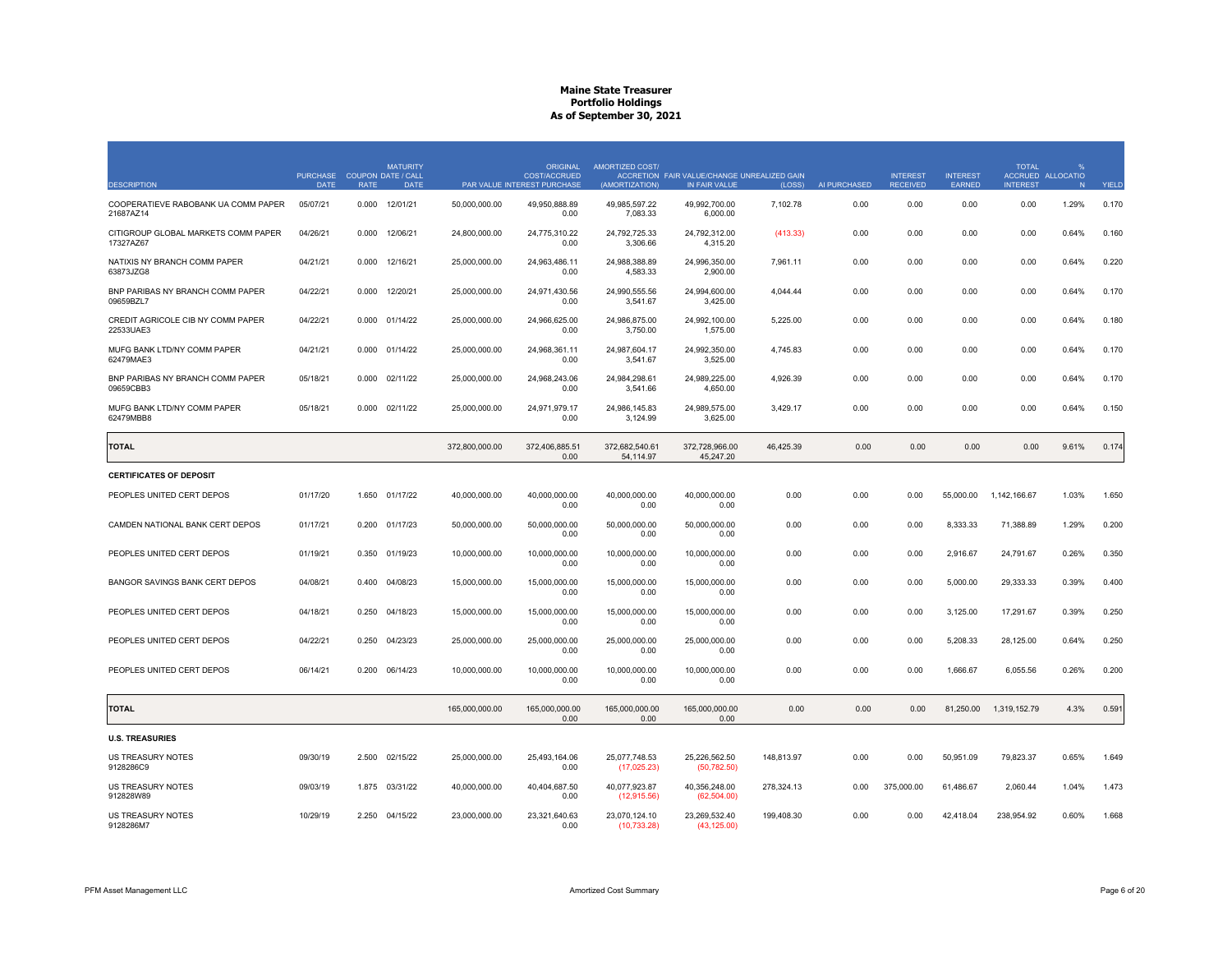| <b>DESCRIPTION</b>                     | PURCHASE COUPON DATE / CALL<br>DATE | <b>RATE</b> | <b>MATURITY</b><br><b>DATE</b> |               | <b>ORIGINAL</b><br>COST/ACCRUED<br>PAR VALUE INTEREST PURCHASE | <b>AMORTIZED COST/</b><br>(AMORTIZATION) | ACCRETION FAIR VALUE/CHANGE UNREALIZED GAIN<br>IN FAIR VALUE | (LOSS)        | AI PURCHASED | <b>INTEREST</b><br><b>RECEIVED</b> | <b>INTEREST</b><br>EARNED | <b>TOTAL</b><br><b>INTEREST</b> | ACCRUED ALLOCATIO<br>N | YIELD |
|----------------------------------------|-------------------------------------|-------------|--------------------------------|---------------|----------------------------------------------------------------|------------------------------------------|--------------------------------------------------------------|---------------|--------------|------------------------------------|---------------------------|---------------------------------|------------------------|-------|
| <b>US TREASURY NOTES</b><br>9128286M7. | 11/14/19                            | 2.250       | 04/15/22                       | 30,000,000.00 | 30,426,562.50<br>0.00                                          | 30,094,684.31<br>(14, 492.50)            | 30,351,564.00<br>(56, 250.00)                                | 256,879.69    | 0.00         | 0.00                               | 55,327.87                 | 311,680.33                      | 0.78%                  | 1.647 |
| US TREASURY NOTES<br>9128286U9         | 10/31/19                            | 2.125       | 05/15/22                       | 25,000,000.00 | 25,289,062.50<br>0.00                                          | 25,070,472.63<br>(9,354.77)              | 25,320,312.50<br>(42,967.50)                                 | 249,839.87    | 0.00         | 0.00                               | 43,308.43                 | 200,662.37                      | 0.65%                  | 1.658 |
| US TREASURY NOTES<br>9128286U9         | 10/31/19                            | 2.125       | 05/15/22                       | 25,000,000.00 | 25,289,062.50<br>0.00                                          | 25,070,472.63<br>(9,354.77)              | 25,320,312.50<br>(42,967.50)                                 | 249,839.87    | 0.00         | 0.00                               | 43,308.43                 | 200,662.37                      | 0.65%                  | 1.658 |
| <b>US TREASURY NOTES</b><br>912828XG0  | 07/08/19                            | 2.125       | 06/30/22                       | 27.000.000.00 | 27.241.523.44<br>0.00                                          | 27.060.380.86<br>(6,659.65)              | 27.413.437.50<br>(46, 404.90)                                | 353.056.64    | 0.00         | 0.00                               | 46.773.09                 | 144.996.60                      | 0.71%                  | 1.815 |
| <b>US TREASURY NOTES</b><br>9128287C8  | 07/19/19                            | 1.750       | 07/15/22                       | 25,000,000.00 | 24.945.312.50<br>0.00                                          | 24,985,627.00<br>1,502.40                | 25,328,125.00<br>(35, 155.00)                                | 342,498.00    | 0.00         | 0.00                               | 35.665.76                 | 92,730.98                       | 0.65%                  | 1.826 |
| <b>US TREASURY NOTES</b><br>9128287C8  | 08/01/19                            | 1.750       | 07/15/22                       | 25,000,000.00 | 24.967.773.44<br>0.00                                          | 24.991.428.15<br>896.01                  | 25,328,125.00<br>(35, 155.00)                                | 336,696.85    | 0.00         | 0.00                               | 35,665.76                 | 92,730.98                       | 0.65%                  | 1.795 |
| US TREASURY NOTES<br>9128287C8         | 08/05/19                            |             | 1.750 07/15/22                 | 26,000,000.00 | 26, 142, 187.50<br>0.00                                        | 26,037,960.76<br>(3,968.02)              | 26,341,250.00<br>(36, 561.20)                                | 303,289.24    | 0.00         | 0.00                               | 37,092.39                 | 96,440.22                       | 0.68%                  | 1.559 |
| US TREASURY NOTES<br>9128287C8         | 08/23/19                            | 1.750       | 07/15/22                       | 35,000,000.00 | 35,211,914.06<br>0.00                                          | 35,057,539.58<br>(6,014.59)              | 35,459,375.00<br>(49, 217.00)                                | 401,835.42    | 0.00         | 0.00                               | 49,932.06                 | 129,823.37                      | 0.91%                  | 1.535 |
| US TREASURY NOTES<br>9128282S8         | 09/30/19                            | 1.625       | 08/31/22                       | 25,000,000.00 | 25,008,789.06<br>0.00                                          | 25,002,753.80<br>(247.34)                | 25,347,655.00<br>(35, 157.50)                                | 344,901.20    | 0.00         | 0.00                               | 33,667.12                 | 34,789.36                       | 0.65%                  | 1.612 |
| <b>US TREASURY NOTES</b><br>912828YK0  | 10/21/19                            | 1.375       | 10/15/22                       | 30,000,000.00 | 29.844.140.63<br>0.00                                          | 29.945.806.70<br>4,289.71                | 30,393,750.00<br>(32,814.00)                                 | 447,943.30    | 0.00         | 0.00                               | 33.811.47                 | 190.471.31                      | 0.78%                  | 1.554 |
| <b>US TREASURY NOTES</b><br>9128283C2  | 11/14/19                            | 2.000       | 10/31/22                       | 30,000,000.00 | 30,307,031.25<br>0.00                                          | 30,112,086.27<br>(8,512.88)              | 30,614,064.00<br>(42, 186.00)                                | 501,977.73    | 0.00         | 0.00                               | 48,913.05                 | 251,086.96                      | 0.79%                  | 1.644 |
| US TREASURY NOTES<br>912828YW4         | 12/31/19                            | 1.625       | 12/15/22                       | 30,000,000.00 | 30,008,203.13<br>0.00                                          | 30,003,342.02<br>(227.86)                | 30,539,064.00<br>(42, 186.00)                                | 535,721.98    | 0.00         | 0.00                               | 39,959.02                 | 143,852.46                      | 0.79%                  | 1.615 |
| US TREASURY NOTES<br>9128284S6         | 05/19/21                            | 2.750       | 05/31/23                       | 50,000,000.00 | 52,638,671.88<br>0.00                                          | 52,158,590.07<br>(106, 684.85)           | 52,101,560.00<br>(148, 440.00)                               | (57,030.07)   | 0.00         | 0.00                               | 112,704.91                | 462,090.16                      | 1.34%                  | 0.149 |
| <b>US TREASURY NOTES</b><br>9128284X5  | 05/19/21                            | 2.750       | 08/31/23                       | 50,000,000.00 | 52,919,921.88<br>0.00                                          | 52,447,272.65<br>(105, 033.17)           | 52,367,190.00<br>(164,060.00)                                | (80,082.65)   | 0.00         | 0.00                               | 113,950.28                | 117,748.62                      | 1.35%                  | 0.185 |
| <b>US TREASURY NOTES</b><br>9128285D8  | 07/19/21                            | 2.875       | 09/30/23                       | 50,000,000.00 | 52,859,375.00<br>0.00                                          | 52,595,870.95<br>(106, 825.97)           | 52,570,310.00<br>(171,880.00)                                | (25,560.95)   | 0.00         | 718,750.00                         | 117,849.45                | 3,949.18                        | 1.36%                  | 0.265 |
| <b>US TREASURY NOTES</b><br>91282CDA6  | 09/30/21                            | 0.250       | 09/30/23                       | 35,000,000.00 | 34,960,351.56<br>0.00                                          | 34,960,405.87<br>54.31                   | 34,972,658.00<br>12,306.44                                   | 12,252.13     | 0.00         | 0.00                               | 239.73                    | 239.73                          | 0.90%                  | 0.307 |
| <b>US TREASURY NOTES</b><br>91282CAP6  | 06/30/21                            | 0.125       | 10/15/23                       | 35,000,000.00 | 34.852.343.75<br>9,084.70                                      | 34.868.750.00<br>5,292.34                | 34.879.687.50<br>(43,750.00)                                 | 10,937.50     | 0.00         | 0.00                               | 3.586.06                  | 20,201.50                       | 0.90%                  | 0.310 |
| <b>US TREASURY NOTES</b><br>9128285P1  | 05/19/21                            | 2.875       | 11/30/23                       | 50,000,000.00 | 53,347,656.25<br>0.00                                          | 52,859,079.39<br>(108, 572.64)           | 52,750,000.00<br>(187,500.00)                                | (109, 079.39) | 0.00         | 0.00                               | 117,827.87                | 483,094.26                      | 1.36%                  | 0.223 |
| <b>US TREASURY NOTES</b><br>91282CBA8  | 07/20/21                            | 0.125       | 12/15/23                       | 20,000,000.00 | 19,910,937.50<br>2,390.71                                      | 19,918,342.47<br>3,043.14                | 19,906,250.00<br>(31,250.00)                                 | (12,092.47)   | 0.00         | 0.00                               | 2,049.18                  | 7,377.05                        | 0.51%                  | 0.311 |
| <b>US TREASURY NOTES</b><br>91282CBA8  | 07/20/21                            | 0.125       | 12/15/23                       | 50,000,000.00 | 49,777,343.75<br>5,976.78                                      | 49,795,856.17<br>7,607.84                | 49,765,625.00<br>(78, 125.00)                                | (30, 231.17)  | 0.00         | 0.00                               | 5,122.96                  | 18,442.63                       | 1.28%                  | 0.311 |
| US TREASURY NOTES<br>91282CBA8         | 08/16/21                            | 0.125       | 12/15/23                       | 50,000,000.00 | 49,808,593.75<br>10,587.43                                     | 49,818,940.03<br>6.747.57                | 49,765,625.00<br>(78, 125.00)                                | (53,315.03)   | 0.00         | 0.00                               | 5,122.96                  | 18,442.63                       | 1.28%                  | 0.290 |
| US TREASURY NOTES<br>912828V23         | 06/21/21                            | 2.250       | 12/31/23                       | 50,000,000.00 | 52,365,234.38<br>0.00                                          | 52,103,854.20<br>(76, 876.52)            | 52,140,625.00<br>(156, 250.00)                               | 36,770.80     | 0.00         | 0.00                               | 91.711.96                 | 284,307.07                      | 1.34%                  | 0.366 |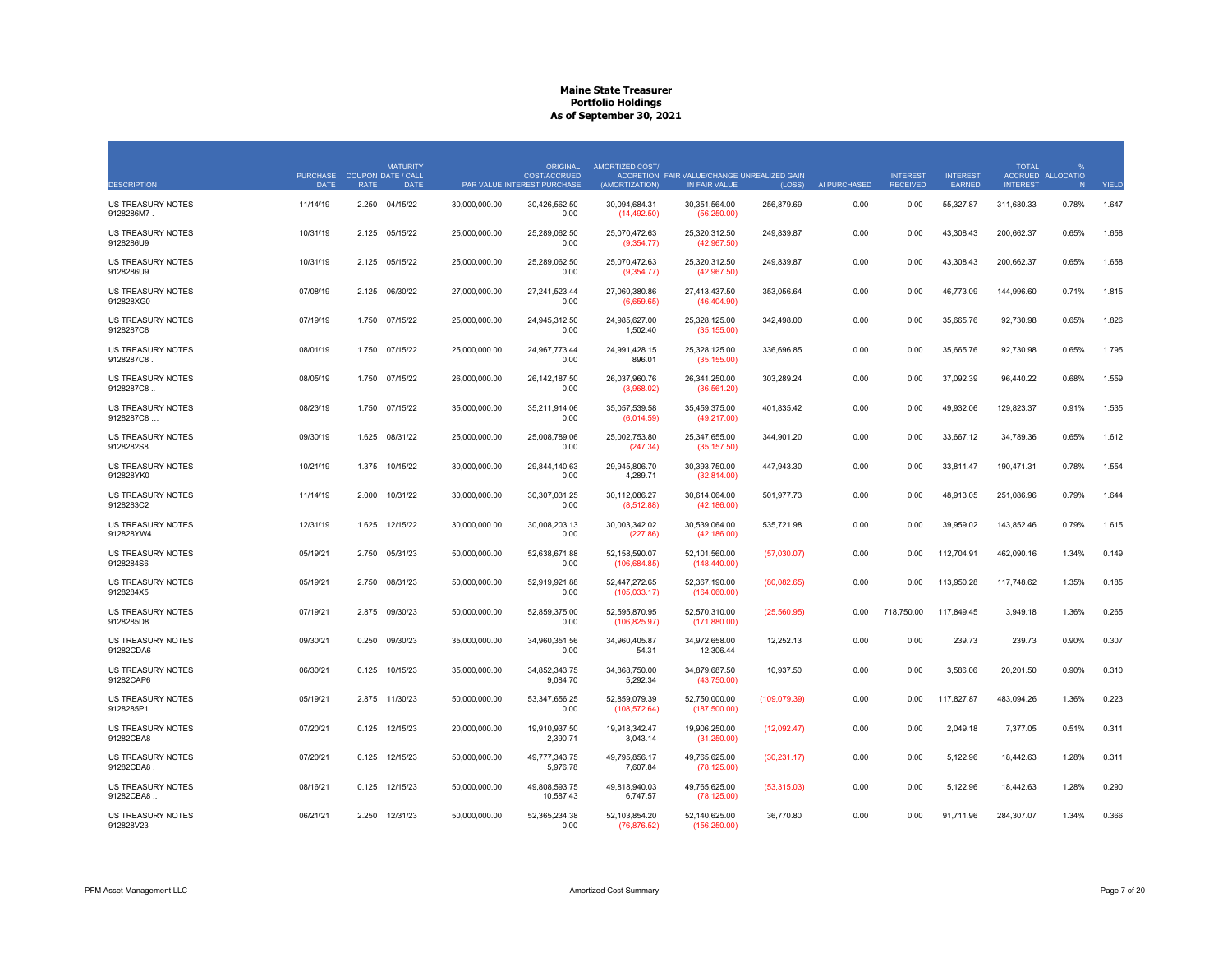| <b>DESCRIPTION</b>                         | PURCHASE COUPON DATE / CALL<br><b>DATE</b> | <b>RATE</b> | <b>MATURITY</b><br><b>DATE</b> |                  | <b>ORIGINAL</b><br><b>COST/ACCRUED</b><br>PAR VALUE INTEREST PURCHASE | <b>AMORTIZED COST/</b><br>(AMORTIZATION) | ACCRETION FAIR VALUE/CHANGE UNREALIZED GAIN<br>IN FAIR VALUE | (LOSS)        | AI PURCHASED | <b>INTEREST</b><br><b>RECEIVED</b> | <b>INTEREST</b><br>EARNED            | <b>TOTAL</b><br><b>INTEREST</b> | ACCRUED ALLOCATIO<br>N | <b>YIELD</b> |
|--------------------------------------------|--------------------------------------------|-------------|--------------------------------|------------------|-----------------------------------------------------------------------|------------------------------------------|--------------------------------------------------------------|---------------|--------------|------------------------------------|--------------------------------------|---------------------------------|------------------------|--------------|
| US TREASURY NOTES<br>91282CBM2             | 03/01/21                                   |             | 0.125 02/15/24                 | 25,000,000.00    | 24,854,492.19<br>0.00                                                 | 24,883,297.62<br>4,038.14                | 24,859,375.00<br>(42,970.00)                                 | (23,922.62)   | 0.00         | 0.00                               | 2,547.56                             | 3,991.17                        | 0.64%                  | 0.323        |
| <b>US TREASURY NOTES</b><br>9128286G0      | 05/19/21                                   | 2.375       | 02/29/24                       | 50,000,000.00    | 52,896,484.38<br>0.00                                                 | 52,511,616.87<br>(85,526.11)             | 52,390,625.00<br>(187,500.00)                                | (120, 991.87) | 0.00         | 0.00                               | 98,411.60                            | 101,691.99                      | 1.35%                  | 0.283        |
| US TREASURY NOTES<br>91282CBR1             | 07/28/21                                   | 0.250       | 03/15/24                       | 30,000,000.00    | 29,962,500.00<br>0.00                                                 | 29,965,036.42<br>1,170.66                | 29,896,875.00<br>(56, 250.00)                                | (68, 161.42)  | 0.00         | 37,500.00                          | 6,168.18                             | 3,314.92                        | 0.77%                  | 0.298        |
| US TREASURY NOTES<br>91282CBR1.            | 09/29/21                                   | 0.250       | 03/15/24                       | 35,000,000.00    | 34,857,812.50<br>3,383.98                                             | 34,858,129.18<br>316.68                  | 34,879,687.50<br>21,875.00                                   | 21,558.32     | (3,383.98)   | 0.00                               | 483.42                               | 3,867.40                        | 0.90%                  | 0.416        |
| <b>US TREASURY NOTES</b><br>912828W71      | 07/19/21                                   |             | 2.125 03/31/24                 | 25,000,000.00    | 26, 182, 617. 19<br>0.00                                              | 26.093.860.93<br>(35,982.27)             | 26.066.405.00<br>(93,750.00)                                 | (27, 455.93)  | 0.00         | 265.625.00                         | 43.553.06                            | 1.459.48                        | 0.67%                  | 0.362        |
| US TREASURY NOTES<br>912828W71.            | 07/19/21                                   | 2.125       | 03/31/24                       | 50,000,000.00    | 52,365,234.38<br>0.00                                                 | 52, 187, 721.86<br>(71,964.54)           | 52,132,810.00<br>(187,500.00)                                | (54, 911.86)  | 0.00         | 531,250.00                         | 87,106.11                            | 2,918.95                        | 1.34%                  | 0.362        |
| US TREASURY N/B NOTES<br>91282CCC3         | 05/19/21                                   |             | 0.250 05/15/24                 | 50,000,000.00    | 49,873,046.88<br>1,358.70                                             | 49.888.741.63<br>3,487.72                | 49,757,810.00<br>(101, 565.00)                               | (130, 931.63) | 0.00         | 0.00                               | 10,190.22                            | 47,214.68                       | 1.28%                  | 0.335        |
| US TREASURY N/B NOTES<br>91282CCC3         | 05/19/21                                   | 0.250       | 05/15/24                       | 50.000.000.00    | 49.896.484.38<br>1,358.70                                             | 49.909.281.64<br>2,843.83                | 49.757.810.00<br>(101, 565.00)                               | (151, 471.64) | 0.00         | 0.00                               | 10.190.22                            | 47.214.68                       | 1.28%                  | 0.320        |
| US TREASURY N/B NOTES<br>91282CCG4         | 06/21/21                                   | 0.250       | 06/15/24                       | 50,000,000.00    | 49,654,296.88<br>2,049.18                                             | 49,686,647.08<br>9,514.76                | 49,718,750.00<br>(125,000.00)                                | 32,102.92     | 0.00         | 0.00                               | 10,245.90                            | 36,885.24                       | 1.28%                  | 0.484        |
| US TREASURY N/B NOTES<br>91282CCG4         | 07/19/21                                   | 0.250       | 06/15/24                       | 25,000,000.00    | 24,879,882.81<br>5,806.01                                             | 24,888,252.56<br>3,393.14                | 24,859,375.00<br>(62,500.00)                                 | (28, 877.56)  | 0.00         | 0.00                               | 5,122.95                             | 18,442.62                       | 0.64%                  | 0.416        |
| US TREASURY N/B NOTES<br>91282CCG4         | 07/19/21                                   | 0.250       | 06/15/24                       | 50,000,000.00    | 49,759,765.63<br>11,612.02                                            | 49,776,505.12<br>6,786.28                | 49,718,750.00<br>(125,000.00)                                | (57, 755.12)  | 0.00         | 0.00                               | 10,245.90                            | 36,885.24                       | 1.28%                  | 0.416        |
| US TREASURY N/B NOTES<br>91282CCL3         | 08/16/21                                   |             | 0.375 07/15/24                 | 50,000,000.00    | 49,937,500.00<br>16,304.35                                            | 49,940,202.07<br>1,762.22                | 49,859,375.00<br>(125,000.00)                                | (80, 827.07)  | 0.00         | 0.00                               | 15,285.33                            | 39,741.85                       | 1.29%                  | 0.418        |
| US TREASURY N/B NOTES<br>91282CCX7         | 09/29/21                                   |             | 0.375 09/15/24                 | 35,000,000.00    | 34,816,796.88<br>5,075.97                                             | 34,817,135.52<br>338.64                  | 34,846,875.00<br>30,078.12                                   | 29,739.48     | (5,075.97)   | 0.00                               | 725.13                               | 5,801.10                        | 0.90%                  | 0.553        |
| <b>TOTAL</b>                               |                                            |             |                                | 1,386,000,000.00 | 1,407,278,398.50<br>74.988.53                                         | 1,402,591,741.51<br>(733.887.13)         | 1,406,573,430.40<br>(2.857.153.54)                           | 3,981,688.89  |              |                                    | (8,459.95) 1,928,125.00 1,528,721.19 | 3,976,088.19                    | 36.27%                 | 0.726        |
| <b>FEDERAL AGENCY SECURITIES</b>           |                                            |             |                                |                  |                                                                       |                                          |                                                              |               |              |                                    |                                      |                                 |                        |              |
| FEDERAL HOME LOAN BANKS NOTES<br>3130AF5B9 | 01/16/19                                   | 3.000       | 10/12/21                       | 10,000,000.00    | 10,103,100.00<br>0.00                                                 | 10,001,134.10<br>(3,093.00)              | 10,009,040.00<br>(24,550.00)                                 | 7,905.90      | 0.00         | 0.00                               | 25,000.00                            | 140,833.33                      | 0.26%                  | 2.607        |
| <b>FANNIE MAE NOTES</b><br>3135G0S38       | 02/26/19                                   | 2.000       | 01/05/22                       | 15,000,000.00    | 14,788,500.00<br>0.00                                                 | 14,980,551.72<br>6,077.58                | 15,075,630.00<br>(24, 585.00)                                | 95,078.28     | 0.00         | 0.00                               | 25,000.00                            | 71,666.67                       | 0.39%                  | 2.514        |
| <b>FANNIE MAE NOTES</b><br>3135G0U92       | 09/16/19                                   |             | 2.625 01/11/22                 | 25,000,000.00    | 25.462.250.00<br>0.00                                                 | 25.055.600.83<br>(16, 353.18)            | 25.177.475.00<br>(54,050.00)                                 | 121,874.17    | 0.00         | 0.00                               | 54,687.50                            | 145,833.33                      | 0.65%                  | 1.807        |
| <b>FANNIE MAE NOTES</b><br>3135G0T45       | 07/19/19                                   | 1.875       | 04/05/22                       | 15,000,000.00    | 14,994,450.00<br>0.00                                                 | 14,998,958.32<br>168.01                  | 15, 136, 275.00<br>(23,895.00)                               | 137,316.68    | 0.00         | 0.00                               | 23,437.50                            | 137,500.00                      | 0.39%                  | 1.889        |
| <b>FANNIE MAE NOTES</b><br>3135G0V59       | 05/15/19                                   | 2.250       | 04/12/22                       | 20,000,000.00    | 20,021,600.00<br>0.00                                                 | 20,003,921.73<br>(609.60)                | 20,228,380.00<br>(38, 180.00)                                | 224,458.27    | 0.00         | 0.00                               | 37,500.00                            | 211,250.00                      | 0.52%                  | 2.211        |
| <b>FANNIE MAE NOTES</b><br>3135G0V59       | 04/16/19                                   | 2.250       | 04/12/22                       | 40,000,000.00    | 39.820.800.00<br>0.00                                                 | 39,968,328.21<br>4,923.08                | 40,456,760.00<br>(76,360.00)                                 | 488,431.79    | 0.00         | 0.00                               | 75,000.00                            | 422,500.00                      | 1.04%                  | 2.406        |
| FEDERAL HOME LOAN BANK<br>313379Q69        | 07/15/19                                   |             | 2.125 06/10/22                 | 30,000,000.00    | 30,176,400.00<br>0.00                                                 | 30,041,897.08<br>(4.987.75)              | 30,416,430.00<br>(54, 570.00)                                | 374,532.92    | 0.00         | 0.00                               | 53,125.00                            | 196,562.50                      | 0.78%                  | 1.916        |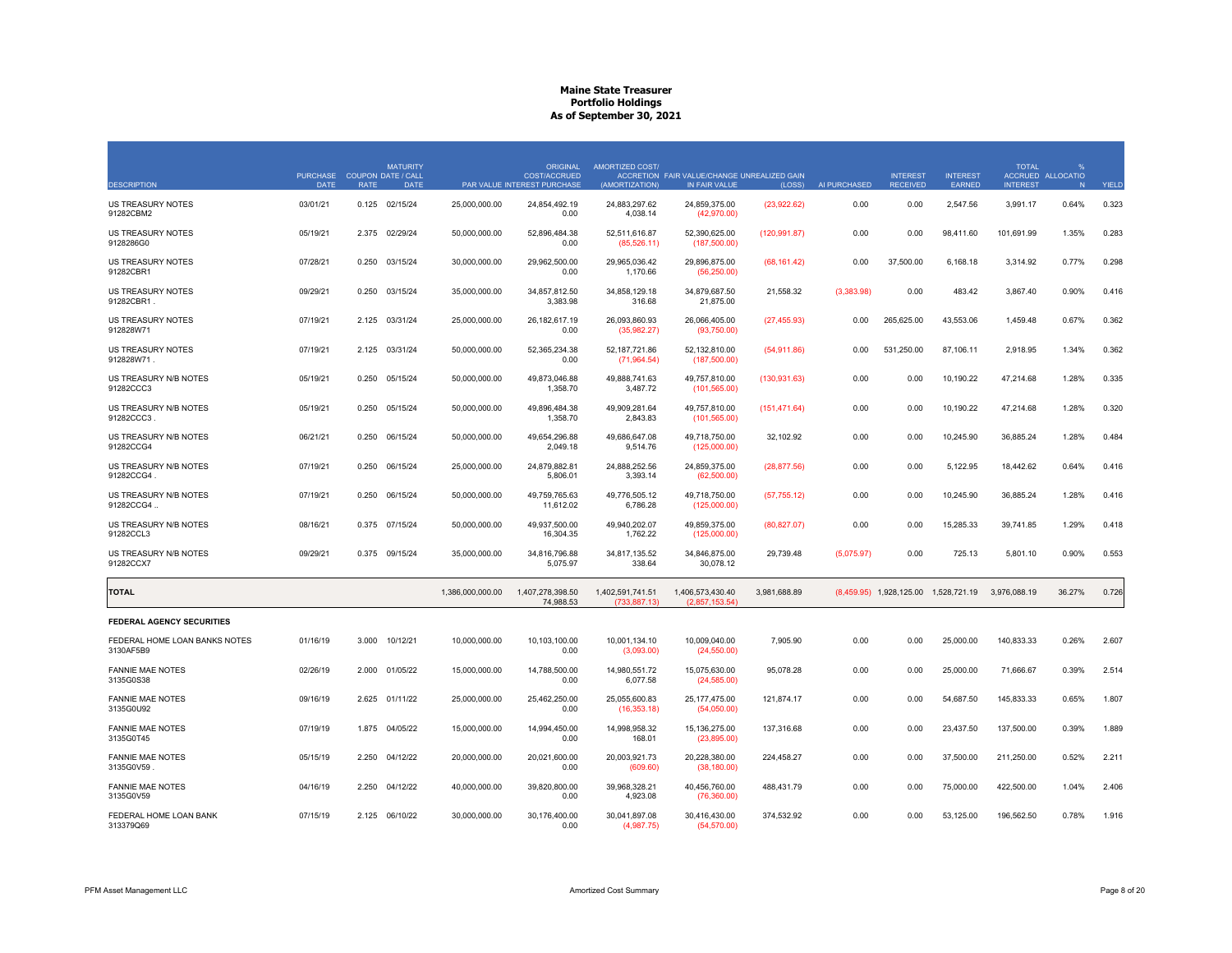| <b>DESCRIPTION</b>                          | PURCHASE COUPON DATE / CALL<br><b>DATE</b> | <b>RATE</b> | <b>MATURITY</b><br><b>DATE</b> |                  | <b>ORIGINAL</b><br><b>COST/ACCRUED</b><br>PAR VALUE INTEREST PURCHASE | AMORTIZED COST/<br>(AMORTIZATION) | ACCRETION FAIR VALUE/CHANGE UNREALIZED GAIN<br>IN FAIR VALUE | (LOSS)       | AI PURCHASED | <b>INTEREST</b><br><b>RECEIVED</b>                | <b>INTEREST</b><br>EARNED | <b>TOTAL</b><br><b>INTEREST</b> | %<br>ACCRUED ALLOCATIO<br>N | YIELD |
|---------------------------------------------|--------------------------------------------|-------------|--------------------------------|------------------|-----------------------------------------------------------------------|-----------------------------------|--------------------------------------------------------------|--------------|--------------|---------------------------------------------------|---------------------------|---------------------------------|-----------------------------|-------|
| <b>FANNIE MAE NOTES</b>                     | 10/24/19                                   | 1.375       | 09/06/22                       | 25,000,000.00    | 24,816,750.00                                                         | 24,940,548.66                     | 25,287,200.00                                                | 346,651.34   | 0.00         | 171,875.00                                        | 28,645.84                 | 23,871.53                       | 0.65%                       | 1.638 |
| 3135G0W33                                   |                                            |             |                                |                  | 0.00                                                                  | 5,245.70                          | (32,300.00)                                                  |              |              |                                                   |                           |                                 |                             |       |
| <b>FANNIE MAE NOTES</b><br>3135G0W33        | 10/29/19                                   | 1.375       | 09/06/22                       | 10,000,000.00    | 9,912,800.00<br>0.00                                                  | 9,971,574.30<br>2,508.14          | 10,114,880.00<br>(12,920.00)                                 | 143,305.70   | 0.00         | 68,750.00                                         | 11,458.33                 | 9,548.61                        | 0.26%                       | 1.689 |
| FEDERAL HOME LOAN BANKS NOTES<br>3130AJ7E3  | 12/04/20                                   | 1.375       | 02/17/23                       | 25.000.000.00    | 25.660.750.00<br>0.00                                                 | 25.413.686.96<br>(24, 624.22)     | 25.404.200.00<br>(37,650.00)                                 | (9,486.96)   | 0.00         | 0.00                                              | 28,645.83                 | 42.013.89                       | 0.66%                       | 0.172 |
| <b>FREDDIE MAC NOTES</b><br>3137EAEQ8       | 04/29/20                                   | 0.375       | 04/20/23                       | 13,750,000.00    | 13,720,437.50<br>0.00                                                 | 13,734,592.66<br>816.65           | 13,783,178.75<br>(9,831.25)                                  | 48,586.09    | 0.00         | 0.00                                              | 4,296.88                  | 23,059.90                       | 0.36%                       | 0.448 |
| <b>FANNIE MAE NOTES</b><br>3135G05G4        | 07/28/20                                   | 0.250       | 07/10/23                       | 35,000,000.00    | 34.949.250.00<br>0.00                                                 | 34.969.512.30<br>1,413.65         | 35.003.500.00<br>(27,895.00)                                 | 33,987.70    | 0.00         | 0.00                                              | 7,291.67                  | 19,687.50                       | 0.90%                       | 0.299 |
| FANNIE MAE NOTES (CALLABLE)<br>3135G05R0    | 08/12/20                                   | 0.300       | 08/10/23<br>08/10/22           | 50.000.000.00    | 49.906.000.00<br>0.00                                                 | 49.941.690.76<br>2,580.06         | 49,980,950.00<br>(51,900.00)                                 | 39,259.24    | 0.00         | 0.00                                              | 12,500.00                 | 21.250.00                       | 1.29%                       | 0.363 |
| FANNIE MAE NOTES (CALLABLE)<br>3135G05V1    | 08/21/20                                   | 0.360       | 08/18/23<br>02/18/22           | 10,000,000.00    | 10,000,000.00<br>0.00                                                 | 10,000,000.00<br>0.00             | 10,005,170.00<br>(5,380.00)                                  | 5,170.00     | 0.00         | 0.00                                              | 3,000.00                  | 4,300.00                        | 0.26%                       | 0.360 |
| FANNIE MAE NOTES (CALLABLE)<br>3135G05V1    | 08/21/20                                   | 0.360       | 08/18/23<br>02/18/22           | 50,000,000.00    | 50,000,000.00<br>0.00                                                 | 50,000,000.00<br>0.00             | 50,025,850.00<br>(26,900.00)                                 | 25,850.00    | 0.00         | 0.00                                              | 15,000.00                 | 21,500.00                       | 1.29%                       | 0.360 |
| <b>FREDDIE MAC NOTES</b><br>3137EAEV7       | 10/30/20                                   | 0.250       | 08/24/23                       | 17,500,000.00    | 17,506,300.00<br>0.00                                                 | 17,504,240.86<br>(183.85)         | 17,495,240.00<br>(18,025.00)                                 | (9,000.86)   | 0.00         | 0.00                                              | 3,645.84                  | 4,496.53                        | 0.45%                       | 0.237 |
| FREDDIE MAC NOTES (CALLABLE)<br>3134GWZB5   | 10/27/20                                   | 0.300       | 10/13/23<br>10/13/21           | 48,800,000.00    | 48,785,360.00<br>0.00                                                 | 48,789,951.08<br>406.29           | 48,753,152.00<br>(49,776.00)                                 | (36,799.08)  | 0.00         | 0.00                                              | 12,200.00                 | 68,320.00                       | 1.26%                       | 0.310 |
| <b>FREDDIE MAC NOTES</b><br>3137EAEY1       | 10/19/20                                   | 0.125       | 10/16/23                       | 25,000,000.00    | 24,910,750.00<br>0.00                                                 | 24,939,110.58<br>2,451.93         | 24,908,800.00<br>(34, 725.00)                                | (30, 310.58) | 0.00         | 0.00                                              | 2,604.17                  | 14,322.92                       | 0.64%                       | 0.245 |
| FANNIE MAE NOTES (CALLABLE)<br>3136G46A6    | 10/30/20                                   | 0.300       | 10/27/23<br>10/27/21           | 17.845.000.00    | 17.840.538.75<br>0.00                                                 | 17.841.911.44<br>122.56           | 17,824,817.31<br>(20, 378.99)                                | (17,094.13)  | 0.00         | 0.00                                              | 4.461.25                  | 22.901.08                       | 0.46%                       | 0.308 |
| FANNIE MAE NOTES (CALLABLE)<br>3135G06F5    | 12/04/20                                   |             | 0.310 11/16/23<br>11/16/22     | 50,000,000.00    | 49,995,000.00<br>0.00                                                 | 49,996,397.40<br>139.28           | 49,911,350.00<br>(76,800.00)                                 | (85,047.40)  | 0.00         | 0.00                                              | 12,916.67                 | 58,125.00                       | 1.29%                       | 0.313 |
| <b>FREDDIE MAC NOTES</b><br>3137EAFA2       | 12/07/20                                   | 0.250       | 12/04/23                       | 25,000,000.00    | 24.990.750.00<br>0.00                                                 | 24.993.274.27<br>254.12           | 24.948.925.00<br>(50, 150.00)                                | (44, 349.27) | 0.00         | 0.00                                              | 5.208.33                  | 20.312.50                       | 0.64%                       | 0.262 |
| <b>TOTAL</b>                                |                                            |             |                                | 557,895,000.00   | 558,361,786.25<br>0.00                                                | 558,086,883.26<br>(22.744.55)     | 559,947,203.06<br>(750, 821.24)                              | 1,860,319.80 | 0.00         | 240,625.00                                        | 445,624.81                | 1,679,855.29                    | 14.44%                      | 0.912 |
| <b>CORPORATE NOTES</b>                      |                                            |             |                                |                  |                                                                       |                                   |                                                              |              |              |                                                   |                           |                                 |                             |       |
| MICROSOFT CORP (CALLABLE) NOTE<br>594918BW3 | 02/06/20                                   | 2.400       | 02/06/22<br>01/06/22           | 10,000,000.00    | 10,156,600.00<br>0.00                                                 | 10,021,700.29<br>(6,711.42)       | 10,055,630.00<br>(21,840.00)                                 | 33,929.71    | 0.00         | 0.00                                              | 20,000.00                 | 36,666.67                       | 0.26%                       | 1.601 |
| JOHNSON & JOHNSON CORP NOTES<br>478160CD4   | 03/08/19                                   | 2.250       | 03/03/22                       | 16,893,000.00    | 16,680,992.85<br>0.00                                                 | 16,863,268.47<br>5,829.71         | 17,007,619.01<br>(34, 326.57)                                | 144,350.54   | 0.00         | 190,046.25                                        | 31,674.37                 | 29,562.75                       | 0.44%                       | 2.690 |
| <b>TOTAL</b>                                |                                            |             |                                | 26,893,000.00    | 26.837.592.85<br>0.00                                                 | 26,884,968.76<br>(881.71)         | 27,063,249.01<br>(56.166.57)                                 | 178,280.25   | 0.00         | 190,046.25                                        | 51,674.37                 | 66,229.42                       | 0.70%                       | 2.286 |
| <b>GRAND TOTAL</b>                          |                                            |             |                                | 3,855,588,000.00 | 3,876,884,663.11<br>74.988.53                                         | 3,872,246,134.14<br>(703.398.42)  | 3,878,312,848.47<br>(3.618.894.15)                           | 6,066,714.33 |              | (8,459.95) 2,405,068.94 2,152,546.52 7,086,598.02 |                           |                                 | 100.00%                     | 0.468 |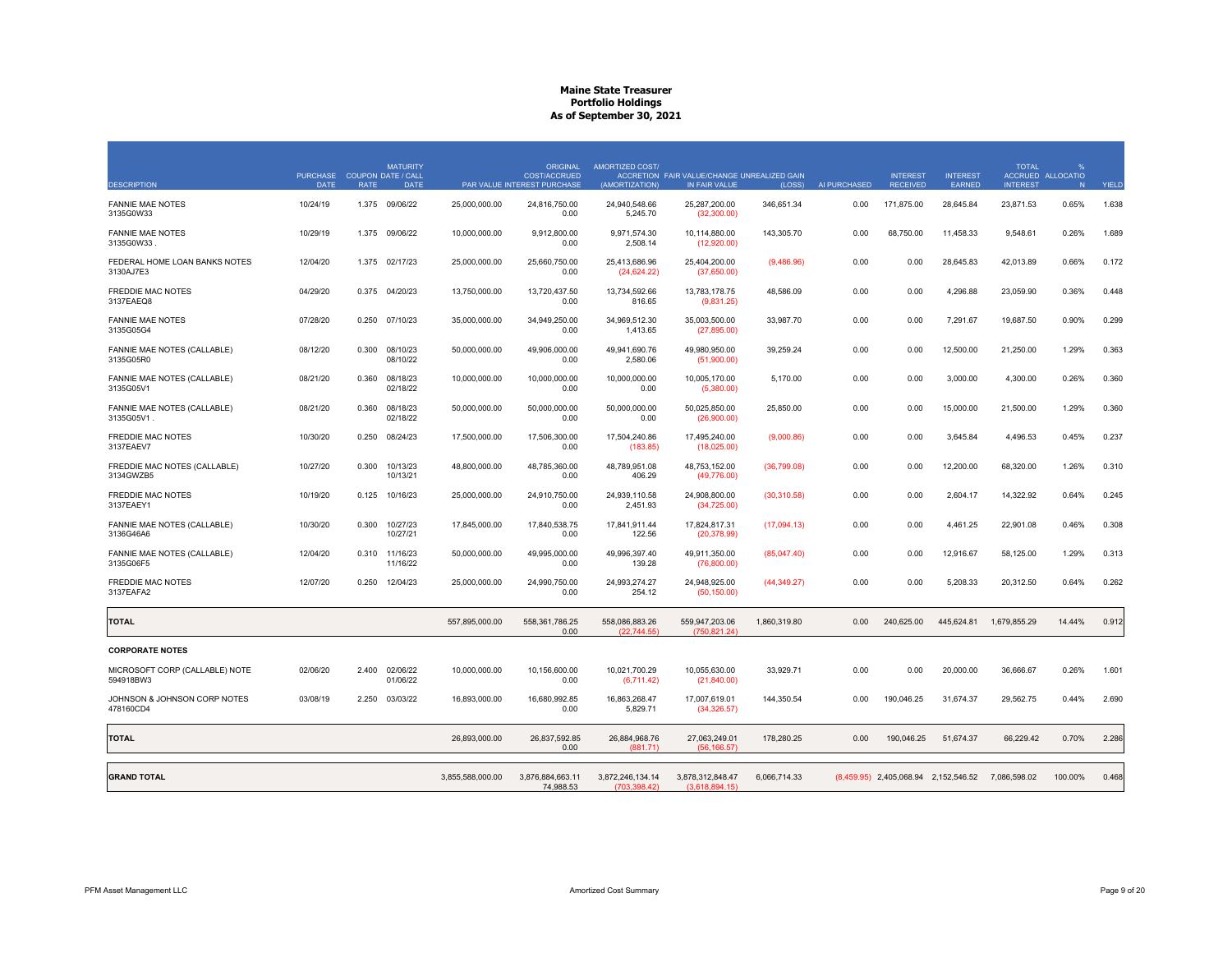|                      |                           |             |               |                 |                  |                                 |                  |                  |                                            |                  |                           | <b>WEIGHTED</b><br><b>AVERAGE</b> |
|----------------------|---------------------------|-------------|---------------|-----------------|------------------|---------------------------------|------------------|------------------|--------------------------------------------|------------------|---------------------------|-----------------------------------|
|                      |                           |             | <b>COUPON</b> | <b>MATURITY</b> | <b>NEXT CALL</b> |                                 | PAR VALUE/       |                  |                                            |                  | % PORTFOLIO               | <b>EFFECTIVE</b>                  |
| <b>CUSIP</b>         |                           | <b>TYPE</b> | <b>RATE</b>   | <b>DATE</b>     | DATE S&P RATING  | <b>MOODYS'</b><br><b>RATING</b> | <b>SHARES</b>    |                  | ORIGINAL % PORTFOLIO<br>COST ORIGINAL COST |                  | MARKET VALUE MARKET VALUE | <b>DURATION</b><br>(YEARS)        |
|                      |                           |             |               |                 |                  |                                 |                  |                  |                                            |                  |                           |                                   |
| <b>US TREASURY</b>   |                           |             |               |                 |                  |                                 |                  |                  |                                            |                  |                           |                                   |
| 9128286C9            | <b>U.S. TREASURY</b>      |             | 2.500         | 2/15/2022       | AA+              | Aaa                             | 25,000,000.00    | 25,493,164.06    | 0.66%                                      | 25,226,562.50    | 0.65%                     | 0.38                              |
| 912828W89            | U.S. TREASURY             |             | 1.875         | 3/31/2022       | AA+              | Ааа                             | 40,000,000.00    | 40,404,687.50    | 1.04%                                      | 40,356,248.00    | 1.04%                     | 0.50                              |
| 9128286M7            | <b>U.S. TREASURY</b>      |             | 2.250         | 4/15/2022       | AA+              | Ааа                             | 23,000,000.00    | 23,321,640.63    | 0.60%                                      | 23,269,532.40    | 0.60%                     | 0.54                              |
| 9128286M7            | <b>U.S. TREASURY</b>      |             | 2.250         | 4/15/2022       | AA+              | Aaa                             | 30,000,000.00    | 30,426,562.50    | 0.78%                                      | 30,351,564.00    | 0.78%                     | 0.54                              |
| 9128286U9            | <b>U.S. TREASURY</b>      |             | 2.125         | 5/15/2022       | AA+              | Ааа                             | 25,000,000.00    | 25,289,062.50    | 0.65%                                      | 25,320,312.50    | 0.65%                     | 0.62                              |
| 9128286U9            | U.S. TREASURY             |             | 2.125         | 5/15/2022       | AA+              | Ааа                             | 25,000,000.00    | 25,289,062.50    | 0.65%                                      | 25,320,312.50    | 0.65%                     | 0.62                              |
| 912828XG0            | <b>U.S. TREASURY</b>      |             | 2.125         | 6/30/2022       | AA+              | Ааа                             | 27,000,000.00    | 27,241,523.44    | 0.70%                                      | 27,413,437.50    | 0.71%                     | 0.74                              |
| 9128287C8            | U.S. TREASURY             |             | 1.750         | 7/15/2022       | AA+              | Aaa                             | 25,000,000.00    | 24,945,312.50    | 0.64%                                      | 25,328,125.00    | 0.65%                     | 0.79                              |
| 9128287C8            | <b>U.S. TREASURY</b>      |             | 1.750         | 7/15/2022       | AA+              | Ааа                             | 25,000,000.00    | 24,967,773.44    | 0.64%                                      | 25,328,125.00    | 0.65%                     | 0.79                              |
| 9128287C8.           | <b>U.S. TREASURY</b>      |             | 1.750         | 7/15/2022       | AA+              | Ааа                             | 26,000,000.00    | 26, 142, 187.50  | 0.67%                                      | 26,341,250.00    | 0.68%                     | 0.79                              |
| 9128287C8            | <b>U.S. TREASURY</b>      |             | 1.750         | 7/15/2022       | $AA+$            | Aaa                             | 35,000,000.00    | 35,211,914.06    | 0.91%                                      | 35,459,375.00    | 0.91%                     | 0.79                              |
| 9128282S8            | <b>U.S. TREASURY</b>      |             | 1.625         | 8/31/2022       | AA+              | Aaa                             | 25,000,000.00    | 25,008,789.06    | 0.65%                                      | 25,347,655.00    | 0.65%                     | 0.91                              |
| 912828YK0            | <b>U.S. TREASURY</b>      |             | 1.375         | 10/15/2022      | AA+              | Ааа                             | 30,000,000.00    | 29,844,140.63    | 0.77%                                      | 30,393,750.00    | 0.78%                     | 1.03                              |
| 9128283C2            | <b>U.S. TREASURY</b>      |             | 2.000         | 10/31/2022      | AA+              | Ааа                             | 30,000,000.00    | 30,307,031.25    | 0.78%                                      | 30,614,064.00    | 0.79%                     | 1.07                              |
| 912828YW4            | <b>U.S. TREASURY</b>      |             | 1.625         | 12/15/2022      | AA+              | Ааа                             | 30,000,000.00    | 30,008,203.13    | 0.77%                                      | 30,539,064.00    | 0.79%                     | 1.20                              |
| 9128284S6            | <b>U.S. TREASURY</b>      |             | 2.750         | 5/31/2023       | $AA+$            | Aaa                             | 50,000,000.00    | 52,638,671.88    | 1.36%                                      | 52,101,560.00    | 1.34%                     | 1.63                              |
| 9128284X5            | <b>U.S. TREASURY</b>      |             | 2.750         | 8/31/2023       | AA+              | Ааа                             | 50,000,000.00    | 52,919,921.88    | 1.37%                                      | 52,367,190.00    | 1.35%                     | 1.88                              |
| 9128285D8            | <b>U.S. TREASURY</b>      |             | 2.875         | 9/30/2023       | AA+              | Aaa                             | 50,000,000.00    | 52,859,375.00    | 1.36%                                      | 52,570,310.00    | 1.36%                     | 1.96                              |
| 91282CDA6            | <b>U.S. TREASURY</b>      |             | 0.250         | 9/30/2023       | AA+              | Aaa                             | 35,000,000.00    | 34,960,351.56    | 0.90%                                      | 34,972,658.00    | 0.90%                     | 2.00                              |
| 91282CAP6            | U.S. TREASURY             |             | 0.125         | 10/15/2023      | AA+              | Ааа                             | 35,000,000.00    | 34,852,343.75    | 0.90%                                      | 34,879,687.50    | 0.90%                     | 2.04                              |
| 9128285P1            | <b>U.S. TREASURY</b>      |             | 2.875         | 11/30/2023      | AA+              | Aaa                             | 50,000,000.00    | 53,347,656.25    | 1.38%                                      | 52,750,000.00    | 1.36%                     | 2.10                              |
| 91282CBA8            | <b>U.S. TREASURY</b>      |             | 0.125         | 12/15/2023      | AA+              | Ааа                             | 20,000,000.00    | 19,910,937.50    | 0.51%                                      | 19,906,250.00    | 0.51%                     | 2.20                              |
| 91282CBA8            | <b>U.S. TREASURY</b>      |             | 0.125         | 12/15/2023      | AA+              | Aaa                             | 50,000,000.00    | 49,777,343.75    | 1.28%                                      | 49,765,625.00    | 1.28%                     | 2.20                              |
| 91282CBA8.           | <b>U.S. TREASURY</b>      |             | 0.125         | 12/15/2023      | AA+              | Ааа                             | 50,000,000.00    | 49,808,593.75    | 1.28%                                      | 49,765,625.00    | 1.28%                     | 2.20                              |
| 912828V23            | <b>U.S. TREASURY</b>      |             | 2.250         | 12/31/2023      | AA+              | Ааа                             | 50,000,000.00    | 52, 365, 234. 38 | 1.35%                                      | 52,140,625.00    | 1.34%                     | 2.20                              |
| 91282CBM2            | <b>U.S. TREASURY</b>      |             | 0.125         | 2/15/2024       | AA+              | Ааа                             | 25,000,000.00    | 24,854,492.19    | 0.64%                                      | 24,859,375.00    | 0.64%                     | 2.37                              |
| 9128286G0            | <b>U.S. TREASURY</b>      |             | 2.375         | 2/29/2024       | AA+              | Aaa                             | 50,000,000.00    | 52,896,484.38    | 1.36%                                      | 52,390,625.00    | 1.35%                     | 2.36                              |
| 91282CBR1            | <b>U.S. TREASURY</b>      |             | 0.250         | 3/15/2024       | AA+              | Ааа                             | 30,000,000.00    | 29,962,500.00    | 0.77%                                      | 29,896,875.00    | 0.77%                     | 2.45                              |
| 91282CBR1            | <b>U.S. TREASURY</b>      |             | 0.250         | 3/15/2024       | AA+              | Ааа                             | 35,000,000.00    | 34,857,812.50    | 0.90%                                      | 34,879,687.50    | 0.90%                     | 2.45                              |
| 912828W71            | <b>U.S. TREASURY</b>      |             | 2.125         | 3/31/2024       | $AA+$            | Ааа                             | 25,000,000.00    | 26, 182, 617. 19 | 0.68%                                      | 26,066,405.00    | 0.67%                     | 2.45                              |
| 912828W71.           | <b>U.S. TREASURY</b>      |             | 2.125         | 3/31/2024       | AA+              | Ааа                             | 50,000,000.00    | 52,365,234.38    | 1.35%                                      | 52,132,810.00    | 1.34%                     | 2.45                              |
| 91282CCC3            | <b>U.S. TREASURY</b>      |             | 0.250         | 5/15/2024       | $AA+$            | Ааа                             | 50,000,000.00    | 49,873,046.88    | 1.29%                                      | 49,757,810.00    | 1.28%                     | 2.62                              |
| 91282CCC3.           | <b>U.S. TREASURY</b>      |             | 0.250         | 5/15/2024       | $AA+$            | Aaa                             | 50,000,000.00    | 49,896,484.38    | 1.29%                                      | 49,757,810.00    | 1.28%                     | 2.62                              |
| 91282CCG4            | <b>U.S. TREASURY</b>      |             | 0.250         | 6/15/2024       | $AA+$            | Ааа                             | 50,000,000.00    | 49,654,296.88    | 1.28%                                      | 49,718,750.00    | 1.28%                     | 2.70                              |
| 91282CCG4.           | <b>U.S. TREASURY</b>      |             | 0.250         | 6/15/2024       | $AA+$            | Aaa                             | 25,000,000.00    | 24,879,882.81    | 0.64%                                      | 24,859,375.00    | 0.64%                     | 2.70                              |
| 91282CCG4.           | <b>U.S. TREASURY</b>      |             | 0.250         | 6/15/2024       | AA+              | Aaa                             | 50.000.000.00    | 49,759,765.63    | 1.28%                                      | 49,718,750.00    | 1.28%                     | 2.70                              |
| 91282CCL3            | <b>U.S. TREASURY</b>      |             | 0.375         | 7/15/2024       | AA+              | Aaa                             | 50,000,000.00    | 49,937,500.00    | 1.29%                                      | 49,859,375.00    | 1.29%                     | 2.78                              |
| 91282CCX7            | <b>U.S. TREASURY</b>      |             | 0.375         | 9/15/2024       | AA+              | Aaa                             | 35,000,000.00    | 34,816,796.88    | 0.90%                                      | 34,846,875.00    | 0.90%                     | 2.94                              |
|                      |                           |             |               |                 |                  |                                 |                  |                  |                                            |                  |                           |                                   |
| <b>ISSUER TOTAL</b>  |                           |             |               |                 |                  |                                 | 1,386,000,000.00 | 1,407,278,398.50 | 36.30%                                     | 1,406,573,430.40 | 36.27%                    | 1.85                              |
| <b>U.S. BANK DDA</b> |                           |             |               |                 |                  |                                 |                  |                  |                                            |                  |                           |                                   |
|                      | CASH AND CASH EQUIVALENTS |             |               | 10/1/2021       |                  |                                 | 544.000.000.00   | 544.000.000.00   | 14.03%                                     | 544.000.000.00   | 14.03%                    | 0.00                              |
|                      |                           |             |               |                 |                  |                                 |                  |                  |                                            |                  |                           |                                   |
| <b>ISSUER TOTAL</b>  |                           |             |               |                 |                  |                                 | 544,000,000.00   | 544,000,000.00   | 14.03%                                     | 544,000,000.00   | 14.03%                    | 0.00                              |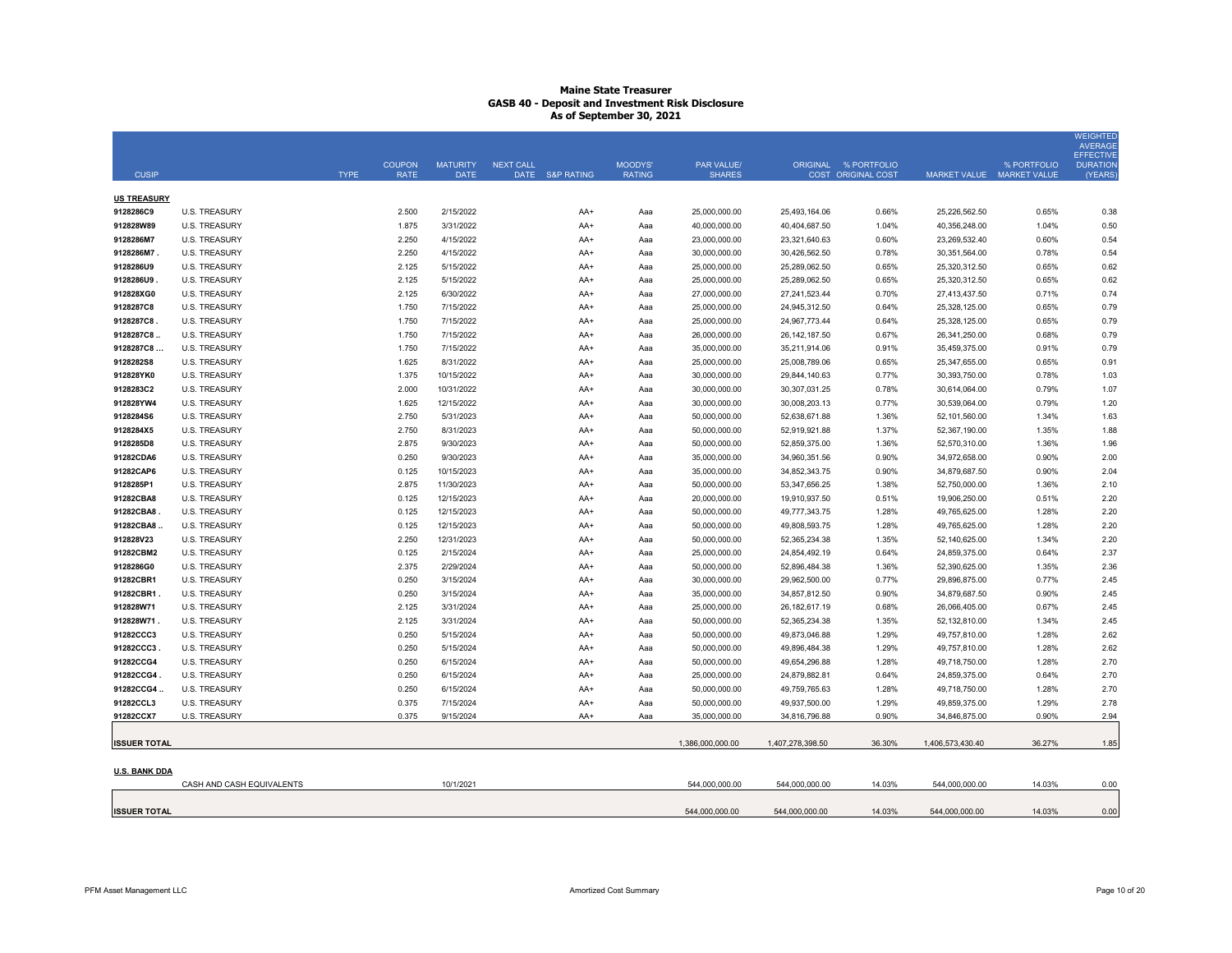| <b>CUSIP</b>         |                                 | <b>TYPE</b> | <b>COUPON</b><br><b>RATE</b> | <b>MATURITY</b><br><b>DATE</b> | <b>NEXT CALL</b> | DATE S&P RATING | MOODYS'<br><b>RATING</b> | PAR VALUE/<br><b>SHARES</b> |                | ORIGINAL % PORTFOLIO<br><b>COST ORIGINAL COST</b> | MARKET VALUE MARKET VALUE | % PORTFOLIO | <b>WEIGHTED</b><br><b>AVERAGE</b><br><b>EFFECTIVE</b><br><b>DURATION</b><br>(YEARS) |
|----------------------|---------------------------------|-------------|------------------------------|--------------------------------|------------------|-----------------|--------------------------|-----------------------------|----------------|---------------------------------------------------|---------------------------|-------------|-------------------------------------------------------------------------------------|
| <b>FNMA</b>          |                                 |             |                              |                                |                  |                 |                          |                             |                |                                                   |                           |             |                                                                                     |
| 3135G0S38            | U.S. INSTRUMENTALITY            |             | 2.000                        | 1/5/2022                       |                  | AA+             | Aaa                      | 15,000,000.00               | 14,788,500.00  | 0.38%                                             | 15,075,630.00             | 0.39%       | 0.26                                                                                |
| 3135G0U92            | U.S. INSTRUMENTALITY            |             | 2.625                        | 1/11/2022                      |                  | AA+             | Aaa                      | 25,000,000.00               | 25,462,250.00  | 0.66%                                             | 25, 177, 475.00           | 0.65%       | 0.28                                                                                |
| 3135G0T45            | U.S. INSTRUMENTALITY            |             | 1.875                        | 4/5/2022                       |                  | AA+             | Aaa                      | 15,000,000.00               | 14,994,450.00  | 0.39%                                             | 15, 136, 275.00           | 0.39%       | 0.51                                                                                |
| 3135G0V59            | U.S. INSTRUMENTALITY            |             | 2.250                        | 4/12/2022                      |                  | AA+             | Aaa                      | 20,000,000.00               | 20,021,600.00  | 0.52%                                             | 20,228,380.00             | 0.52%       | 0.53                                                                                |
| 3135G0V59            | <b>U.S. INSTRUMENTALITY</b>     |             | 2.250                        | 4/12/2022                      |                  | AA+             | Aaa                      | 40,000,000.00               | 39,820,800.00  | 1.03%                                             | 40,456,760.00             | 1.04%       | 0.53                                                                                |
| 3135G0W33            | U.S. INSTRUMENTALITY            |             | 1.375                        | 9/6/2022                       |                  | AA+             | Aaa                      | 25,000,000.00               | 24,816,750.00  | 0.64%                                             | 25,287,200.00             | 0.65%       | 0.93                                                                                |
| 3135G0W33            | U.S. INSTRUMENTALITY            |             | 1.375                        | 9/6/2022                       |                  | AA+             | Aaa                      | 10,000,000.00               | 9,912,800.00   | 0.26%                                             | 10,114,880.00             | 0.26%       | 0.93                                                                                |
| 3135G05G4            | U.S. INSTRUMENTALITY            |             | 0.250                        | 7/10/2023                      |                  | AA+             | Aaa                      | 35,000,000.00               | 34,949,250.00  | 0.90%                                             | 35,003,500.00             | 0.90%       | 1.77                                                                                |
| 3135G05R0            | U.S. INSTRUMENTALITY            |             | 0.300                        | 8/10/2023                      | 8/10/2022        | AA+             | Aaa                      | 50,000,000.00               | 49,906,000.00  | 1.29%                                             | 49,980,950.00             | 1.29%       | 0.86                                                                                |
| 3135G05V1            | U.S. INSTRUMENTALITY            |             | 0.360                        | 8/18/2023                      | 2/18/2022        | AA+             | Aaa                      | 10,000,000.00               | 10,000,000.00  | 0.26%                                             | 10,005,170.00             | 0.26%       | 0.38                                                                                |
| 3135G05V1            | U.S. INSTRUMENTALITY            |             | 0.360                        | 8/18/2023                      | 2/18/2022        | AA+             | Aaa                      | 50,000,000.00               | 50,000,000.00  | 1.29%                                             | 50,025,850.00             | 1.29%       | 0.38                                                                                |
| 3136G46A6            | U.S. INSTRUMENTALITY            |             | 0.300                        | 10/27/2023                     | 10/27/2021       | AA+             | Aaa                      | 17,845,000.00               | 17,840,538.75  | 0.46%                                             | 17,824,817.31             | 0.46%       | 0.08                                                                                |
| 3135G06F5            | U.S. INSTRUMENTALITY            |             | 0.310                        | 11/16/2023                     | 11/16/2022       | AA+             | Aaa                      | 50,000,000.00               | 49,995,000.00  | 1.29%                                             | 49,911,350.00             | 1.29%       | 1.13                                                                                |
| <b>ISSUER TOTAL</b>  |                                 |             |                              |                                |                  |                 |                          | 362,845,000.00              | 362,507,938.75 | 9.35%                                             | 364,228,237.31            | 9.39%       | 0.74                                                                                |
|                      |                                 |             |                              |                                |                  |                 |                          |                             |                |                                                   |                           |             |                                                                                     |
| <b>TD BANK</b>       |                                 |             |                              |                                |                  |                 |                          |                             |                |                                                   |                           |             |                                                                                     |
|                      | CASH AND CASH EQUIVALENTS       |             |                              | 10/1/2021                      |                  |                 |                          | 250,000,000.00              | 250,000,000.00 | 6.45%                                             | 250,000,000.00            | 6.45%       | 0.00                                                                                |
|                      |                                 |             |                              |                                |                  |                 |                          |                             |                |                                                   |                           |             |                                                                                     |
| <b>ISSUER TOTAL</b>  |                                 |             |                              |                                |                  |                 |                          | 250,000,000.00              | 250,000,000.00 | 6.45%                                             | 250,000,000.00            | 6.45%       | 0.00                                                                                |
|                      |                                 |             |                              |                                |                  |                 |                          |                             |                |                                                   |                           |             |                                                                                     |
|                      | TD BANK GOLDMAN SACHS MONEYMRKT |             |                              |                                |                  |                 |                          |                             |                |                                                   |                           |             |                                                                                     |
|                      | CASH AND CASH EQUIVALENTS       |             |                              | 10/1/2021                      |                  |                 |                          | 250.000.000.00              | 250.000.000.00 | 6.45%                                             | 250.000.000.00            | 6.45%       | 0.00                                                                                |
|                      |                                 |             |                              |                                |                  |                 |                          |                             |                |                                                   |                           |             |                                                                                     |
| <b>ISSUER TOTAL</b>  |                                 |             |                              |                                |                  |                 |                          | 250.000.000.00              | 250,000,000.00 | 6.45%                                             | 250,000,000.00            | 6.45%       | 0.00                                                                                |
|                      |                                 |             |                              |                                |                  |                 |                          |                             |                |                                                   |                           |             |                                                                                     |
| <b>FHLMC</b>         |                                 |             |                              |                                |                  |                 |                          |                             |                |                                                   |                           |             |                                                                                     |
| 3137EAEQ8            | U.S. INSTRUMENTALITY            |             | 0.375                        | 4/20/2023                      |                  | AA+             | Aaa                      | 13,750,000.00               | 13,720,437.50  | 0.35%                                             | 13,783,178.75             | 0.36%       | 1.55                                                                                |
| 3137EAEV7            | U.S. INSTRUMENTALITY            |             | 0.250                        | 8/24/2023                      |                  | AA+             | Aaa                      | 17,500,000.00               | 17,506,300.00  | 0.45%                                             | 17,495,240.00             | 0.45%       | 1.90                                                                                |
| 3134GWZB5            | U.S. INSTRUMENTALITY            |             | 0.300                        | 10/13/2023                     | 10/13/2021       | AA+             | Aaa                      | 48,800,000.00               | 48,785,360.00  | 1.26%                                             | 48,753,152.00             | 1.26%       | 0.04                                                                                |
| 3137EAEY1            | U.S. INSTRUMENTALITY            |             | 0.125                        | 10/16/2023                     |                  | AA+             | Aaa                      | 25,000,000.00               | 24,910,750.00  | 0.64%                                             | 24,908,800.00             | 0.64%       | 2.04                                                                                |
| 3137EAFA2            | U.S. INSTRUMENTALITY            |             | 0.250                        | 12/4/2023                      |                  | AA+             | Aaa                      | 25.000.000.00               | 24.990.750.00  | 0.64%                                             | 24,948,925.00             | 0.64%       | 2.17                                                                                |
| <b>ISSUER TOTAL</b>  |                                 |             |                              |                                |                  |                 |                          | 130,050,000.00              | 129,913,597.50 | 3.35%                                             | 129,889,295.75            | 3.35%       | 1.24                                                                                |
|                      |                                 |             |                              |                                |                  |                 |                          |                             |                |                                                   |                           |             |                                                                                     |
| <b>CITIZENS BANK</b> |                                 |             |                              |                                |                  |                 |                          |                             |                |                                                   |                           |             |                                                                                     |
|                      | CASH AND CASH EQUIVALENTS       |             |                              | 10/1/2021                      |                  |                 |                          | 100,000,000.00              | 100,000,000.00 | 2.58%                                             | 100,000,000.00            | 2.58%       | 0.00                                                                                |
|                      |                                 |             |                              |                                |                  |                 |                          |                             |                |                                                   |                           |             |                                                                                     |
| <b>ISSUER TOTAL</b>  |                                 |             |                              |                                |                  |                 |                          | 100,000,000.00              | 100,000,000.00 | 2.58%                                             | 100,000,000.00            | 2.58%       | 0.00                                                                                |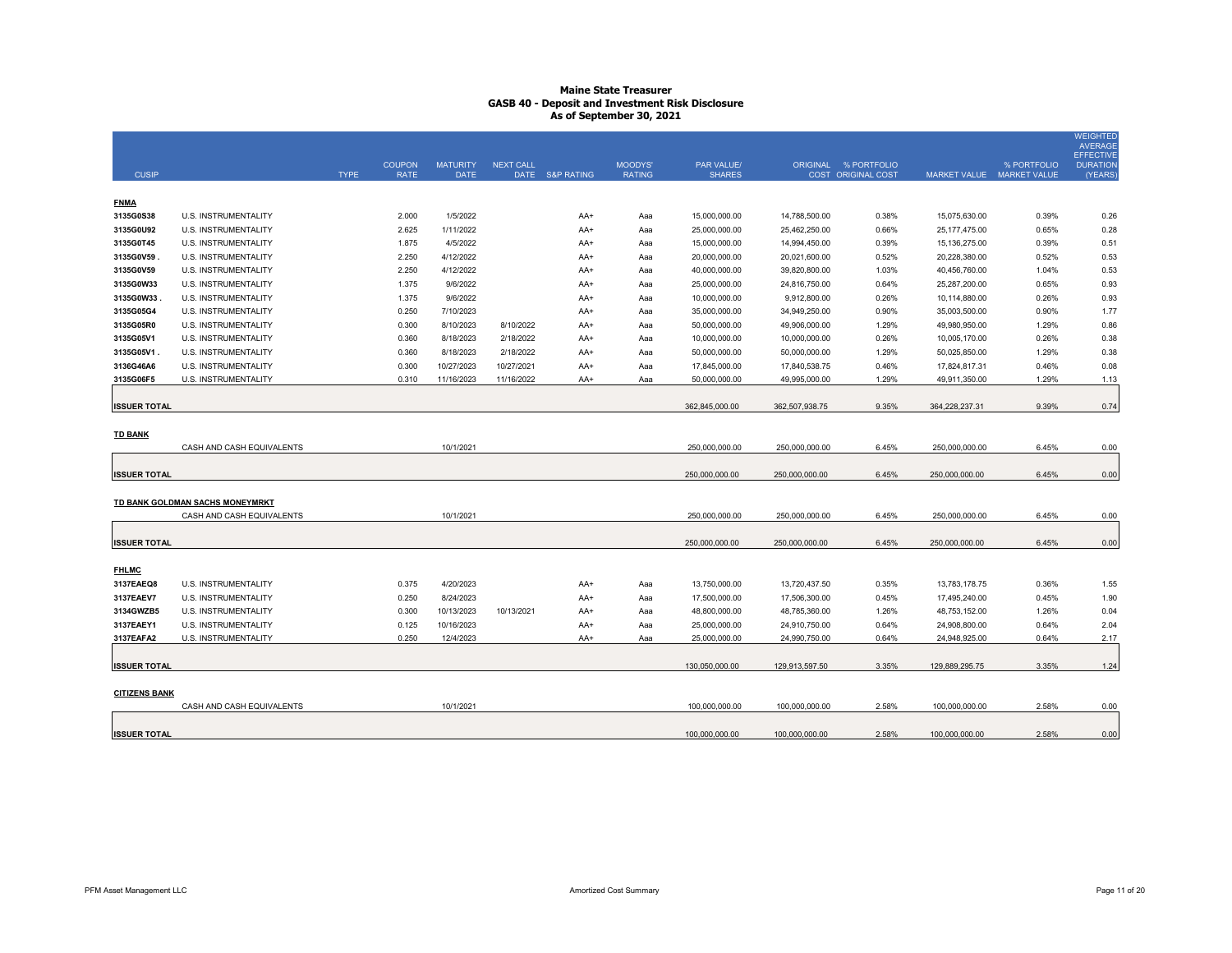|                                            |                                                    |             |                              |                         |                                     |                          |                                |                                |                                            |                                |                                          | <b>WEIGHTED</b><br><b>AVERAGE</b>              |
|--------------------------------------------|----------------------------------------------------|-------------|------------------------------|-------------------------|-------------------------------------|--------------------------|--------------------------------|--------------------------------|--------------------------------------------|--------------------------------|------------------------------------------|------------------------------------------------|
| <b>CUSIP</b>                               |                                                    | <b>TYPE</b> | <b>COUPON</b><br><b>RATE</b> | <b>MATURITY</b><br>DATE | <b>NEXT CALL</b><br>DATE S&P RATING | MOODYS'<br><b>RATING</b> | PAR VALUE/<br><b>SHARES</b>    |                                | ORIGINAL % PORTFOLIO<br>COST ORIGINAL COST |                                | % PORTFOLIO<br>MARKET VALUE MARKET VALUE | <b>EFFECTIVE</b><br><b>DURATION</b><br>(YEARS) |
|                                            |                                                    |             |                              |                         |                                     |                          |                                |                                |                                            |                                |                                          |                                                |
| PEOPLE'S UNITED BANK                       |                                                    |             |                              |                         | <b>NR</b>                           |                          |                                |                                |                                            |                                |                                          |                                                |
|                                            | CERTIFICATES OF DEPOSIT                            |             | 1.650                        | 1/17/2022               |                                     | <b>NR</b>                | 40,000,000.00                  | 40,000,000.00                  | 1.03%                                      | 40,000,000.00                  | 1.03%                                    | 0.31                                           |
|                                            | CERTIFICATES OF DEPOSIT<br>CERTIFICATES OF DEPOSIT |             | 0.350<br>0.250               | 1/19/2023<br>4/18/2023  | <b>NR</b><br><b>NR</b>              | <b>NR</b><br><b>NR</b>   | 10,000,000.00<br>15,000,000.00 | 10,000,000.00<br>15,000,000.00 | 0.26%<br>0.39%                             | 10,000,000.00<br>15,000,000.00 | 0.26%<br>0.39%                           | 1.32<br>1.57                                   |
|                                            | CERTIFICATES OF DEPOSIT                            |             | 0.250                        | 4/23/2023               | ${\sf NR}$                          | <b>NR</b>                | 25,000,000.00                  | 25,000,000.00                  | 0.64%                                      | 25,000,000.00                  | 0.64%                                    | 1.58                                           |
|                                            | CERTIFICATES OF DEPOSIT                            |             | 0.200                        | 6/14/2023               | ${\sf NR}$                          | <b>NR</b>                | 10,000,000.00                  | 10,000,000.00                  | 0.26%                                      | 10,000,000.00                  | 0.26%                                    | 1.73                                           |
|                                            |                                                    |             |                              |                         |                                     |                          |                                |                                |                                            |                                |                                          |                                                |
| <b>ISSUER TOTAL</b>                        |                                                    |             |                              |                         |                                     |                          | 100,000,000.00                 | 100,000,000.00                 | 2.58%                                      | 100,000,000.00                 | 2.58%                                    | 1.06                                           |
| <b>FHLB</b>                                |                                                    |             |                              |                         |                                     |                          |                                |                                |                                            |                                |                                          |                                                |
| 3130AF5B9                                  | U.S. INSTRUMENTALITY                               |             | 3.000                        | 10/12/2021              | AA+                                 | Aaa                      | 10,000,000.00                  | 10,103,100.00                  | 0.26%                                      | 10,009,040.00                  | 0.26%                                    | 0.03                                           |
| 313379Q69                                  | U.S. INSTRUMENTALITY                               |             | 2.125                        | 6/10/2022               | AA+                                 | Aaa                      | 30,000,000.00                  | 30,176,400.00                  | 0.78%                                      | 30,416,430.00                  | 0.78%                                    | 0.69                                           |
| 3130AJ7E3                                  | U.S. INSTRUMENTALITY                               |             | 1.375                        | 2/17/2023               | AA+                                 | Aaa                      | 25,000,000.00                  | 25,660,750.00                  | 0.66%                                      | 25,404,200.00                  | 0.66%                                    | 1.37                                           |
| <b>ISSUER TOTAL</b>                        |                                                    |             |                              |                         |                                     |                          | 65,000,000.00                  | 65,940,250.00                  | 1.70%                                      | 65,829,670.00                  | 1.70%                                    | 0.85                                           |
| <b>NORTHEAST BANK</b>                      |                                                    |             |                              |                         |                                     |                          |                                |                                |                                            |                                |                                          |                                                |
|                                            | CASH AND CASH EQUIVALENTS                          |             |                              | 10/1/2021               |                                     |                          | 57,000,000.00                  | 57,000,000.00                  | 1.47%                                      | 57,000,000.00                  | 1.47%                                    | 0.00                                           |
| <b>ISSUER TOTAL</b>                        |                                                    |             |                              |                         |                                     |                          | 57,000,000.00                  | 57,000,000.00                  | 1.47%                                      | 57,000,000.00                  | 1.47%                                    | 0.00                                           |
| <b>CAMDEN NATIONAL</b>                     |                                                    |             |                              |                         |                                     |                          |                                |                                |                                            |                                |                                          |                                                |
|                                            | CERTIFICATES OF DEPOSIT                            |             | 0.200                        | 1/17/2023               | <b>NR</b>                           | <b>NR</b>                | 50,000,000.00                  | 50,000,000.00                  | 1.29%                                      | 50,000,000.00                  | 1.29%                                    | 1.32                                           |
|                                            |                                                    |             |                              |                         |                                     |                          |                                |                                |                                            |                                |                                          |                                                |
| <b>ISSUER TOTAL</b>                        |                                                    |             |                              |                         |                                     |                          | 50,000,000.00                  | 50,000,000.00                  | 1.29%                                      | 50,000,000.00                  | 1.29%                                    | 1.32                                           |
| <b>FIRST NATIONAL</b>                      |                                                    |             |                              |                         |                                     |                          |                                |                                |                                            |                                |                                          |                                                |
|                                            | CASH AND CASH EQUIVALENTS                          |             |                              | 10/1/2021               |                                     |                          | 50,000,000.00                  | 50,000,000.00                  | 1.29%                                      | 50,000,000.00                  | 1.29%                                    | 0.00                                           |
| <b>ISSUER TOTAL</b>                        |                                                    |             |                              |                         |                                     |                          | 50,000,000.00                  | 50,000,000.00                  | 1.29%                                      | 50,000,000.00                  | 1.29%                                    | 0.00                                           |
| <b>MIZUHO BANK LTD/NY</b>                  |                                                    |             |                              |                         |                                     |                          |                                |                                |                                            |                                |                                          |                                                |
| 60689FXT0                                  | <b>COMMERCIAL PAPER</b>                            |             |                              | 10/27/2021              | $A-1$                               | $P-1$                    | 50.000.000.00                  | 49,957,465.28                  | 1.29%                                      | 49,997,450.00                  | 1.29%                                    | 0.08                                           |
| <b>ISSUER TOTAL</b>                        |                                                    |             |                              |                         |                                     |                          | 50,000,000.00                  | 49,957,465.28                  | 1.29%                                      | 49,997,450.00                  | 1.29%                                    | 0.08                                           |
|                                            |                                                    |             |                              |                         |                                     |                          |                                |                                |                                            |                                |                                          |                                                |
| <b>MANHATTAN ASSET FDG CO</b><br>56274LXM1 | <b>COMMERCIAL PAPER</b>                            |             |                              | 10/21/2021              | A-1                                 | $P-1$                    | 25,000,000.00                  | 24,977,750.00                  | 0.64%                                      | 24,998,425.00                  | 0.64%                                    | 0.06                                           |
| 56274LXM1                                  | <b>COMMERCIAL PAPER</b>                            |             |                              | 10/21/2021              | $A-1$                               | $P-1$                    | 25,000,000.00                  | 24,977,875.00                  | 0.64%                                      | 24,998,425.00                  | 0.64%                                    | 0.06                                           |
|                                            |                                                    |             |                              |                         |                                     |                          |                                |                                |                                            |                                |                                          |                                                |
| <b>ISSUER TOTAL</b>                        |                                                    |             |                              |                         |                                     |                          | 50,000,000.00                  | 49,955,625.00                  | 1.29%                                      | 49,996,850.00                  | 1.29%                                    | 0.06                                           |
| <b>NATIXIS NY BRANCH</b>                   |                                                    |             |                              |                         |                                     |                          |                                |                                |                                            |                                |                                          |                                                |
| 63873JY12                                  | <b>COMMERCIAL PAPER</b>                            |             |                              | 11/1/2021               | $A-1$                               | $P-1$                    | 25,000,000.00                  | 24,973,750.00                  | 0.64%                                      | 24,998,950.00                  | 0.64%                                    | 0.09                                           |
| 63873JZG8                                  | <b>COMMERCIAL PAPER</b>                            |             |                              | 12/16/2021              | A-1                                 | $P-1$                    | 25,000,000.00                  | 24,963,486.11                  | 0.64%                                      | 24,996,350.00                  | 0.64%                                    | 0.21                                           |
| <b>ISSUER TOTAL</b>                        |                                                    |             |                              |                         |                                     |                          | 50,000,000.00                  | 49,937,236.11                  | 1.29%                                      | 49.995.300.00                  | 1.29%                                    | 0.15                                           |
|                                            |                                                    |             |                              |                         |                                     |                          |                                |                                |                                            |                                |                                          |                                                |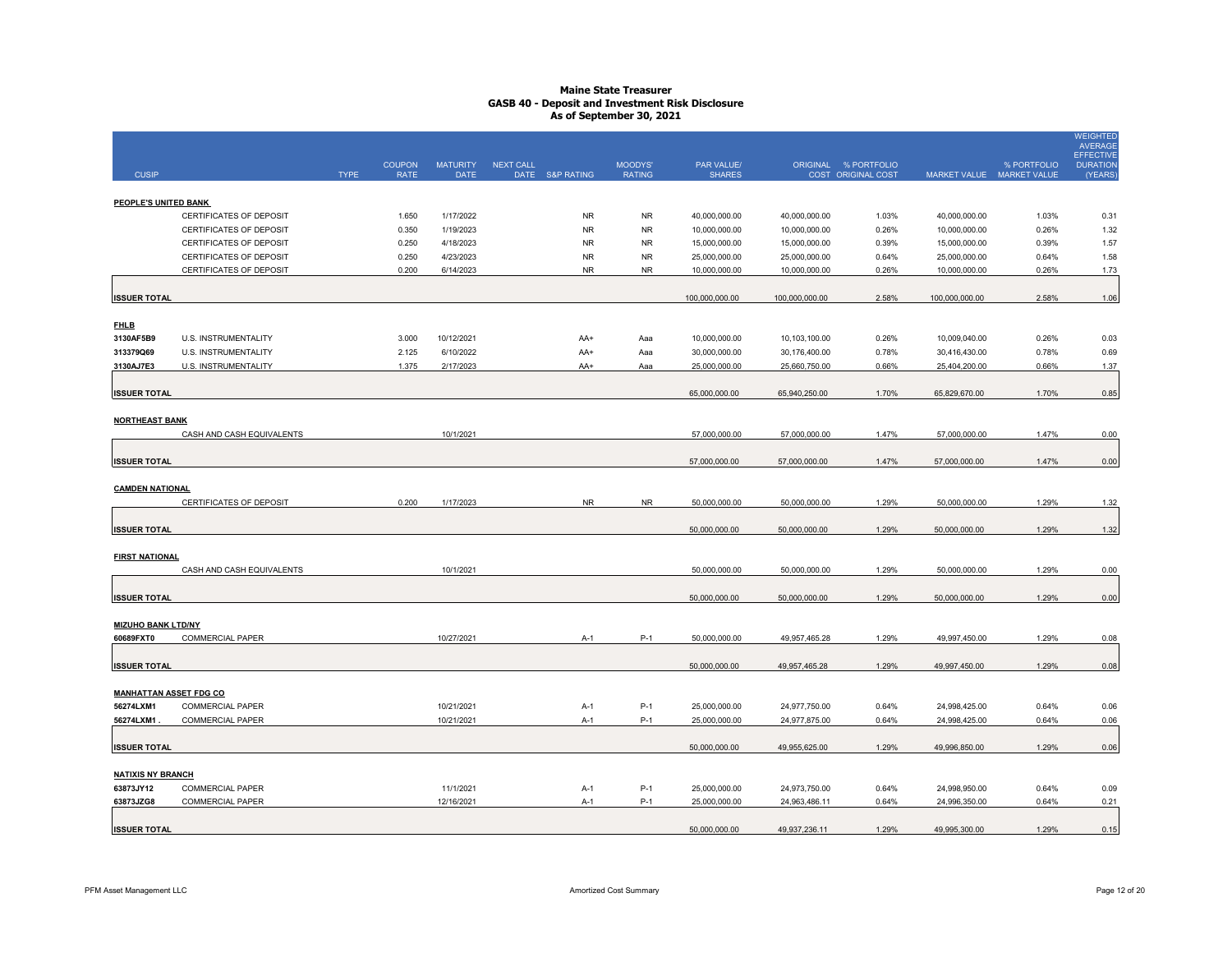|                                              |                                             |             |                              |                                |                  |                 |                          |                                |                                |                                            |                                |                | <b>WEIGHTED</b><br><b>AVERAGE</b><br>EFFECTIVE |
|----------------------------------------------|---------------------------------------------|-------------|------------------------------|--------------------------------|------------------|-----------------|--------------------------|--------------------------------|--------------------------------|--------------------------------------------|--------------------------------|----------------|------------------------------------------------|
| <b>CUSIP</b>                                 |                                             | <b>TYPE</b> | <b>COUPON</b><br><b>RATE</b> | <b>MATURITY</b><br><b>DATE</b> | <b>NEXT CALL</b> | DATE S&P RATING | MOODYS'<br><b>RATING</b> | PAR VALUE/<br><b>SHARES</b>    |                                | ORIGINAL % PORTFOLIO<br>COST ORIGINAL COST | MARKET VALUE MARKET VALUE      | % PORTFOLIO    | <b>DURATION</b><br>(YEARS)                     |
|                                              |                                             |             |                              |                                |                  |                 |                          |                                |                                |                                            |                                |                |                                                |
| <b>RABOBANK</b><br>21687AZ14                 | COMMERCIAL PAPER                            |             |                              | 12/1/2021                      |                  |                 | $P-1$                    | 50,000,000.00                  | 49,950,888.89                  | 1.29%                                      | 49,992,700.00                  | 1.29%          | 0.17                                           |
|                                              |                                             |             |                              |                                |                  | A-1             |                          |                                |                                |                                            |                                |                |                                                |
| <b>ISSUER TOTAL</b>                          |                                             |             |                              |                                |                  |                 |                          | 50,000,000.00                  | 49,950,888.89                  | 1.29%                                      | 49,992,700.00                  | 1.29%          | 0.17                                           |
|                                              |                                             |             |                              |                                |                  |                 |                          |                                |                                |                                            |                                |                |                                                |
| <b>BNP PARIBAS</b>                           |                                             |             |                              |                                |                  |                 |                          |                                |                                |                                            |                                |                |                                                |
| 09659BZL7<br>09659CBB3                       | <b>COMMERCIAL PAPER</b><br>COMMERCIAL PAPER |             |                              | 12/20/2021<br>2/11/2022        |                  | $A-1$<br>$A-1$  | $P-1$<br>$P-1$           | 25,000,000.00<br>25,000,000.00 | 24,971,430.56<br>24,968,243.06 | 0.64%<br>0.64%                             | 24,994,600.00<br>24,989,225.00 | 0.64%<br>0.64% | 0.23<br>0.37                                   |
|                                              |                                             |             |                              |                                |                  |                 |                          |                                |                                |                                            |                                |                |                                                |
| <b>ISSUER TOTAL</b>                          |                                             |             |                              |                                |                  |                 |                          | 50,000,000.00                  | 49,939,673.62                  | 1.29%                                      | 49,983,825.00                  | 1.29%          | 0.30                                           |
|                                              |                                             |             |                              |                                |                  |                 |                          |                                |                                |                                            |                                |                |                                                |
| <b>MUFG BANK LTD/NY</b>                      | COMMERCIAL PAPER                            |             |                              | 1/14/2022                      |                  | $A-1$           | $P-1$                    | 25,000,000.00                  | 24,968,361.11                  | 0.64%                                      | 24,992,350.00                  | 0.64%          | 0.29                                           |
|                                              | COMMERCIAL PAPER                            |             |                              | 2/11/2022                      |                  | $A-1$           | $P-1$                    | 25,000,000.00                  | 24,971,979.17                  | 0.64%                                      | 24,989,575.00                  | 0.64%          | 0.37                                           |
|                                              |                                             |             |                              |                                |                  |                 |                          |                                |                                |                                            |                                |                |                                                |
| <b>ISSUER TOTAL</b>                          |                                             |             |                              |                                |                  |                 |                          | 50,000,000.00                  | 49,940,340.28                  | 1.29%                                      | 49,981,925.00                  | 1.29%          | 0.33                                           |
| <b>BAR HARBOR</b>                            |                                             |             |                              |                                |                  |                 |                          |                                |                                |                                            |                                |                |                                                |
|                                              | CASH AND CASH EQUIVALENTS                   |             |                              | 10/1/2021                      |                  |                 |                          | 49,000,000.00                  | 49,000,000.00                  | 1.26%                                      | 49,000,000.00                  | 1.26%          | 0.00                                           |
|                                              |                                             |             |                              |                                |                  |                 |                          |                                |                                |                                            |                                |                |                                                |
| <b>ISSUER TOTAL</b>                          |                                             |             |                              |                                |                  |                 |                          | 49,000,000.00                  | 49,000,000.00                  | 1.26%                                      | 49,000,000.00                  | 1.26%          | 0.00                                           |
|                                              |                                             |             |                              |                                |                  |                 |                          |                                |                                |                                            |                                |                |                                                |
| <b>MACHIAS SAVINGS</b>                       | CASH AND CASH EQUIVALENTS                   |             |                              | 10/1/2021                      |                  |                 |                          | 25,000,000.00                  | 25,000,000.00                  | 0.64%                                      | 25,000,000.00                  | 0.64%          | 0.00                                           |
|                                              |                                             |             |                              |                                |                  |                 |                          |                                |                                |                                            |                                |                |                                                |
| <b>ISSUER TOTAL</b>                          |                                             |             |                              |                                |                  |                 |                          | 25,000,000.00                  | 25,000,000.00                  | 0.64%                                      | 25,000,000.00                  | 0.64%          | 0.00                                           |
|                                              |                                             |             |                              |                                |                  |                 |                          |                                |                                |                                            |                                |                |                                                |
| <b>CREDIT AGRICOLE CIB NY</b><br>22533UAE3   | <b>COMMERCIAL PAPER</b>                     |             |                              | 1/14/2022                      |                  | $A-1$           | P-1                      | 25,000,000.00                  | 24,966,625.00                  | 0.64%                                      | 24,992,100.00                  | 0.64%          | 0.29                                           |
|                                              |                                             |             |                              |                                |                  |                 |                          |                                |                                |                                            |                                |                |                                                |
| <b>ISSUER TOTAL</b>                          |                                             |             |                              |                                |                  |                 |                          | 25,000,000.00                  | 24,966,625.00                  | 0.64%                                      | 24,992,100.00                  | 0.64%          | 0.29                                           |
|                                              |                                             |             |                              |                                |                  |                 |                          |                                |                                |                                            |                                |                |                                                |
| <b>CITIGROUP GLOBAL MARKETS</b><br>17327AZ67 | <b>COMMERCIAL PAPER</b>                     |             |                              | 12/6/2021                      |                  | $A-1$           | $P-1$                    | 24,800,000.00                  | 24,775,310.22                  | 0.64%                                      | 24,792,312.00                  | 0.64%          | 0.19                                           |
|                                              |                                             |             |                              |                                |                  |                 |                          |                                |                                |                                            |                                |                |                                                |
| <b>ISSUER TOTAL</b>                          |                                             |             |                              |                                |                  |                 |                          | 24,800,000.00                  | 24,775,310.22                  | 0.64%                                      | 24,792,312.00                  | 0.64%          | 0.19                                           |
|                                              |                                             |             |                              |                                |                  |                 |                          |                                |                                |                                            |                                |                |                                                |
| <b>OLD LINE FUNDING LLC</b>                  |                                             |             |                              |                                |                  |                 |                          |                                |                                |                                            |                                |                |                                                |
| 67983TYF7                                    | COMMERCIAL PAPER                            |             |                              | 11/15/2021                     |                  | $A-1+$          | $P-1$                    | 23,000,000.00                  | 22,983,721.11                  | 0.59%                                      | 22,996,504.00                  | 0.59%          | 0.13                                           |
| <b>ISSUER TOTAL</b>                          |                                             |             |                              |                                |                  |                 |                          | 23,000,000.00                  | 22,983,721.11                  | 0.59%                                      | 22,996,504.00                  | 0.59%          | 0.13                                           |
|                                              |                                             |             |                              |                                |                  |                 |                          |                                |                                |                                            |                                |                |                                                |
| JOHNSON & JOHNSON                            |                                             |             |                              |                                |                  |                 |                          |                                |                                |                                            |                                |                |                                                |
| 478160CD4                                    | CORPORATE                                   |             | 2.250                        | 3/3/2022                       |                  | AAA             | Aaa                      | 16,893,000.00                  | 16,680,992.85                  | 0.43%                                      | 17,007,619.01                  | 0.44%          | 0.43                                           |
| <b>ISSUER TOTAL</b>                          |                                             |             |                              |                                |                  |                 |                          | 16,893,000.00                  | 16,680,992.85                  | 0.43%                                      | 17,007,619.01                  | 0.44%          | 0.43                                           |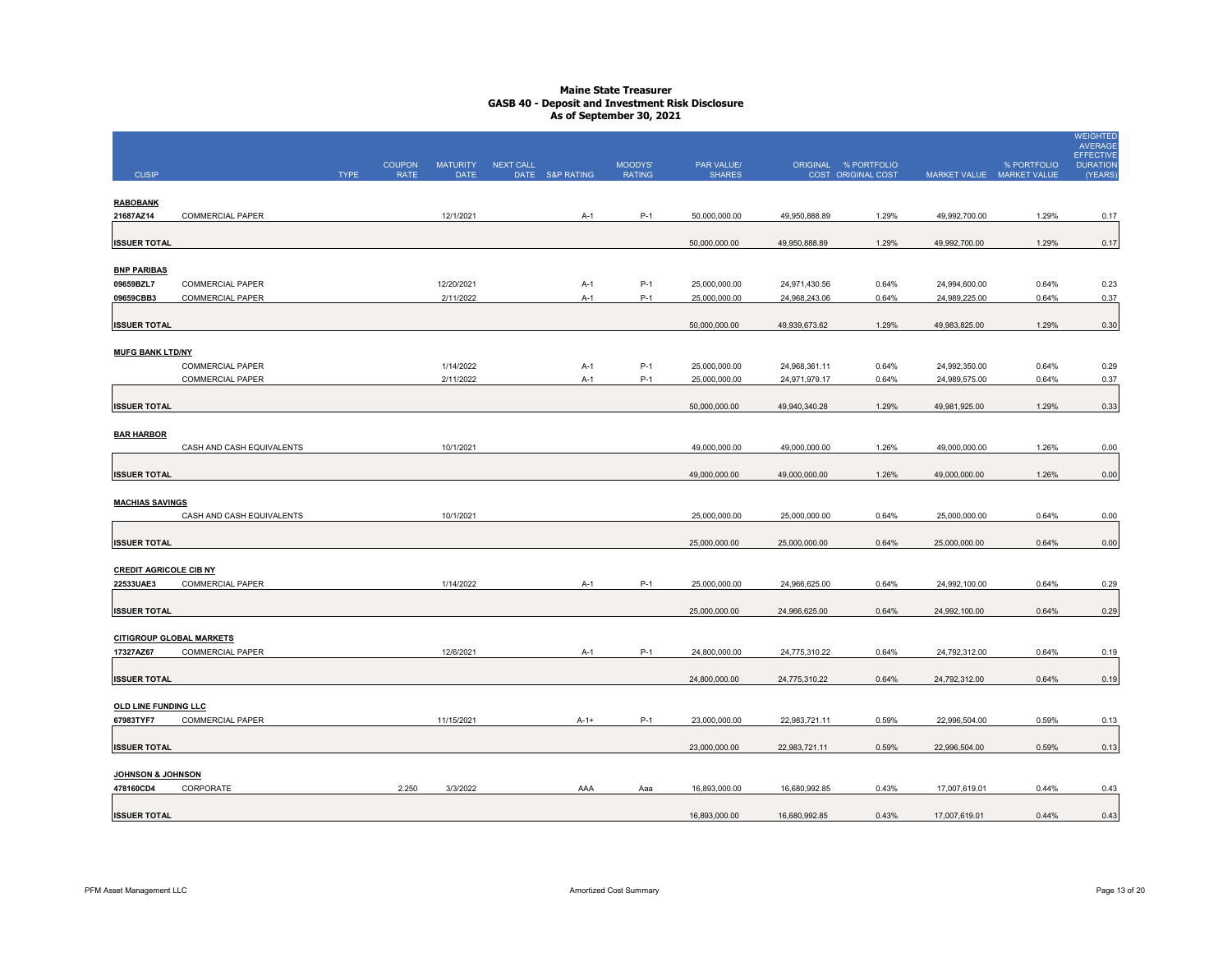| <b>CUSIP</b>                   |                           | <b>TYPE</b> | <b>COUPON</b><br><b>RATE</b> | <b>MATURITY</b><br><b>DATE</b> | NEXT CALL | DATE S&P RATING | MOODYS'<br><b>RATING</b> | PAR VALUE/<br><b>SHARES</b> |                  | ORIGINAL % PORTFOLIO<br>COST ORIGINAL COST | MARKET VALUE MARKET VALUE | % PORTFOLIO | <b>WEIGHTED</b><br>AVERAGE<br><b>EFFECTIVE</b><br><b>DURATION</b><br>(YEARS) |
|--------------------------------|---------------------------|-------------|------------------------------|--------------------------------|-----------|-----------------|--------------------------|-----------------------------|------------------|--------------------------------------------|---------------------------|-------------|------------------------------------------------------------------------------|
| <b>BANGOR SAVINGS</b>          | CERTIFICATES OF DEPOSIT   |             | 0.400                        | 4/8/2023                       |           | <b>NR</b>       | <b>NR</b>                |                             |                  | 0.39%                                      |                           | 0.39%       | 1.54                                                                         |
|                                |                           |             |                              |                                |           |                 |                          | 15,000,000.00               | 15,000,000.00    |                                            | 15,000,000.00             |             |                                                                              |
| <b>ISSUER TOTAL</b>            |                           |             |                              |                                |           |                 |                          | 15,000,000.00               | 15,000,000.00    | 0.39%                                      | 15,000,000.00             | 0.39%       | 1.54                                                                         |
| <b>BATH SAVINGS</b>            |                           |             |                              |                                |           |                 |                          |                             |                  |                                            |                           |             |                                                                              |
|                                | CASH AND CASH EQUIVALENTS |             |                              | 10/1/2021                      |           |                 |                          | 14,000,000.00               | 14,000,000.00    | 0.36%                                      | 14,000,000.00             | 0.36%       | 0.00                                                                         |
| <b>ISSUER TOTAL</b>            |                           |             |                              |                                |           |                 |                          | 14,000,000.00               | 14,000,000.00    | 0.36%                                      | 14,000,000.00             | 0.36%       | 0.00                                                                         |
| <b>MICROSOFT</b><br>594918BW3  | CORPORATE                 |             | 2.400                        | 2/6/2022                       | 1/6/2022  | AAA             | Aaa                      | 10,000,000.00               | 10,156,600.00    | 0.26%                                      | 10,055,630.00             | 0.26%       | 0.27                                                                         |
|                                |                           |             |                              |                                |           |                 |                          |                             |                  |                                            |                           |             |                                                                              |
| <b>ISSUER TOTAL</b>            |                           |             |                              |                                |           |                 |                          | 10,000,000.00               | 10,156,600.00    | 0.26%                                      | 10,055,630.00             | 0.26%       | 0.27                                                                         |
| <b>BIDDEFORD SAVINGS BANK</b>  |                           |             |                              |                                |           |                 |                          |                             |                  |                                            |                           |             |                                                                              |
|                                | CASH AND CASH EQUIVALENTS |             |                              | 10/1/2021                      |           |                 |                          | 5,000,000.00                | 5,000,000.00     | 0.13%                                      | 5,000,000.00              | 0.13%       | 0.00                                                                         |
| <b>ISSUER TOTAL</b>            |                           |             |                              |                                |           |                 |                          | 5,000,000.00                | 5,000,000.00     | 0.13%                                      | 5,000,000.00              | 0.13%       | 0.00                                                                         |
| <b>FIDELITY GOVERNMENT MMF</b> |                           |             |                              |                                |           |                 |                          |                             |                  |                                            |                           |             |                                                                              |
|                                | CASH AND CASH EQUIVALENTS |             |                              | 10/1/2021                      |           | AAA             | AAA                      | 2,000,000.00                | 2,000,000.00     | 0.05%                                      | 2,000,000.00              | 0.05%       | 0.00                                                                         |
| <b>ISSUER TOTAL</b>            |                           |             |                              |                                |           |                 |                          | 2,000,000.00                | 2,000,000.00     | 0.05%                                      | 2,000,000.00              | 0.05%       | 0.00                                                                         |
| <b>PFM FUNDS</b>               |                           |             |                              |                                |           |                 |                          |                             |                  |                                            |                           |             |                                                                              |
|                                | CASH AND CASH EQUIVALENTS |             |                              | 10/1/2021                      |           |                 |                          | 1.000.000.00                | 1,000,000.00     | 0.03%                                      | 1,000,000.00              | 0.03%       | 0.00                                                                         |
| <b>ISSUER TOTAL</b>            |                           |             |                              |                                |           |                 |                          | 1,000,000.00                | 1,000,000.00     | 0.03%                                      | 1,000,000.00              | 0.03%       | 0.00                                                                         |
| <b>GRAND TOTAL</b>             |                           |             |                              |                                |           |                 |                          |                             |                  | 100.00%                                    |                           |             |                                                                              |
|                                |                           |             |                              |                                |           |                 |                          | 3,855,588,000.00            | 3,876,884,663.11 |                                            | 3,878,312,848.47          | 100.00%     |                                                                              |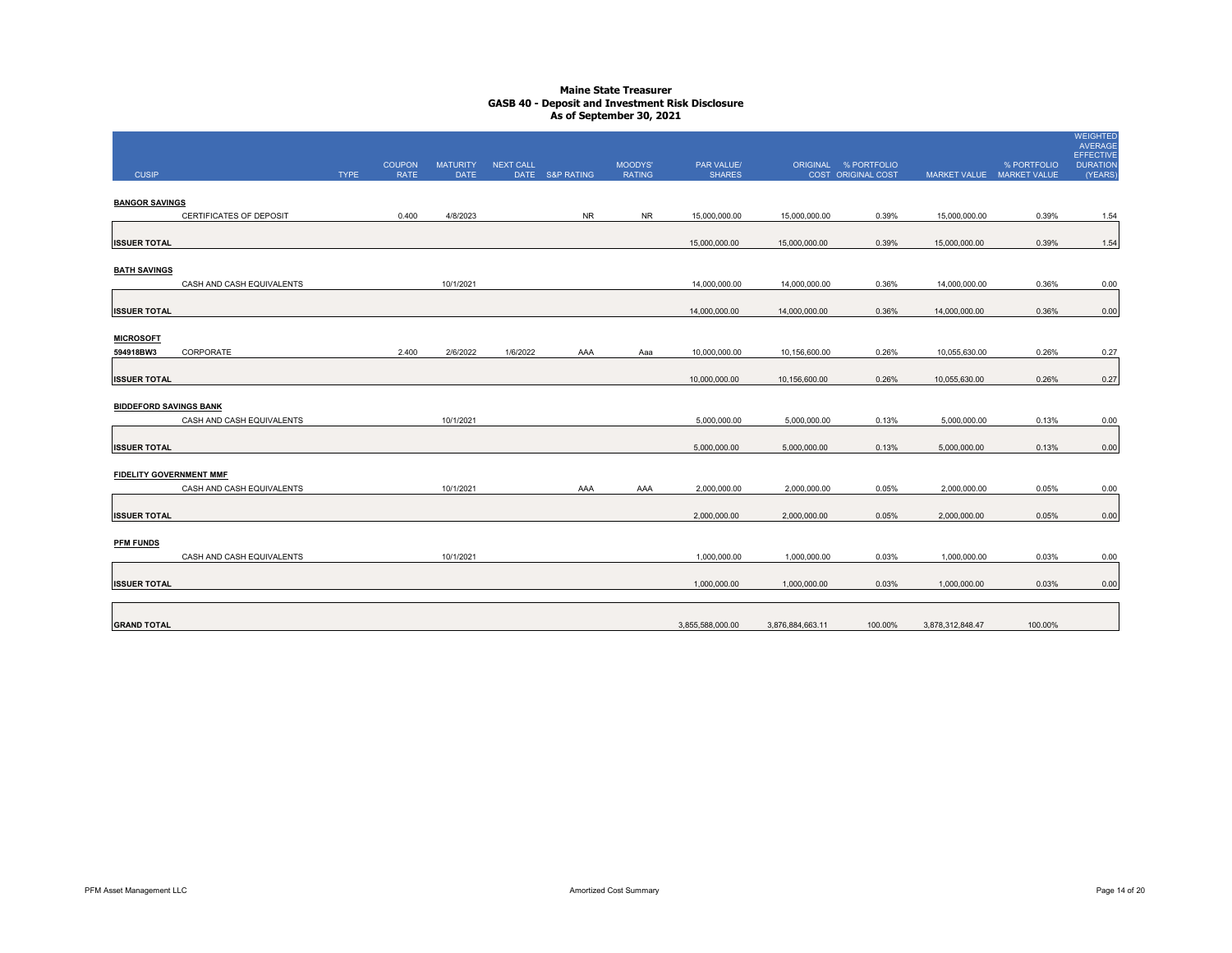#### **Maine State Treasurer Securities PurchasedDuring the Month Ended September 30, 2021**

|                             |                    |             |               |                 |                  |                  |                  |                  | <b>ACCRUED</b><br><b>INTEREST</b> |         |
|-----------------------------|--------------------|-------------|---------------|-----------------|------------------|------------------|------------------|------------------|-----------------------------------|---------|
| <b>CUSIP</b>                | <b>ISSUER</b>      | <b>DATE</b> | <b>COUPON</b> | <b>MATURITY</b> | <b>CALL DATE</b> | PAR VALUE/SHARES | <b>UNIT COST</b> | <b>PRINCIPAL</b> | <b>PURCHASED</b>                  | YIELD   |
| <b>CASH AND EQUIVALENTS</b> |                    |             |               |                 |                  |                  |                  |                  |                                   |         |
|                             | U.S. BANK DDA      | 9/2/2021    | 0.030V        |                 |                  | 44,000,000.00    | 100.00           | 44,000,000.00    | 0.00                              | 0.030 V |
|                             | U.S. BANK DDA      | 9/3/2021    | 0.030V        |                 |                  | 67,000,000.00    | 100.00           | 67,000,000.00    | 0.00                              | 0.030 V |
|                             | U.S. BANK DDA      | 9/8/2021    | 0.030V        |                 |                  | 29,000,000.00    | 100.00           | 29,000,000.00    | 0.00                              | 0.030 V |
|                             | U.S. BANK DDA      | 9/10/2021   | 0.030V        |                 |                  | 71,000,000.00    | 100.00           | 71,000,000.00    | 0.00                              | 0.030 V |
|                             | U.S. BANK DDA      | 9/14/2021   | 0.030V        |                 |                  | 92,000,000.00    | 100.00           | 92,000,000.00    | 0.00                              | 0.030 V |
|                             | U.S. BANK DDA      | 9/15/2021   | 0.030V        |                 |                  | 166,000,000.00   | 100.00           | 166,000,000.00   | 0.00                              | 0.030 V |
|                             | U.S. BANK DDA      | 9/17/2021   | 0.030V        |                 |                  | 84,000,000.00    | 100.00           | 84,000,000.00    | 0.00                              | 0.030 V |
|                             | U.S. BANK DDA      | 9/22/2021   | 0.030V        |                 |                  | 21,000,000.00    | 100.00           | 21,000,000.00    | 0.00                              | 0.030 V |
|                             | U.S. BANK DDA      | 9/28/2021   | 0.030V        |                 |                  | 73,000,000.00    | 100.00           | 73,000,000.00    | 0.00                              | 0.030 V |
|                             |                    |             |               |                 |                  |                  |                  |                  |                                   |         |
|                             |                    |             |               |                 |                  |                  |                  |                  |                                   |         |
| <b>TOTAL:</b>               |                    |             |               |                 |                  | 647,000,000.00   |                  | 647,000,000.00   | 0.00                              |         |
| <b>U.S. TREASURIES</b>      |                    |             |               |                 |                  |                  |                  |                  |                                   |         |
|                             |                    |             |               |                 |                  |                  |                  |                  |                                   |         |
| 91282CBR1.                  | <b>US TREASURY</b> | 9/29/2021   | 0.250         | 3/15/2024       |                  | 35,000,000.00    | 99.594           | 34,857,812.50    | 3,383.98                          | 0.42    |
|                             |                    |             |               |                 |                  |                  |                  |                  |                                   |         |
| 91282CCX7                   | <b>US TREASURY</b> | 9/29/2021   | 0.375         | 9/15/2024       |                  | 35,000,000.00    | 99.477           | 34,816,796.88    | 5,075.97                          | 0.55    |
|                             |                    |             |               |                 |                  |                  |                  |                  |                                   |         |
| 91282CDA6                   | <b>US TREASURY</b> | 9/30/2021   | 0.250         | 9/30/2023       |                  | 35,000,000.00    | 99.887           | 34,960,351.56    | 0.00                              | 0.31    |
|                             |                    |             |               |                 |                  |                  |                  |                  |                                   |         |
| <b>TOTAL:</b>               |                    |             |               |                 |                  | 105,000,000.00   |                  | 104,634,960.94   | 8,459.95                          |         |
|                             |                    |             |               |                 |                  |                  |                  |                  |                                   |         |
|                             |                    |             |               |                 |                  |                  |                  |                  |                                   |         |
| <b>GRAND TOTAL:</b>         |                    |             |               |                 |                  | 752,000,000.00   |                  | 751,634,960.94   | 8,459.95                          |         |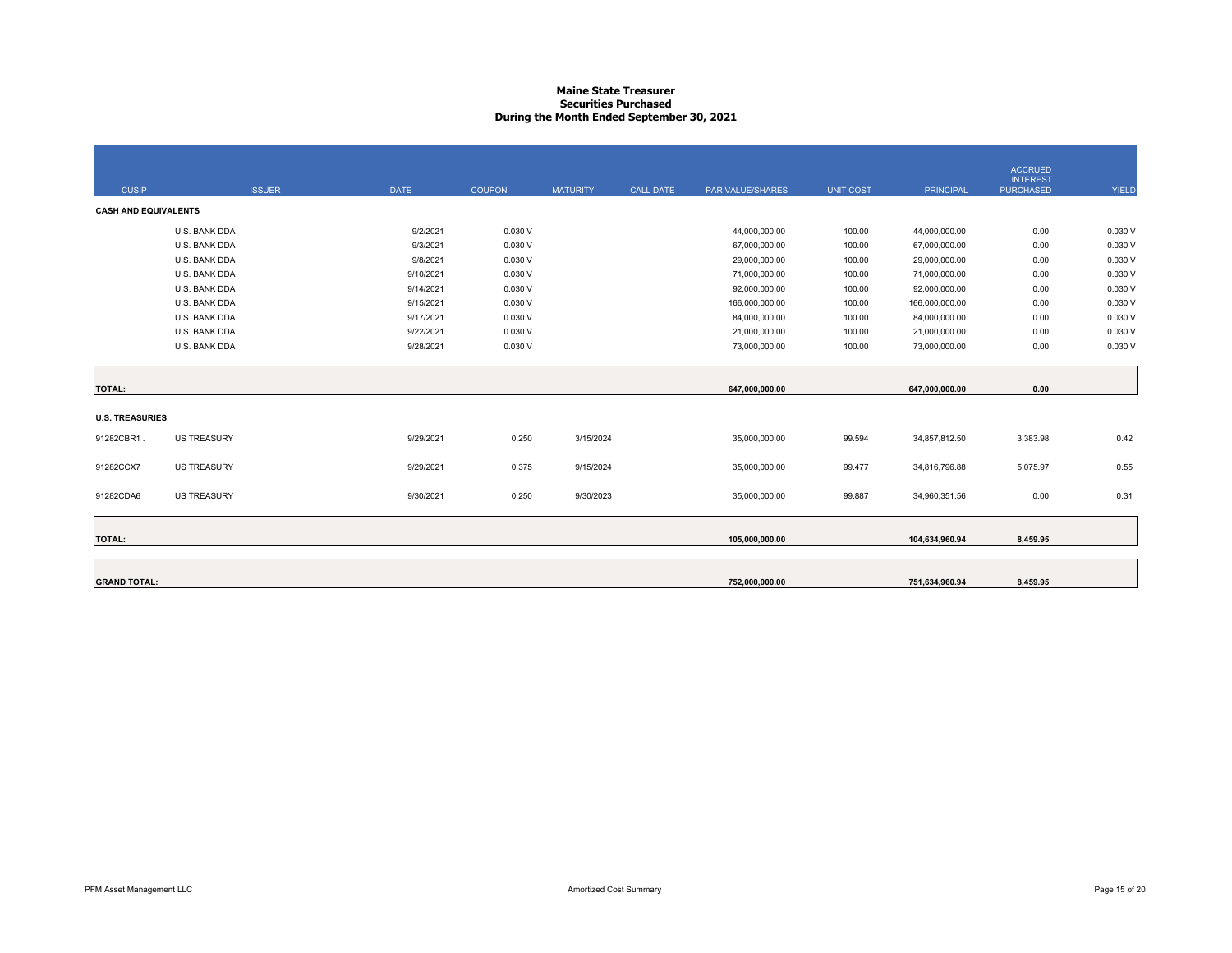#### **Maine State Treasurer Securities Sold and MaturedDuring the Month Ended September 30, 2021**

|                         |                                    |             |                                      |                  |                      | <b>AMORTIZED COST AT</b><br><b>SALE OR MATURITY</b> |              | <b>MARKET VALUE AT</b><br>SALE / SALE OR MATURITY /                 |        | <b>ACCRUED</b>                 |                                    |                                  |              |
|-------------------------|------------------------------------|-------------|--------------------------------------|------------------|----------------------|-----------------------------------------------------|--------------|---------------------------------------------------------------------|--------|--------------------------------|------------------------------------|----------------------------------|--------------|
| <b>CUSIP</b>            | <b>ISSUER</b>                      | <b>DATE</b> | <b>MATURITY/</b><br>COUPON CALL DATE | PAR VALUE/SHARES | <b>ORIGINAL COST</b> | (AMORT)                                             | <b>PRICE</b> | ACCRETION / MATURITY CHANGE IN MARKET REALIZED GAIN<br><b>VALUE</b> | (LOSS) | <b>INTEREST</b><br><b>SOLD</b> | <b>INTEREST</b><br><b>RECEIVED</b> | <b>INTEREST</b><br><b>EARNED</b> | <b>YIELD</b> |
|                         |                                    |             |                                      |                  |                      |                                                     |              |                                                                     |        |                                |                                    |                                  |              |
|                         | <b>CASH AND EQUIVALENTS</b>        |             |                                      |                  |                      |                                                     |              |                                                                     |        |                                |                                    |                                  |              |
|                         | U.S. BANK DDA                      | 9/1/2021    | 0.030 V                              | 4,000,000.00     | 4,000,000.00         | 4,000,000.00                                        | 100.00       | 4,000,000.00                                                        | 0.00   | 0.00                           | 0.00                               | 0.00                             | 0.030 V      |
|                         |                                    |             |                                      |                  |                      | 0.00                                                |              | 0.00                                                                |        |                                |                                    |                                  |              |
|                         | U.S. BANK DDA                      | 9/7/2021    | 0.030 V                              | 33,000,000.00    | 33,000,000.00        | 33,000,000.00                                       | 100.00       | 33,000,000.00                                                       | 0.00   | 0.00                           | 0.00                               | 0.00                             | 0.030 V      |
|                         |                                    |             |                                      |                  |                      | 0.00                                                |              | 0.00                                                                |        |                                |                                    |                                  |              |
|                         | U.S. BANK DDA                      | 9/9/2021    | 0.030 V                              | 75,000,000.00    | 75,000,000.00        | 75,000,000.00                                       | 100.00       | 75,000,000.00                                                       | 0.00   | 0.00                           | 0.00                               | 0.00                             | 0.030V       |
|                         |                                    |             |                                      |                  |                      | 0.00                                                |              | 0.00                                                                |        |                                |                                    |                                  |              |
|                         | U.S. BANK DDA                      | 9/13/2021   | 0.030 V                              | 35,000,000.00    | 35,000,000.00        | 35,000,000.00                                       | 100.00       | 35,000,000.00                                                       | 0.00   | 0.00                           | 0.00                               | 0.00                             | 0.030V       |
|                         |                                    |             |                                      |                  |                      | 0.00                                                |              | 0.00                                                                |        |                                |                                    |                                  |              |
|                         | U.S. BANK DDA                      | 9/16/2021   | 0.030 V                              | 23,000,000.00    | 23,000,000.00        | 23,000,000.00                                       | 100.00       | 23,000,000.00                                                       | 0.00   | 0.00                           | 0.00                               | 0.00                             | 0.030 V      |
|                         |                                    |             |                                      |                  |                      | 0.00                                                |              | 0.00                                                                |        |                                |                                    |                                  |              |
|                         | U.S. BANK DDA                      | 9/20/2021   | 0.030 V                              | 19,000,000.00    | 19,000,000.00        | 19,000,000.00                                       | 100.00       | 19,000,000.00                                                       | 0.00   | 0.00                           | 0.00                               | 0.00                             | 0.030 V      |
|                         |                                    |             |                                      |                  |                      | 0.00                                                |              | 0.00                                                                |        |                                |                                    |                                  |              |
|                         | U.S. BANK DDA                      | 9/21/2021   | 0.030V                               | 3,000,000.00     | 3,000,000.00         | 3,000,000.00                                        | 100.00       | 3,000,000.00                                                        | 0.00   | 0.00                           | 0.00                               | 0.00                             | 0.030V       |
|                         |                                    |             |                                      |                  |                      | 0.00                                                |              | 0.00                                                                |        |                                |                                    |                                  |              |
|                         | U.S. BANK DDA                      | 9/23/2021   | 0.030 V                              | 84,000,000.00    | 84,000,000.00        | 84,000,000.00                                       | 100.00       | 84,000,000.00                                                       | 0.00   | 0.00                           | 0.00                               | 0.00                             | 0.030 V      |
|                         |                                    |             |                                      |                  |                      | 0.00                                                |              | 0.00                                                                |        |                                |                                    |                                  |              |
|                         | U.S. BANK DDA                      | 9/24/2021   | 0.030 V                              | 19,000,000.00    | 19,000,000.00        | 19,000,000.00                                       | 100.00       | 19,000,000.00                                                       | 0.00   | 0.00                           | 0.00                               | 0.00                             | 0.030 V      |
|                         |                                    |             |                                      |                  |                      | 0.00                                                |              | 0.00                                                                |        |                                |                                    |                                  |              |
|                         | U.S. BANK DDA                      | 9/27/2021   | 0.030 V                              | 7,000,000.00     | 7,000,000.00         | 7,000,000.00                                        | 100.00       | 7,000,000.00                                                        | 0.00   | 0.00                           | 0.00                               | 0.00                             | 0.030 V      |
|                         |                                    |             |                                      |                  |                      | 0.00                                                |              | 0.00                                                                |        |                                |                                    |                                  |              |
|                         | U.S. BANK DDA                      | 9/29/2021   | 0.030 V                              | 49,000,000.00    | 49,000,000.00        | 49,000,000.00                                       | 100.00       | 49,000,000.00                                                       | 0.00   | 0.00                           | 0.00                               | 0.00                             | 0.030 V      |
|                         |                                    |             |                                      |                  |                      | 0.00                                                |              | 0.00                                                                |        |                                |                                    |                                  |              |
|                         | U.S. BANK DDA                      | 9/30/2021   | 0.030 V                              | 16,000,000.00    | 16,000,000.00        | 16,000,000.00                                       | 100.00       | 16,000,000.00                                                       | 0.00   | 0.00                           | 0.00                               | 0.00                             | 0.030V       |
|                         |                                    |             |                                      |                  |                      | 0.00                                                |              | 0.00                                                                |        |                                |                                    |                                  |              |
|                         |                                    |             |                                      | 367,000,000.00   | 367,000,000.00       | 367,000,000.00                                      |              | 367,000,000.00                                                      | 0.00   | 0.00                           | 0.00                               | 0.00                             |              |
| <b>TOTAL:</b>           |                                    |             |                                      |                  |                      | 0.00                                                |              | 0.00                                                                |        |                                |                                    |                                  |              |
|                         |                                    |             |                                      |                  |                      |                                                     |              |                                                                     |        |                                |                                    |                                  |              |
| <b>COMMERCIAL PAPER</b> |                                    |             |                                      |                  |                      |                                                     |              |                                                                     |        |                                |                                    |                                  |              |
|                         |                                    |             |                                      |                  |                      |                                                     |              |                                                                     |        |                                |                                    |                                  |              |
|                         | 86563GW24 SUMITOMO MITSUI TRUST NY | 9/2/2021    | 0.000<br>9/2/2021                    | 50,000,000.00    | 49,975,416.67        | 50,000,000.00                                       | 100.00       | 50,000,000.00                                                       | 0.00   | 0.00                           | 0.00                               | 0.00                             |              |
|                         |                                    |             |                                      |                  |                      | 208.33                                              |              | 150.00                                                              |        |                                |                                    |                                  |              |
|                         | 53944QWE6 LMA AMERICAS LLC         | 9/14/2021   | 0.000 9/14/2021                      | 50,000,000.00    | 49,975,694.44        | 50,000,000.00                                       | 100.00       | 50,000,000.00                                                       | 0.00   | 0.00                           | 0.00                               | 0.00                             |              |
|                         |                                    |             |                                      |                  |                      | 2,527.78                                            |              | 2.300.00                                                            |        |                                |                                    |                                  |              |
|                         |                                    |             |                                      | 100,000,000.00   | 99,951,111.11        | 100,000,000.00                                      |              | 100,000,000.00                                                      | 0.00   | 0.00                           | 0.00                               | 0.00                             |              |
| <b>TOTAL:</b>           |                                    |             |                                      |                  |                      | 2,736.11                                            |              | 2,450.00                                                            |        |                                |                                    |                                  |              |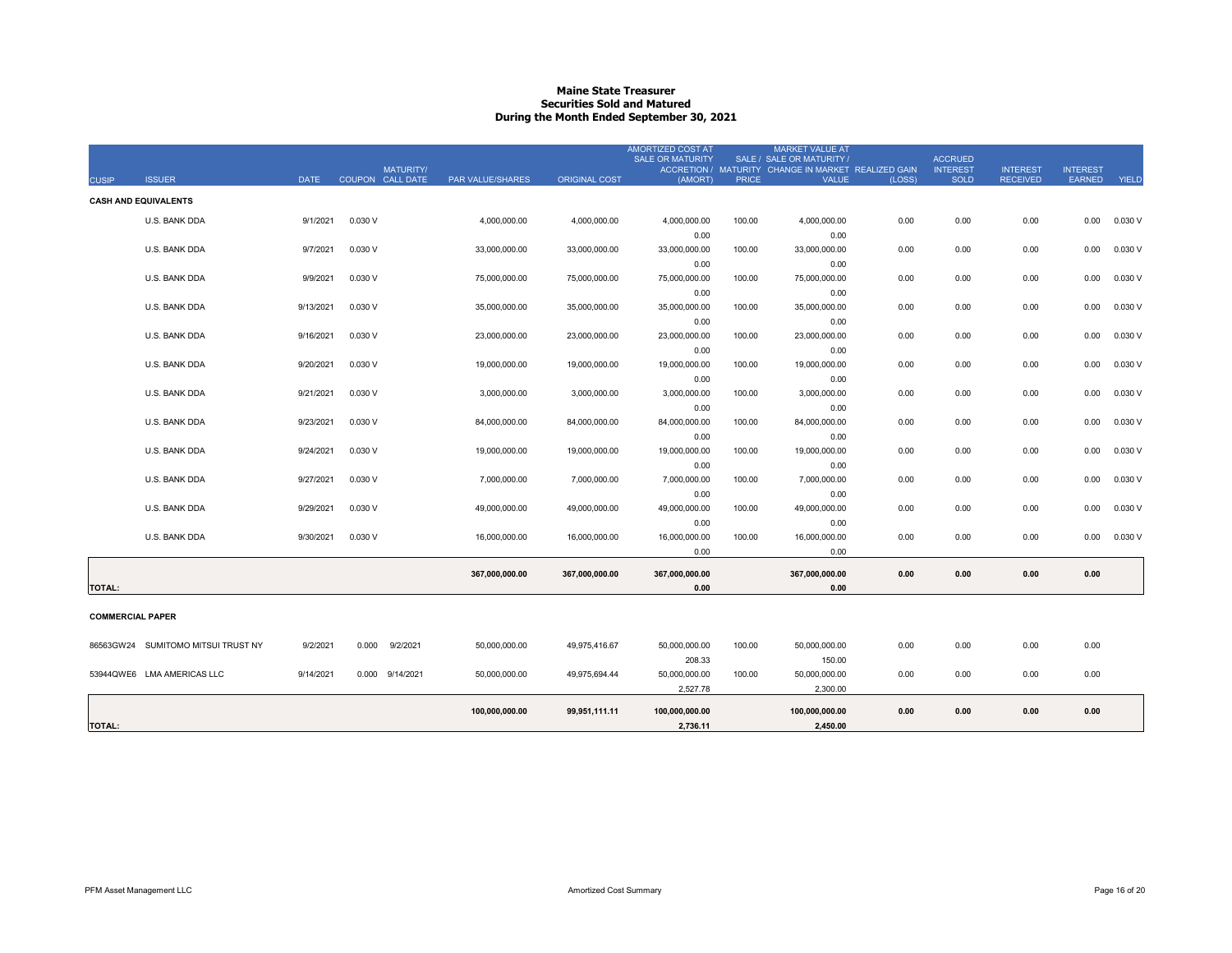#### **Maine State Treasurer Securities Sold and MaturedDuring the Month Ended September 30, 2021**

| <b>CUSIP</b>        | <b>ISSUER</b>                    | <b>DATE</b> |       | <b>MATURITY/</b><br>COUPON CALL DATE | PAR VALUE/SHARES | <b>ORIGINAL COST</b> | AMORTIZED COST AT<br><b>SALE OR MATURITY</b><br><b>ACCRETION /</b><br>(AMORT) | <b>PRICE</b> | <b>MARKET VALUE AT</b><br>SALE / SALE OR MATURITY /<br>MATURITY CHANGE IN MARKET REALIZED GAIN<br><b>VALUE</b> | (LOSS) | <b>ACCRUED</b><br><b>INTEREST</b><br><b>SOLD</b> | <b>INTEREST</b><br><b>RECEIVED</b> | <b>INTEREST</b><br><b>EARNED</b> | <b>YIELD</b> |
|---------------------|----------------------------------|-------------|-------|--------------------------------------|------------------|----------------------|-------------------------------------------------------------------------------|--------------|----------------------------------------------------------------------------------------------------------------|--------|--------------------------------------------------|------------------------------------|----------------------------------|--------------|
|                     | <b>FEDERAL AGENCY SECURITIES</b> |             |       |                                      |                  |                      |                                                                               |              |                                                                                                                |        |                                                  |                                    |                                  |              |
| 3134GWTL0 FHLMC     |                                  | 9/28/2021   | 0.300 | 9/28/2021                            | 20,000,000.00    | 19,997,000.00        | 20,000,000.00<br>2,075.87                                                     | 100.00       | 20,000,000.00<br>(2,100.00)                                                                                    | 0.00   | 0.00                                             | 30,000.00                          | 4,500.00                         |              |
| 3134GWTL0. FHLMC    |                                  | 9/28/2021   | 0.300 | 9/28/2021                            | 50,000,000.00    | 49,992,500.00        | 50,000,000.00                                                                 | 100.00       | 50,000,000.00                                                                                                  | 0.00   | 0.00                                             | 75,000.00                          | 11,250.00                        |              |
| 3134GXJF2 FHLMC     |                                  | 9/30/2021   | 0.200 | 9/30/2021                            | 35,000,000.00    | 35,000,000.00        | 5,189.67<br>35,000,000.00<br>0.00                                             | 100.00       | (5,250.00)<br>35,000,000.00<br>(3,325.00)                                                                      | 0.00   | 0.00                                             | 17,500.00                          | 5,638.89                         |              |
|                     |                                  |             |       |                                      | 105,000,000.00   | 104,989,500.00       | 105,000,000.00                                                                |              | 105,000,000.00                                                                                                 | 0.00   | 0.00                                             | 122,500.00                         | 21,388.89                        |              |
| <b>TOTAL:</b>       |                                  |             |       |                                      |                  |                      | 7,265.54                                                                      |              | (10,675.00)                                                                                                    |        |                                                  |                                    |                                  |              |
|                     |                                  |             |       |                                      | 572,000,000.00   | 571,940,611.11       | 572,000,000.00                                                                |              | 572,000,000.00                                                                                                 | 0.00   | 0.00                                             | 122,500.00                         | 21,388.89                        |              |
| <b>GRAND TOTAL:</b> |                                  |             |       |                                      |                  |                      | 10,001.65                                                                     |              | (8,225.00)                                                                                                     |        |                                                  |                                    |                                  |              |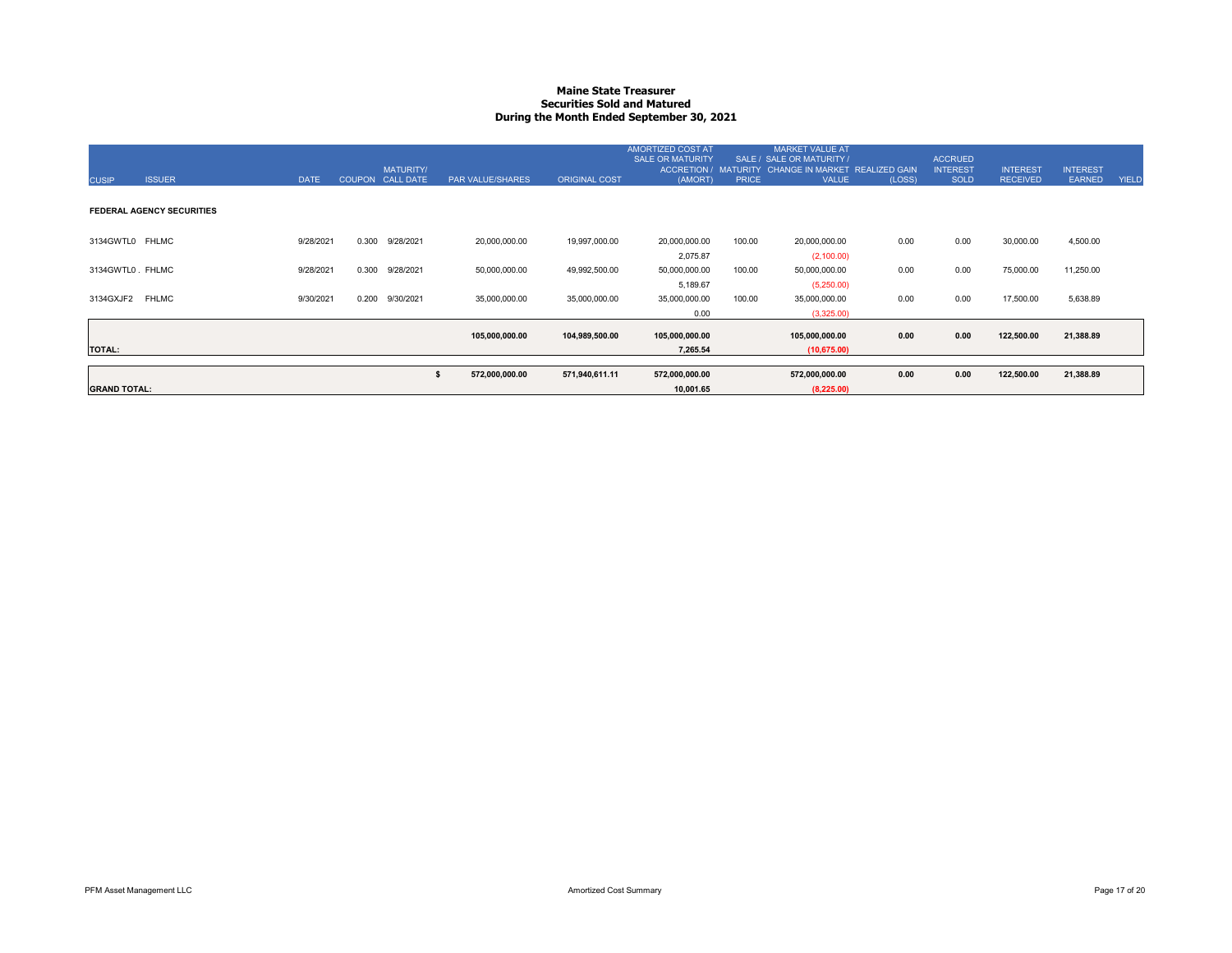#### **Maine State Treasurer Transaction Report For the Month Ended September 30, 2021**

| <b>DATE</b> | <b>CUSIP</b> | <b>TRANSACTION</b> | <b>SECURITY TYPE</b> | <b>DESCRIPTION</b>                        | <b>MATURITY</b> | <b>PAR VALUE/SHARES</b> | <b>PRINCIPAL</b> | <b>INTEREST</b> | <b>TRANSACTION TOTAL</b> | <b>BALANCE</b>     |
|-------------|--------------|--------------------|----------------------|-------------------------------------------|-----------------|-------------------------|------------------|-----------------|--------------------------|--------------------|
|             |              |                    |                      |                                           |                 |                         |                  |                 |                          |                    |
| 9/1/2021    |              | <b>INTEREST</b>    | <b>CASH EQUIV</b>    | FIDELITY GOVERNMENT MMF                   |                 | 0.00                    | 0.00             | 16.99           | 16.99                    | 16.99              |
|             |              | <b>INTEREST</b>    | <b>CASH EQUIV</b>    | PFM FUNDS                                 |                 | 0.00                    | 0.00             | 17.83           | 17.83                    | 34.82              |
|             |              | <b>INTEREST</b>    | <b>CASH EQUIV</b>    | <b>BATH SAVINGS</b>                       |                 | 0.00                    | 0.00             | 736.44          | 736.44                   | 771.26             |
|             |              | <b>INTEREST</b>    | <b>CASH EQUIV</b>    | <b>BAR HARBOR</b>                         |                 | 0.00                    | 0.00             | 4,161.65        | 4,161.65                 | 4,932.91           |
|             |              | <b>INTEREST</b>    | <b>CASH EQUIV</b>    | <b>BIDDEFORD SAVINGS BANK</b>             |                 | 0.00                    | 0.00             | 350.70          | 350.70                   | 5,283.61           |
|             |              | <b>INTEREST</b>    | <b>CASH EQUIV</b>    | <b>CITIZENS BANK</b>                      |                 | 0.00                    | 0.00             | 5,095.79        | 5,095.79                 | 10,379.40          |
|             |              | <b>INTEREST</b>    | <b>CASH EQUIV</b>    | <b>FIRST NATIONAL</b>                     |                 | 0.00                    | 0.00             | 2,123.29        | 2,123.29                 | 12,502.69          |
|             |              | <b>INTEREST</b>    | <b>CASH EQUIV</b>    | TD BANK GOLDMAN SACHS<br><b>MONEYMRKT</b> |                 | 0.00                    | 0.00             | 5,541.36        | 5,541.36                 | 18,044.05          |
|             |              | <b>INTEREST</b>    | <b>CASH EQUIV</b>    | <b>MACHIAS SAVINGS</b>                    |                 | 0.00                    | 0.00             | 1,095.92        | 1,095.92                 | 19,139.97          |
|             |              | <b>INTEREST</b>    | <b>CASH EQUIV</b>    | NORTHEAST BANK                            |                 | 0.00                    | 0.00             | 4,841.12        | 4,841.12                 | 23,981.09          |
|             |              | <b>INTEREST</b>    | <b>CASH EQUIV</b>    | <b>TD BANK</b>                            |                 | 0.00                    | 0.00             | 12,739.75       | 12,739.75                | 36,720.84          |
|             |              | <b>INTEREST</b>    | <b>CASH EQUIV</b>    | U.S. BANK DDA                             |                 | 0.00                    | 0.00             | 9,548.03        | 9,548.03                 | 46,268.87          |
|             |              | SELL               | <b>CASH EQUIV</b>    | U.S. BANK DDA                             |                 | 4,000,000.00            | 4,000,000.00     | 0.00            | 4,000,000.00             | 4,046,268.87       |
| 9/2/2021    | 86563GW24    | <b>MATURITY</b>    | CP                   | SUMITOMO MITSUI TRUST NY                  | 9/2/2021        | 50,000,000.00           | 50,000,000.00    | 0.00            | 50.000.000.00            | 54.046.268.87      |
|             |              | <b>BUY</b>         | <b>CASH EQUIV</b>    | U.S. BANK DDA                             |                 | 44,000,000.00           | 44,000,000.00    | 0.00            | (44,000,000.00)          | 10,046,268.87      |
| 9/3/2021    | 478160CD4    | <b>INTEREST</b>    | CORP                 | JOHNSON & JOHNSON                         | 3/3/2022        | 0.00                    | 0.00             | 190,046.25      | 190,046.25               | 10,236,315.12      |
|             |              | <b>BUY</b>         | <b>CASH EQUIV</b>    | U.S. BANK DDA                             |                 | 67,000,000.00           | 67,000,000.00    | 0.00            | (67,000,000.00)          | (56, 763, 684.88)  |
| 9/6/2021    | 3135G0W33    | <b>INTEREST</b>    | <b>INSTR</b>         | <b>FNMA</b>                               | 9/6/2022        | 0.00                    | 0.00             | 171,875.00      | 171,875.00               | (56,591,809.88)    |
|             | 3135G0W33    | <b>INTEREST</b>    | <b>INSTR</b>         | <b>FNMA</b>                               | 9/6/2022        | 0.00                    | 0.00             | 68,750.00       | 68,750.00                | (56.523.059.88)    |
|             |              |                    |                      | U.S. BANK DDA                             |                 |                         |                  |                 |                          |                    |
| 9/7/2021    |              | SELL<br><b>BUY</b> | <b>CASH EQUIV</b>    |                                           |                 | 33,000,000.00           | 33,000,000.00    | 0.00            | 33,000,000.00            | (23,523,059.88)    |
| 9/8/2021    |              |                    | <b>CASH EQUIV</b>    | <b>U.S. BANK DDA</b>                      |                 | 29,000,000.00           | 29,000,000.00    | 0.00            | (29,000,000.00)          | (52, 523, 059.88)  |
| 9/9/2021    |              | <b>SELL</b>        | <b>CASH EQUIV</b>    | U.S. BANK DDA                             |                 | 75,000,000.00           | 75,000,000.00    | 0.00            | 75,000,000.00            | 22,476,940.12      |
| 9/10/2021   |              | <b>BUY</b>         | <b>CASH EQUIV</b>    | <b>U.S. BANK DDA</b>                      |                 | 71,000,000.00           | 71,000,000.00    | 0.00            | (71,000,000.00)          | (48,523,059.88)    |
| 9/13/2021   |              | SELL               | <b>CASH EQUIV</b>    | U.S. BANK DDA                             |                 | 35,000,000.00           | 35,000,000.00    | 0.00            | 35,000,000.00            | (13,523,059.88)    |
| 9/14/2021   | 53944QWE6    | <b>MATURITY</b>    | <b>CP</b>            | <b>LMA AMERICAS LLC</b>                   | 9/14/2021       | 50,000,000.00           | 50,000,000.00    | 0.00            | 50,000,000.00            | 36,476,940.12      |
|             |              | <b>BUY</b>         | <b>CASH EQUIV</b>    | U.S. BANK DDA                             |                 | 92,000,000.00           | 92,000,000.00    | 0.00            | (92,000,000.00)          | (55,523,059.88)    |
| 9/15/2021   | 91282CBR1    | <b>INTEREST</b>    | <b>UST</b>           | <b>US TREASURY</b>                        | 3/15/2024       | 0.00                    | 0.00             | 37,500.00       | 37,500.00                | (55, 485, 559.88)  |
|             |              | <b>BUY</b>         | <b>CASH EQUIV</b>    | U.S. BANK DDA                             |                 | 166,000,000.00          | 166,000,000.00   | 0.00            | (166,000,000.00)         | (221, 485, 559.88) |
| 9/16/2021   |              | SELL               | <b>CASH EQUIV</b>    | U.S. BANK DDA                             |                 | 23,000,000.00           | 23,000,000.00    | 0.00            | 23,000,000.00            | (198, 485, 559.88) |
| 9/17/2021   |              | <b>BUY</b>         | <b>CASH EQUIV</b>    | U.S. BANK DDA                             |                 | 84,000,000.00           | 84,000,000.00    | 0.00            | (84,000,000.00)          | (282, 485, 559.88) |
| 9/20/2021   |              | <b>SELL</b>        | <b>CASH EQUIV</b>    | U.S. BANK DDA                             |                 | 19,000,000.00           | 19,000,000.00    | 0.00            | 19,000,000.00            | (263, 485, 559.88) |
| 9/21/2021   |              | SELL               | <b>CASH EQUIV</b>    | <b>U.S. BANK DDA</b>                      |                 | 3,000,000.00            | 3,000,000.00     | 0.00            | 3,000,000.00             | (260, 485, 559.88) |
| 9/22/2021   |              | <b>BUY</b>         | <b>CASH EQUIV</b>    | U.S. BANK DDA                             |                 | 21,000,000.00           | 21,000,000.00    | 0.00            | (21,000,000.00)          | (281, 485, 559.88) |
| 9/23/2021   |              | SELL               | <b>CASH EQUIV</b>    | <b>U.S. BANK DDA</b>                      |                 | 84,000,000.00           | 84,000,000.00    | 0.00            | 84,000,000.00            | (197, 485, 559.88) |
| 9/24/2021   |              | SELL               | <b>CASH EQUIV</b>    | <b>U.S. BANK DDA</b>                      |                 | 19,000,000.00           | 19,000,000.00    | 0.00            | 19,000,000.00            | (178, 485, 559.88) |
| 9/27/2021   |              | SELL               | <b>CASH EQUIV</b>    | U.S. BANK DDA                             |                 | 7,000,000.00            | 7,000,000.00     | 0.00            | 7,000,000.00             | (171, 485, 559.88) |
| 9/28/2021   | 3134GWTL0    | <b>MATURITY</b>    | <b>INSTR</b>         | <b>FHLMC</b>                              | 9/28/2021       | 20,000,000.00           | 20,000,000.00    | 30,000.00       | 20.030.000.00            | (151, 455, 559.88) |
|             | 3134GWTL0    | <b>MATURITY</b>    | <b>INSTR</b>         | <b>FHLMC</b>                              | 9/28/2021       | 50,000,000.00           | 50,000,000.00    | 75,000.00       | 50,075,000.00            | (101, 380, 559.88) |
|             |              | <b>BUY</b>         | <b>CASH EQUIV</b>    | U.S. BANK DDA                             |                 | 73,000,000.00           | 73,000,000.00    | 0.00            | (73,000,000.00)          | (174, 380, 559.88) |
| 9/29/2021   | 91282CBR1.   | <b>BUY</b>         | <b>UST</b>           | <b>US TREASURY</b>                        | 3/15/2024       | 34.857.812.50           | 34.857.812.50    | 3.383.98        | (34,861,196.48)          | (209, 241, 756.36) |
|             | 91282CCX7    | <b>BUY</b>         | <b>UST</b>           | <b>US TREASURY</b>                        | 9/15/2024       | 34,816,796.88           | 34,816,796.88    | 5,075.97        | (34,821,872.85)          | (244,063,629.21)   |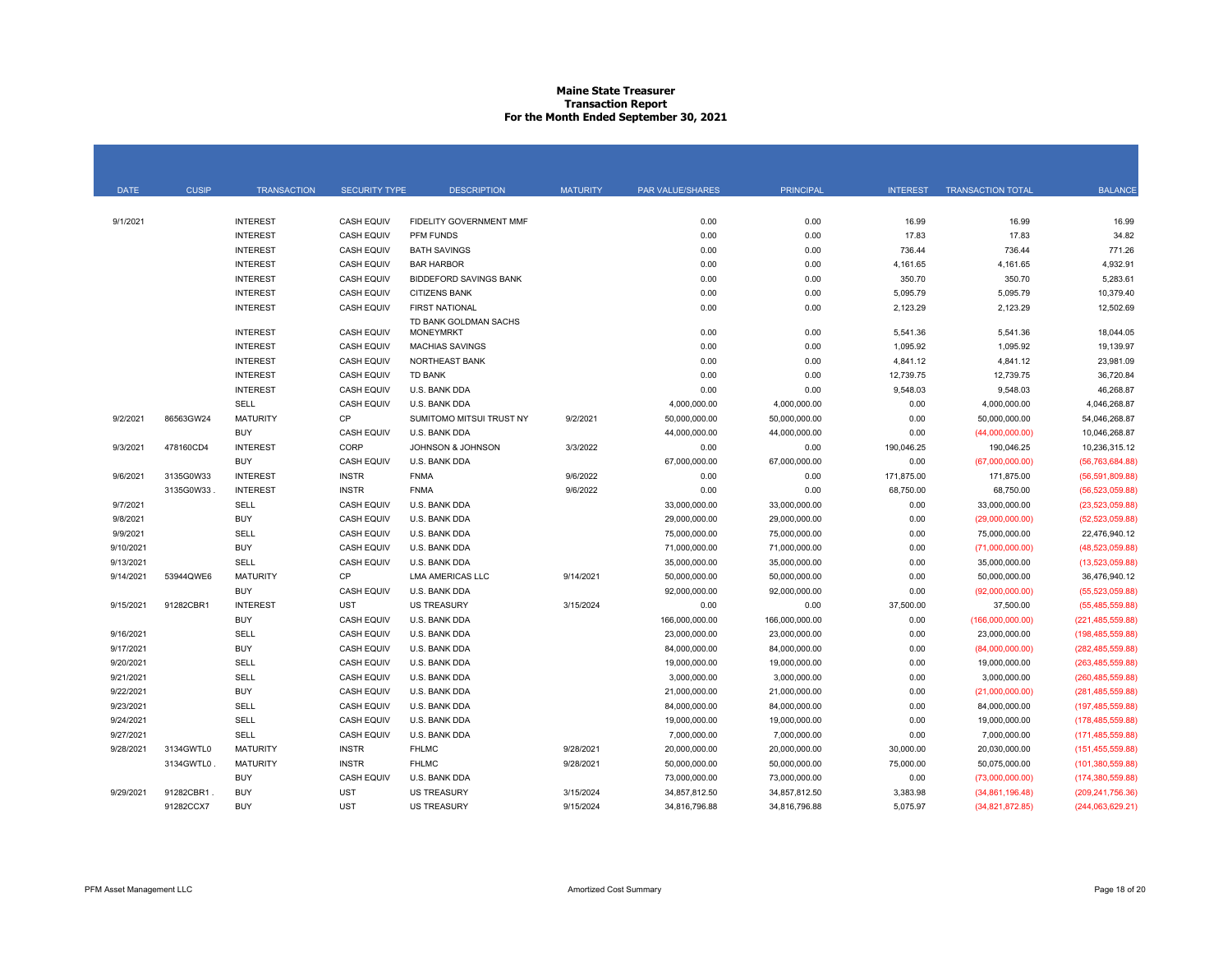#### **Maine State Treasurer Transaction Report For the Month Ended September 30, 2021**

| <b>DATE</b> | <b>CUSIP</b> | <b>TRANSACTION</b> | <b>SECURITY TYPE</b> | <b>DESCRIPTION</b> | <b>MATURITY</b> | PAR VALUE/SHARES | <b>PRINCIPAL</b> | <b>INTEREST</b> | <b>TRANSACTION TOTAL</b> | <b>BALANCE</b>     |
|-------------|--------------|--------------------|----------------------|--------------------|-----------------|------------------|------------------|-----------------|--------------------------|--------------------|
|             |              | SELL               | <b>CASH EQUIV</b>    | U.S. BANK DDA      |                 | 49.000.000.00    | 49,000,000.00    | 0.00            | 49,000,000.00            | (195,063,629.21)   |
| 9/30/2021   | 3134GXJF2    | <b>MATURITY</b>    | <b>INSTR</b>         | <b>FHLMC</b>       | 9/30/2021       | 35,000,000.00    | 35,000,000.00    | 17,500.00       | 35,017,500.00            | (160,046,129.21)   |
|             | 9128285D8    | <b>INTEREST</b>    | <b>UST</b>           | <b>US TREASURY</b> | 9/30/2023       | 0.00             | 0.00             | 718,750.00      | 718,750.00               | (159, 327, 379.21) |
|             | 912828W71    | <b>INTEREST</b>    | <b>UST</b>           | <b>US TREASURY</b> | 3/31/2024       | 0.00             | 0.00             | 265,625.00      | 265,625.00               | (159,061,754.21)   |
|             | 912828W71    | <b>INTEREST</b>    | <b>UST</b>           | <b>US TREASURY</b> | 3/31/2024       | 0.00             | 0.00             | 531,250.00      | 531,250.00               | (158, 530, 504.21) |
|             | 912828W89    | <b>INTEREST</b>    | <b>UST</b>           | <b>US TREASURY</b> | 3/31/2022       | 0.00             | 0.00             | 375,000.00      | 375,000.00               | (158, 155, 504.21) |
|             | 91282CDA6    | <b>BUY</b>         | <b>UST</b>           | <b>US TREASURY</b> | 9/30/2023       | 34,960,351.56    | 34,960,351.56    | 0.00            | (34,960,351.56)          | (193, 115, 855.77) |
|             |              | <b>INTEREST</b>    | <b>CASH EQUIV</b>    | <b>MISC INCOME</b> |                 | 0.00             | 0.00             | 3.82            | 3.82                     | (193, 115, 851.95) |
|             |              | SELL               | <b>CASH EQUIV</b>    | U.S. BANK DDA      |                 | 16,000,000.00    | 16,000,000.00    | 0.00            | 16,000,000.00            | (177, 115, 851.95) |

**Net Contributions**

**177,115,851.95**

**-**

**Net Withdrawals**